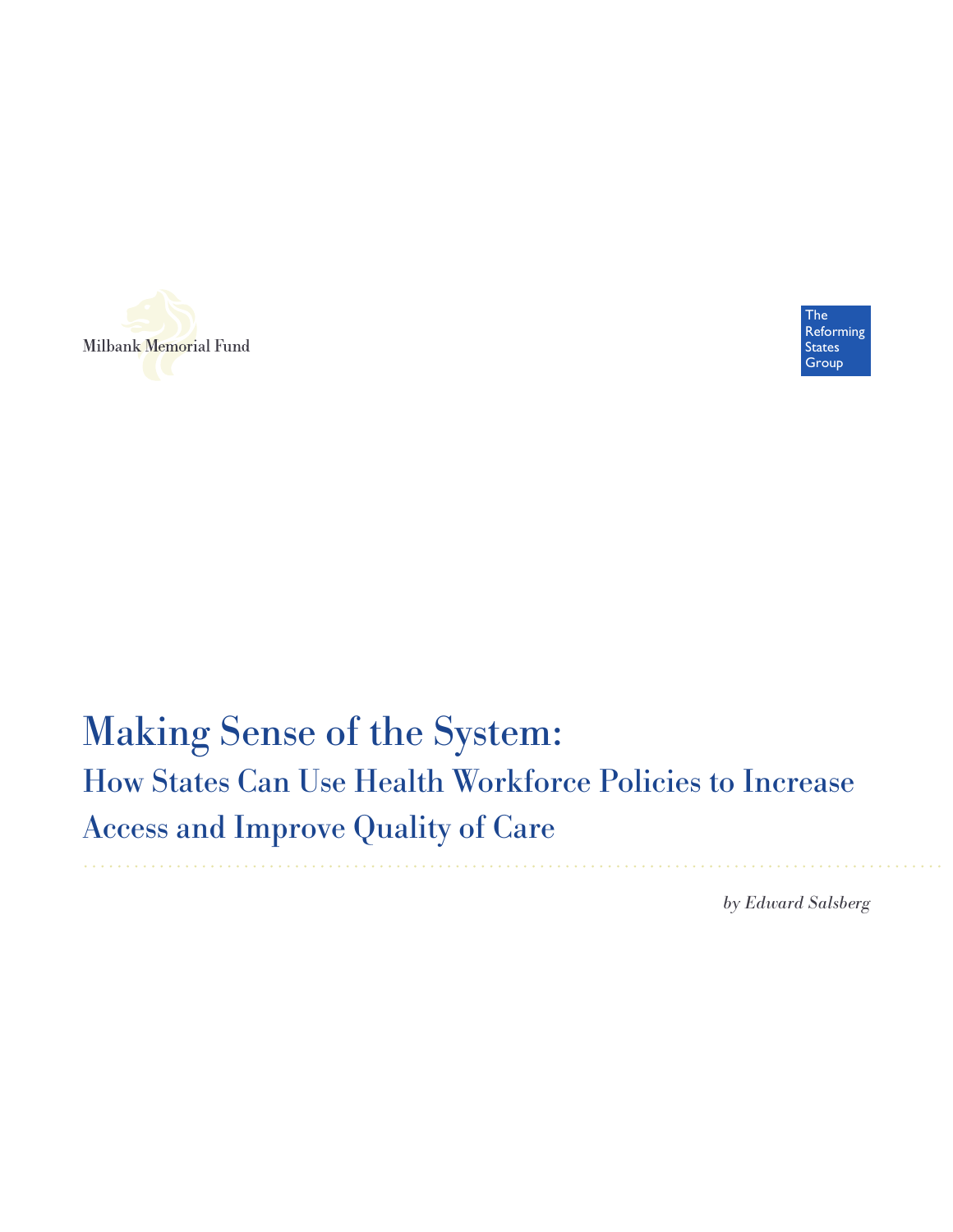# Making Sense of the System: How States Can Use Health Workforce Policies to Increase Access and Improve Quality of Care . . . . . . . . . . . . .

*by Edward Salsberg*

Reforming States Group Milbank Memorial Fund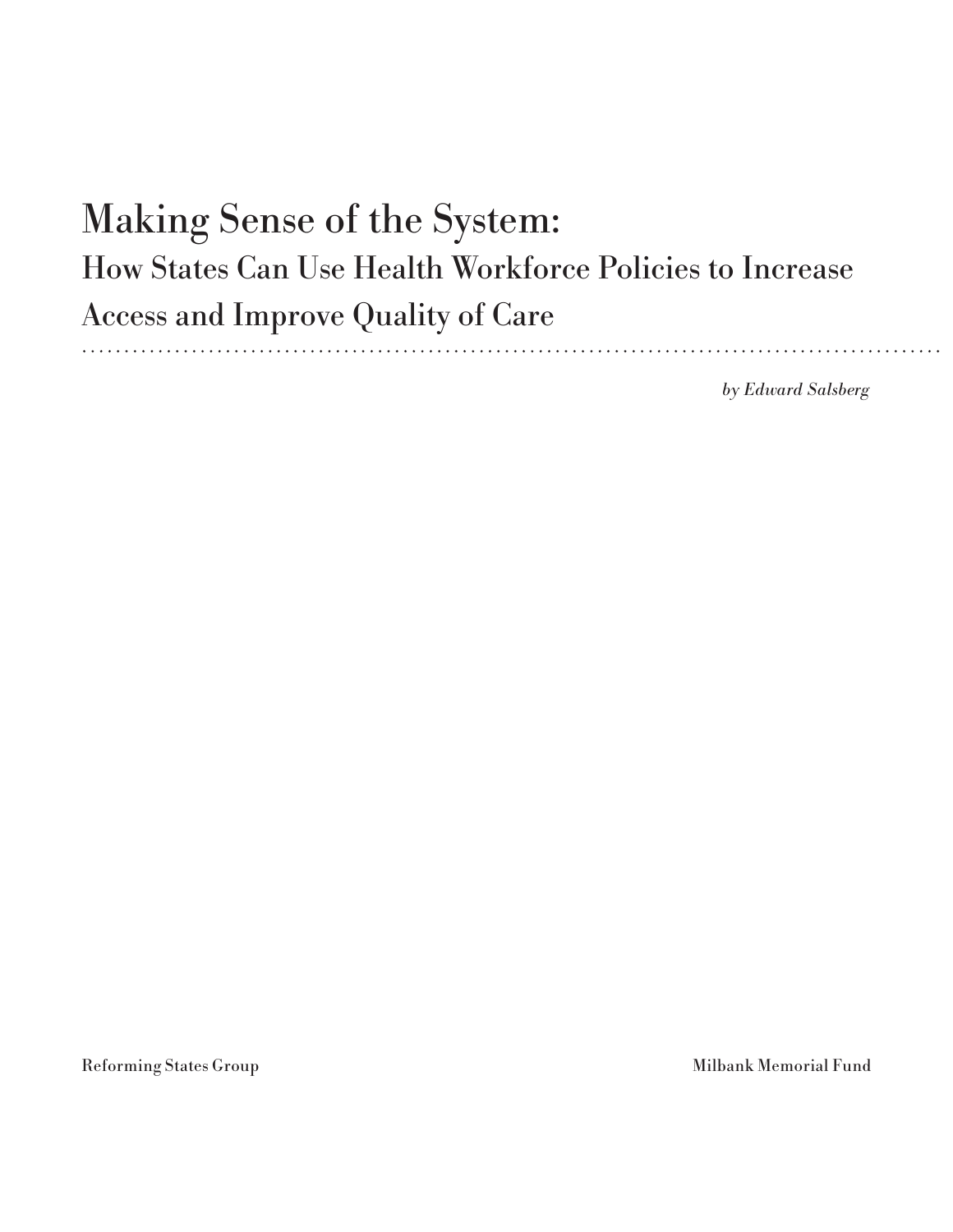## **TABLE OF CONTENTS**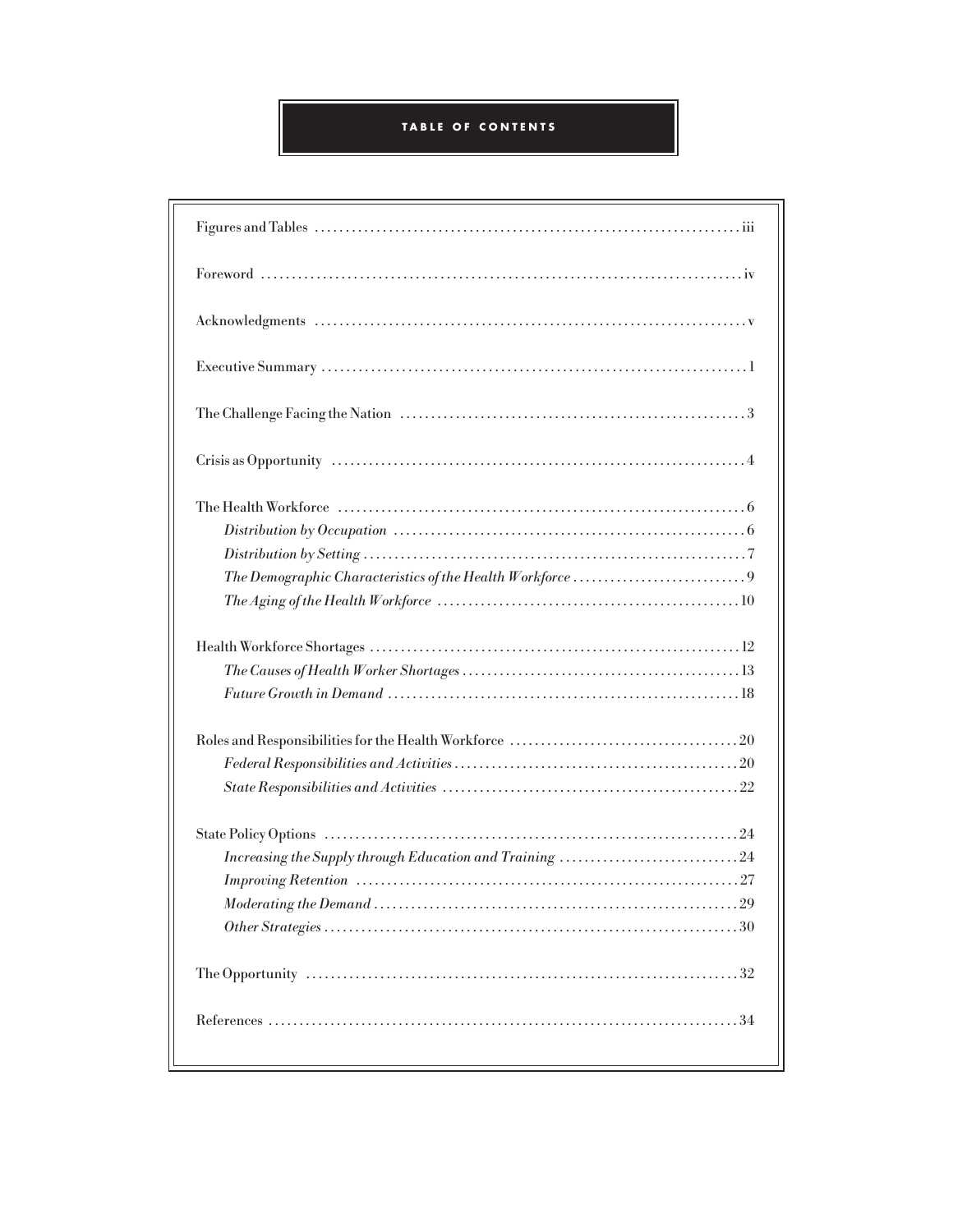### **FIGURES AND TABLES**

| The U.S. Health Workforce, 2000                                                                |
|------------------------------------------------------------------------------------------------|
|                                                                                                |
| Health Sector Employment by Profession, 2000                                                   |
|                                                                                                |
| Health Sector Employment by Setting, 2000                                                      |
|                                                                                                |
| Employment by Profession for Hospitals, Nursing Homes, and Home Care, 2000                     |
|                                                                                                |
| Percent of States Identifying Health Workforce Shortages by Profession, 2002                   |
|                                                                                                |
| Percent of Hospitals Reporting More Difficulty Recruiting by Profession                        |
| between 1999 and 2001                                                                          |
|                                                                                                |
| RN Graduations in the United States, 1980-2001                                                 |
|                                                                                                |
| Projected Number of Americans Over 65 and Over 85, in millions, 2000-2030                      |
|                                                                                                |
| Percent of Age Groups Using Long-Term Care, 1995                                               |
|                                                                                                |
| Employment Growth and Projections for Health Care and Nonhealth Care Occupations,<br>1990-2010 |
|                                                                                                |
| Distribution of Selected Health Professions by Sex, 2000                                       |
|                                                                                                |
| Distribution of Selected Health Professions by Race and Ethnicity, 2000                        |
|                                                                                                |
| Median Age in Selected Health Professions, 1989-1999                                           |
|                                                                                                |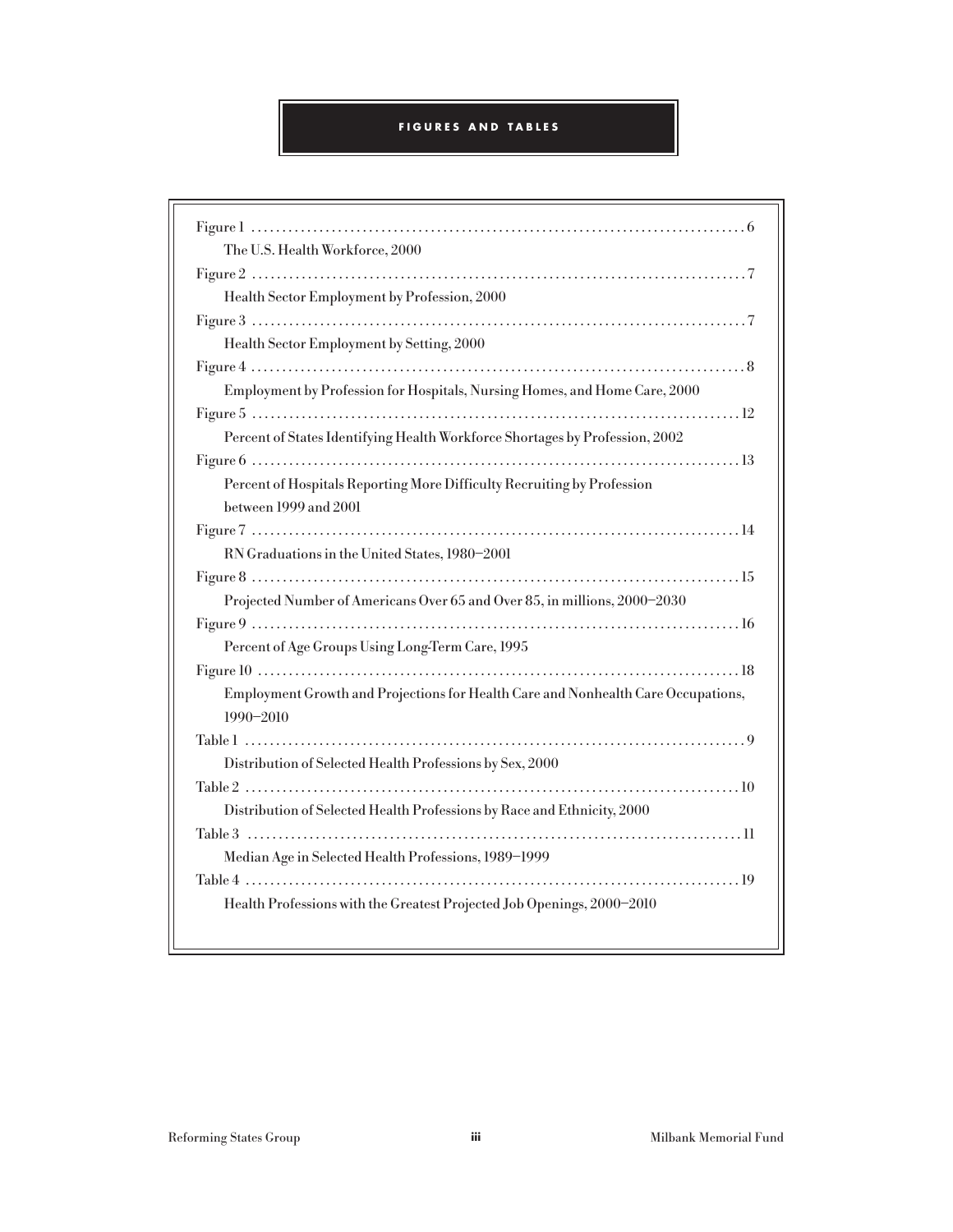#### **FOREWORD**

State officials have been innovators in two areas of policy for the health workforce for more than half a century. The two areas are resolving shortages in particular health professions and providing opportunities for persons of all ages, especially young people, to receive higher education leading to careers in health.

This report offers evidence about why colleagues in state government should address shortages of health workers despite the difficulties of the current fiscal situation. The author, Edward Salsberg, assesses the best available data about current and projected demand for health workers. He then summarizes practical suggestions for policy to reduce shortages of health workers that are likely to threaten access to health services of appropriate quality.

The Milbank Memorial Fund commissioned this report at the request of the Reforming States Group (RSG). The RSG, organized in 1992, is a voluntary association of leaders in health policy in the legislative and executive branches of government from most of the states. Fourteen members of the RSG attended meetings to discuss this report or reviewed it extensively in draft. Other members commented on a summary of its findings and recommendations.

The Milbank Memorial Fund is an endowed national foundation that has contributed to innovation in health and social policy since 1905. Staff of the Fund helped RSG leaders to plan meetings to discuss the report and compose its recommendations, offered editorial advice, and guided its production.

Edward Salsberg is Director of the Center for Health Workforce Studies at the School of Public Health of the State University of New York, Albany. He is widely recognized for expertise on issues of health workforce policy that is grounded in first-hand experience in state government.

Eileen L. Cody Chair, Health Care Committee Washington House of Representatives Member, Reforming States Group

Raymond D. Rawson Assistant Majority Floor Leader Nevada Senate Chair, Reforming States Group

Daniel M. Fox President Milbank Memorial Fund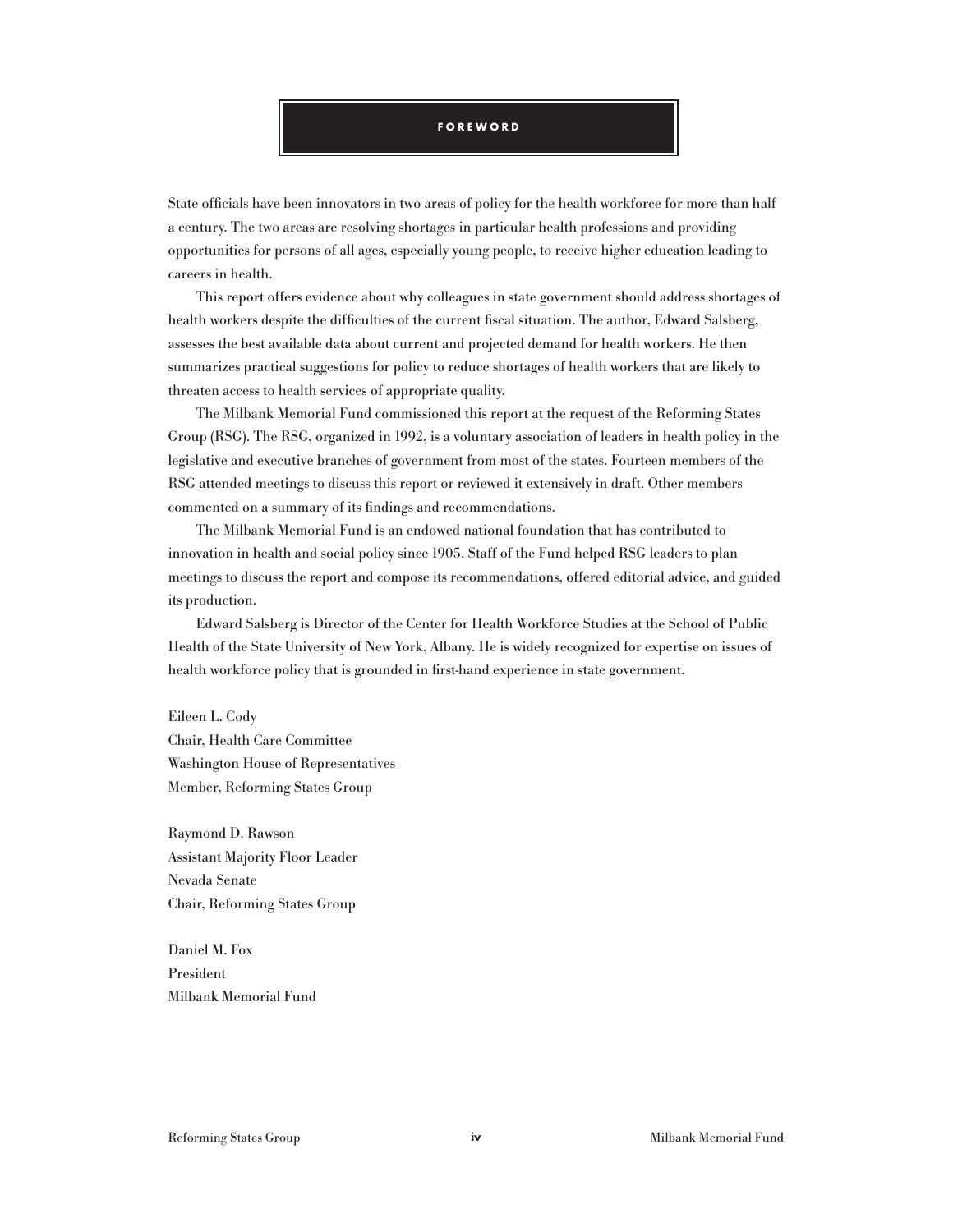#### **ACKNOWLEDGMENTS**

The following persons participated in meetings and/or reviewed this report in draft. They are listed in the positions they held at the time of their participation.

Linda Berglin, Chair, Health, Human Services and Correction Budget Division, Minnesota Senate; Tex Boggs, Member, Labor, Health and Social Service Committee, Wyoming Senate; Charlie Brown, Chair, Public Health Committee, Indiana House of Representatives; B.F. "Chris" Christiaens, Member, Finance Committee, Montana Senate; Eileen L. Cody, Chair, Health Care Committee, Washington House of Representatives; Richard N. Gottfried, Chair, Health Committee, New York State Assembly; Toni Nathaniel Harp, Co-Chair, Public Health Committee, Connecticut Senate; James K. Haveman, Jr., Director, Michigan Department of Community Health; Margaret Henbest, Member, Health and Welfare Committee, Idaho House of Representatives; Peter C. Knudson, Chair, Health and Environment Committee, Utah Senate; Raymond D. Rawson, Assistant Majority Floor Leader and Chair, Human Resources and Facilities Committee, Nevada Senate; Betty Sims, Chair, Aging, Families and Mental Health Committee, Missouri Senate; Leticia Van de Putte, Member, Education Committee, Texas Senate; Robert S. Zimmerman, Jr., Secretary, Pennsylvania Department of Health.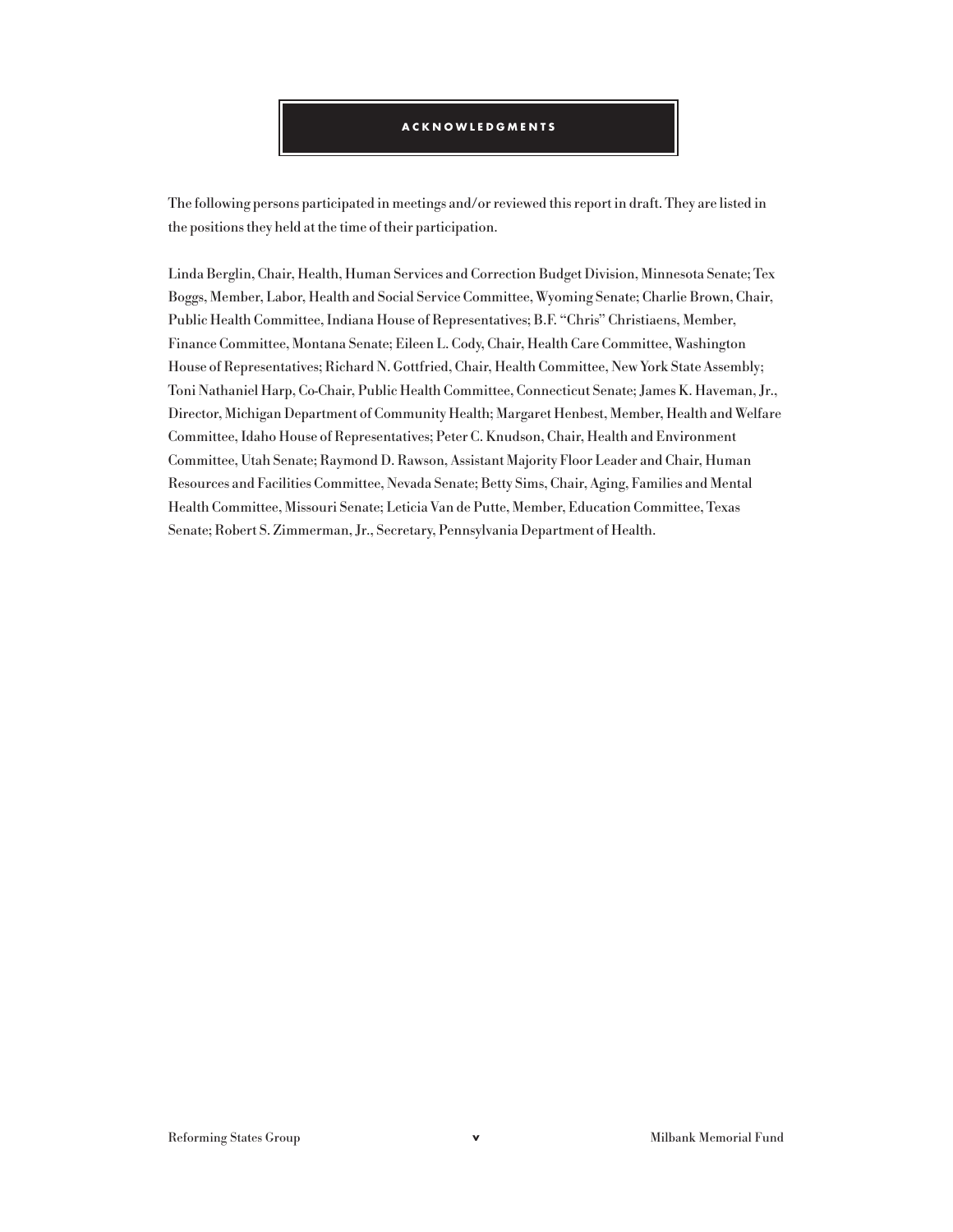#### **EXECUTIVE SUMMARY**

This report describes a wide range of options that states can consider in responding to health worker shortages. These options include increasing the supply through education and training, increasing retention, moderating demand, and improving productivity. The report also recommends expanded data collection and analysis to provide states with a better understanding of their current health workforce and their future health workforce needs.

The nation is facing an enormous challenge: In the coming decades, the need for health services will continue to rise, probably rapidly, as Americans age and expectations for health care grow. The supply of health care workers is unlikely to keep pace with this demand as the workforce itself ages and as career opportunities continue to expand for women, who make up the vast majority of workers in many health professions. Shortages are already serious today and are contributing to decreased access, decreased quality, and higher costs of care. The current shortages are a warning for the future. While they may moderate in the next few years, the shortages are likely to worsen thereafter, as the baby boom generation begins to reach age 65 in 2010 and more and more health professionals retire.

The current shortages are widespread. They affect many health professions, ranging from nurses' aides to radiologic technicians to registered nurses to dentists to pharmacists. Almost all types of health care providers are affected: hospitals, nursing homes, home health agencies, laboratories, and health centers. The shortages are disrupting the delivery of health care in the United States.

To produce enough health professionals with the appropriate skills, and to assure high-quality care for Americans, the nation must reassess the roles and responsibilities of government and must develop new programs and policies, including policies that change the organization and financing of health services. Meeting the challenge effectively and efficiently will require new collaboration between the public and private sectors; among the health, education, and training communities; among professions; between labor and management; and among state agencies. This daunting challenge presents an opportunity to both improve the quality and help control the costs of health care.

Although states are not exclusively responsible for assuring an adequate health workforce, the public looks to them for leadership because they have other responsibilities related to health professionals, such as providing extensive support for public higher education and the regulation and licensing of health care workers and facilities. While the future shortages are likely to be severe, they can be addressed in ways that also meet other important goals for health care, such as expanding community access, enhancing quality, promoting systemic reform, increasing diversity, and improving efficiency.

After reviewing a wide range of options, members of the Steering Committee of the Reforming States Group identified ten particularly promising state policy responses that can address shortages and promote health systems reform:

- 1. Career ladders for current workers
- 2. High schools oriented to health careers
- 3. Innovative, flexible educational programs
- 4. New and improved technologies, particularly information systems
- 5. More training programs for health careers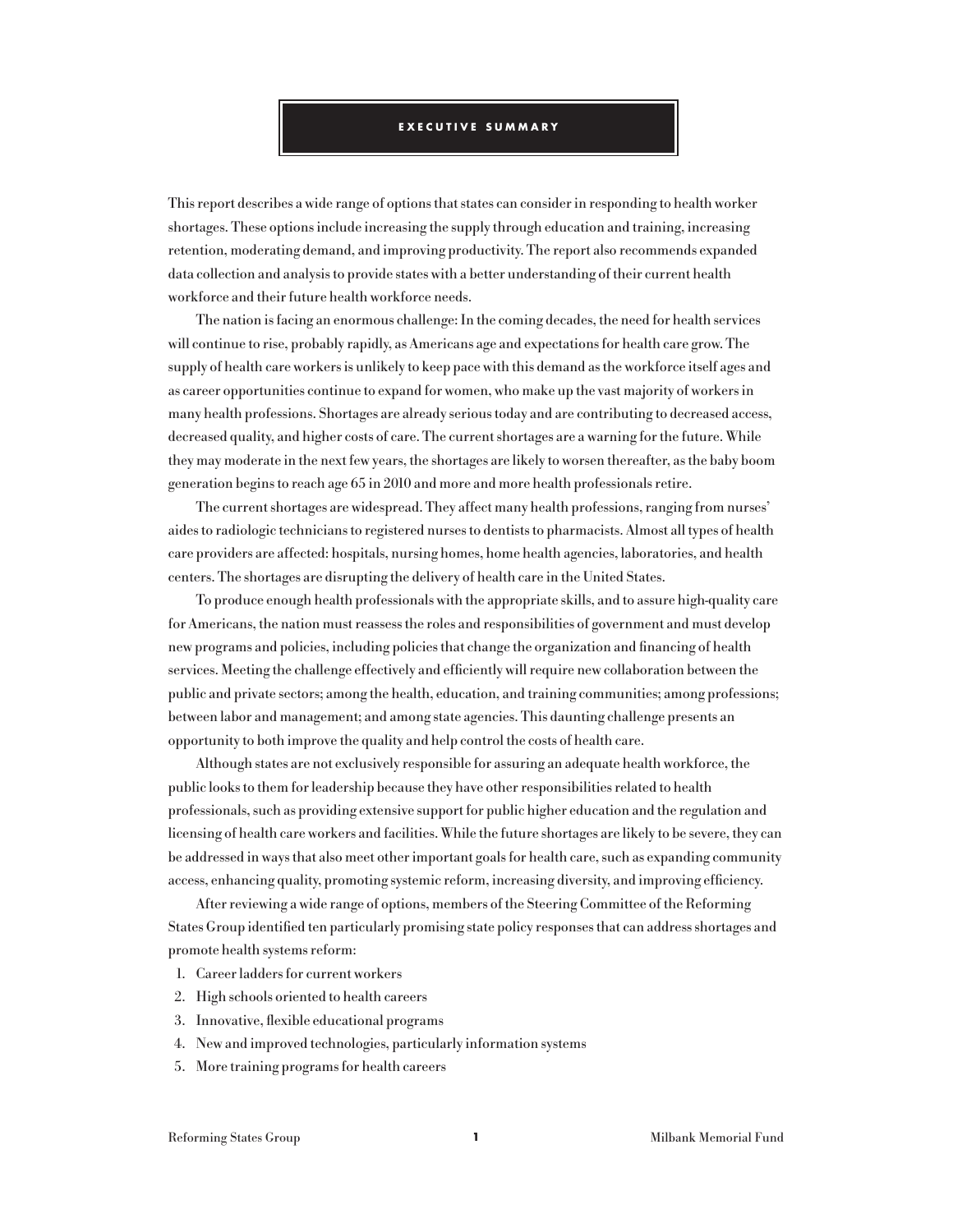- 6. Increased education and training, including funds from Medicare and Medicaid
- 7. Evidence-based scope-of-practice requirements
- 8. Training for recent immigrants who were educated as health professionals in their native countries
- 9. Training of supervisors and managers
- 10. Expanded data collection and tracking of the supply, demand, and use of health workers

While much responsibility for health workforce initiatives rests with state governments, many other stakeholders and organizations share the responsibility for meeting workforce needs.

Health providers and provider associations play a critical role. The Reforming States Group believes that recruitment and retention are greatly influenced by workplace factors like job design, working conditions, and the treatment and recognition of workers. The health industry must assume responsibility for these changes. The recent report by the American Hospital Association's Commission on Workforce for Hospitals and Health Systems is an example of the health care industry's concerns and creativity on such issues (American Hospital Association 2002).

Professional associations and health workers' unions also have a major role to play. They can support efforts to improve workplace conditions and to remove unnecessary barriers to entry into health care jobs. The education and training communities need to be flexible and to remove needless hurdles to entering and advancing in health professions. Far more should be done to develop career ladders, opportunities for minorities, individual learning opportunities, and long-distance learning. The federal government can make a major contribution by supporting additional data collection and analysis of workforce supply, demand, and use. The federal government should also increase funding for studies of job design, scope of practice, and other initiatives to address workforce shortages.

The challenge of assuring an adequate supply of health professionals is great. If we fail, access and quality will be reduced. If we succeed, by using the innovative and socially responsive programs described in this report, our society will gain better access to health care, improve the quality of that care, and increase productivity.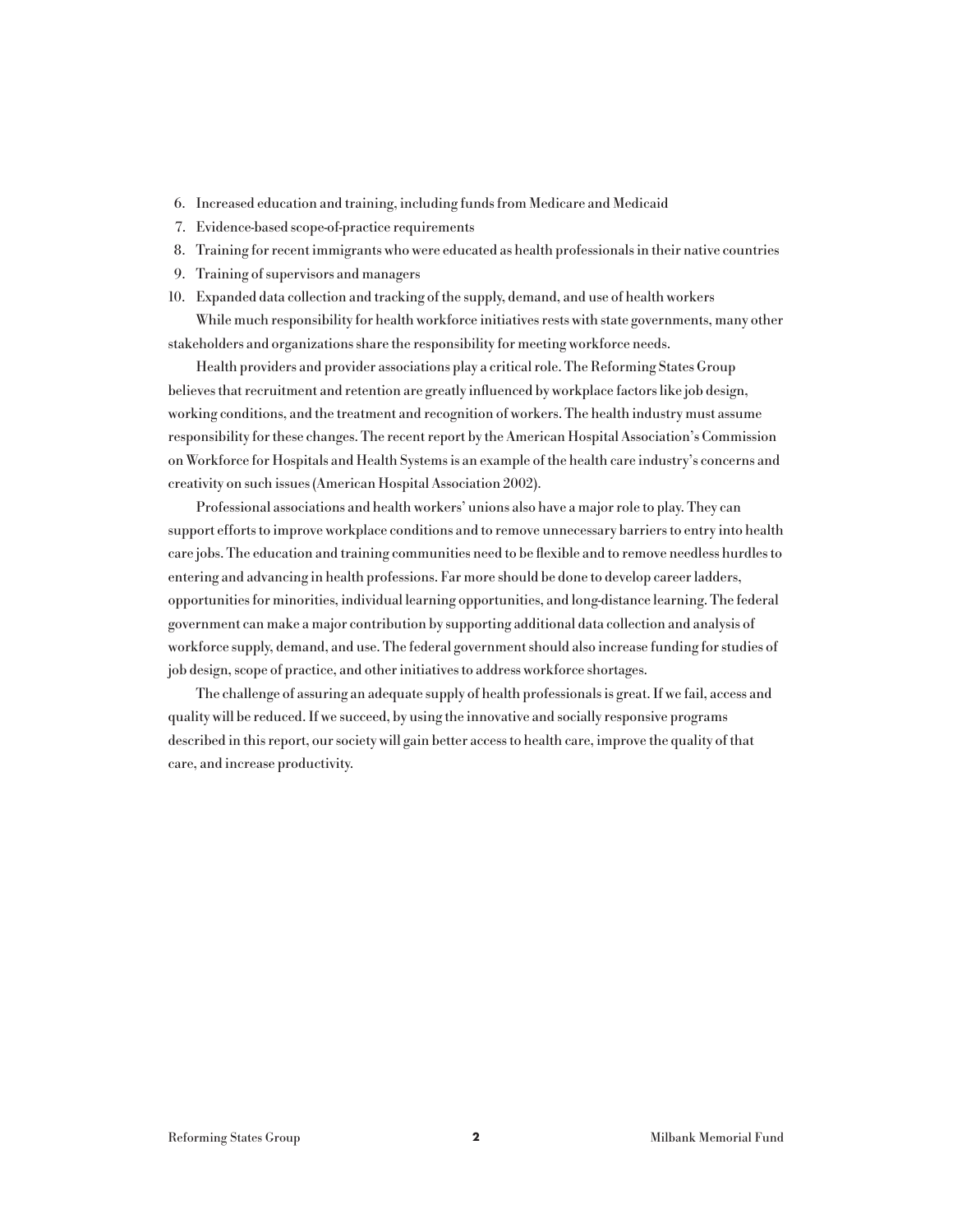#### **THE CHALLENGE FACING THE NATION**

For a variety of reasons, most regions of the nation are experiencing shortages in an array of health professions. In this report, the term "health professions" includes not only what are commonly referred to as "professions" but also what are usually called "occupations," such as technicians, assistants, and aides. These shortages are limiting access to care and may also be reducing the quality of care for many Americans. Although there are cyclical elements in the current marketplace, many observers argue that this shortage differs from earlier shortages and is unlikely to be resolved without major new initiatives and government intervention. In any case, continued long-term growth in the health sector, combined with an aging population and an aging health workforce, will create a major challenge for the nation during the next 30 years. The current shortage of health care workers, like periodic shortages in the past, has brought the workforce to the forefront of policy discussions across the nation. Workers are the foundation of the health care system. Their professionalism and skills individually and collectively determine the quality of health services, and they account for the majority of the cost of care in every setting.

Historically, the nation has relied on the marketplace to produce enough health professionals and on the education and health sectors to assure that the workforce has the appropriate knowledge and skills. Government plays several important roles related to the workforce, such as supporting public higher education, financing services through Medicare and Medicaid, and licensing many health professions. Yet government does little health workforce planning.

Within government, states have far more responsibility for that workforce than the federal government. States support the state universities and colleges that educate health professionals; run training programs under state labor or employment departments; license and regulate many health professions; regulate the facilities where most health professionals work; operate state health and mental health facilities; and make Medicaid policies and regulate insurance, thereby influencing the funds available for health services and health workers. Given all these activities, it is not surprising that the public often expects the states to help address workforce shortages.

The Bureau of Labor Statistics (BLS) in the U.S. Department of Labor has projected that the number of health care jobs will grow nearly 29 percent between 2000 and 2010. This is twice the rate of growth of jobs in the rest of the economy. Health professionals and others who work in health facilities already represent nearly 11 percent of all U.S. jobs. Based on the BLS projections, the nation will add more than 3 million new jobs for health professionals by 2010 (Salsberg and Martiniano 2002). But it often takes years to develop and implement new educational programs and many more years before a significant number of their new graduates begin providing services. The challenge of producing the right number of health professionals with the right skills for the future is made more difficult because the organization and financing of the health care delivery system are constantly evolving.

The ultimate goal of state health workforce policies is to support efforts to improve the health of the population. Although there are regional variations in the shortages, and states have different configurations of activities and responsibilities, states are clearly at the center of the response to the problem. The shortages and the states' responsibilities have enough in common so that states can learn much by sharing information about how to respond to the shortages.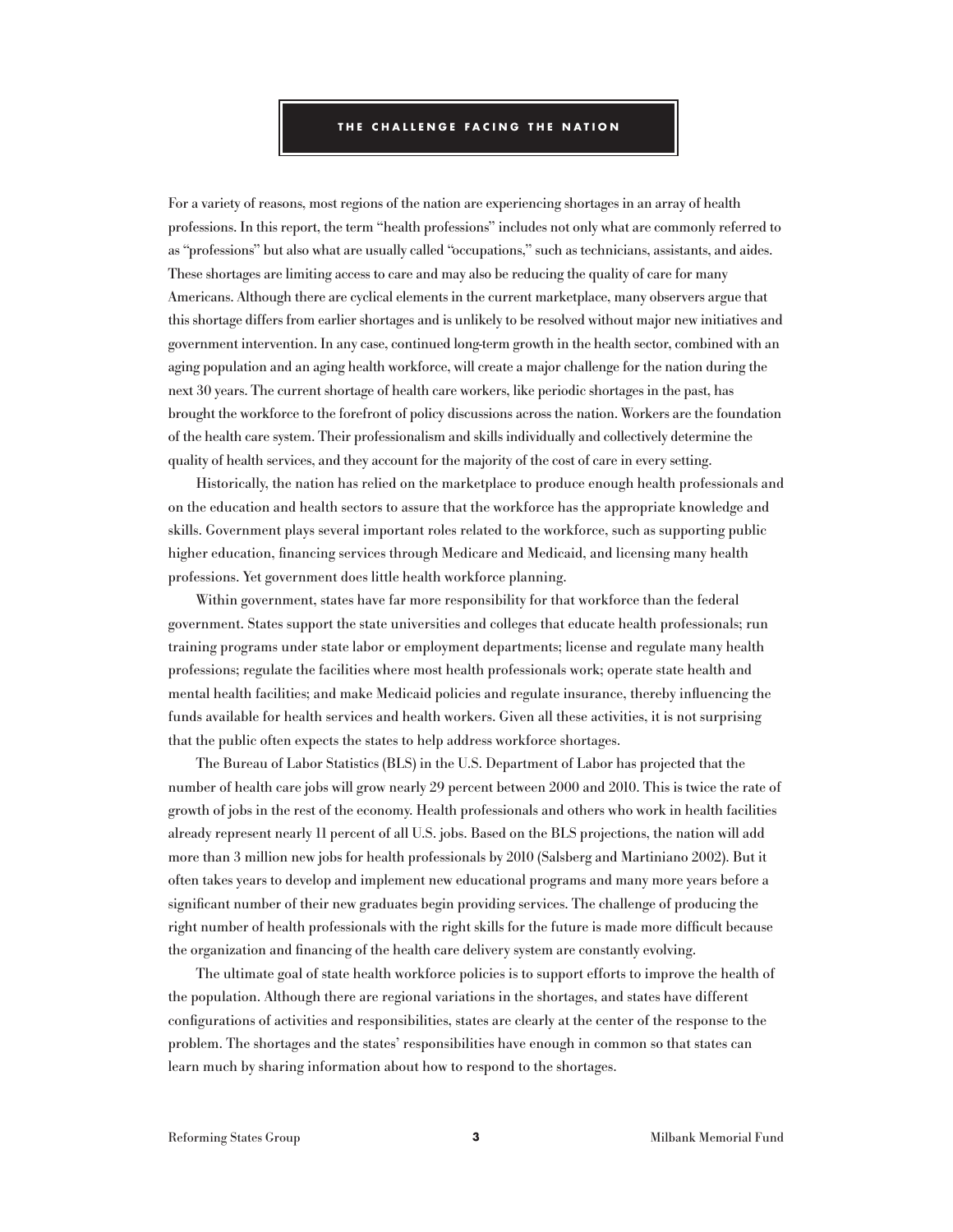#### **CRISIS AS OPPORTUNITY**

While health workforce shortages are the crisis that has grabbed policymakers' attention, the workforce deserves increased attention for several other reasons as well. The development of new programs and policies to cope with shortages provides an opportunity to reform health care, expand access, raise quality, increase productivity, and improve workers' lives. It is also an opportunity to address social inequities.

*Improving the health care system and job design.* There are many inefficiencies and duplicated services. The design of jobs—particularly the division of labor, tasks, activities, and responsibilities among different workers and the integration of technology and workers—has a direct impact on job satisfaction, recruitment, retention, efficiency, and quality of care. Despite the many advances in medicine and new technologies, it is very difficult to redesign jobs in ways that might better meet the needs of workers, patients, and health care organizations. Concerns about patient safety and malpractice, as well as statutory and regulatory limits on the scope of practice (what a profession is permitted to do), often make such redesign very difficult even to consider. Nevertheless, as the health care system evolves, as new technologies are developed, and as the workforce ages, jobs must be designed to fit new technologies and workers' needs. Under the current system, too many resources are devoted to billing and paperwork. As the demand for health care grows and the supply struggles to keep pace, these resources would be better devoted to patient care.

*Reducing medical errors and improving quality of care.* Many states are exploring ways to reduce medical errors and to improve the quality of care. Reducing stress, improving job design, providing education and training opportunities, and increasing worker satisfaction will not only make jobs more attractive and reduce turnover, but will also improve the quality of care. As policies are developed to balance the supply and demand for workers, every effort should be made to improve workers' skills, expand the availability of education and training, and provide effective feedback on performance.

*Increasing access to care and distribution of services.* Despite the growing number of health workers and the increased expenditures for health care, many Americans still lack adequate access to health services. As health worker shortages become more severe and are compounded by a maldistribution of health workers, more and more Americans encounter access problems.

*Reducing excessive paperwork.* Most health professionals spend considerable time on paperwork and other documentation. While documentation is essential, the current process wastes valuable resources and contributes to workers' dissatisfaction. The lack of effective information systems and technology also undermines the quality of care. Reducing time spent on paperwork, particularly through improved information systems, will help reduce shortages, increase worker satisfaction, and improve patient care.

*Expanding opportunities and building career ladders and lattices.* The health field includes jobs at every level of education—aides, assistants, nurses, physicians, and dentists. Yet there are many barriers to health professions education. Creating opportunities for entry-level workers to begin and for existing workers to advance would help increase the size, satisfaction, and diversity of the workforce. Similarly, programs targeted to disadvantaged individuals would provide opportunities for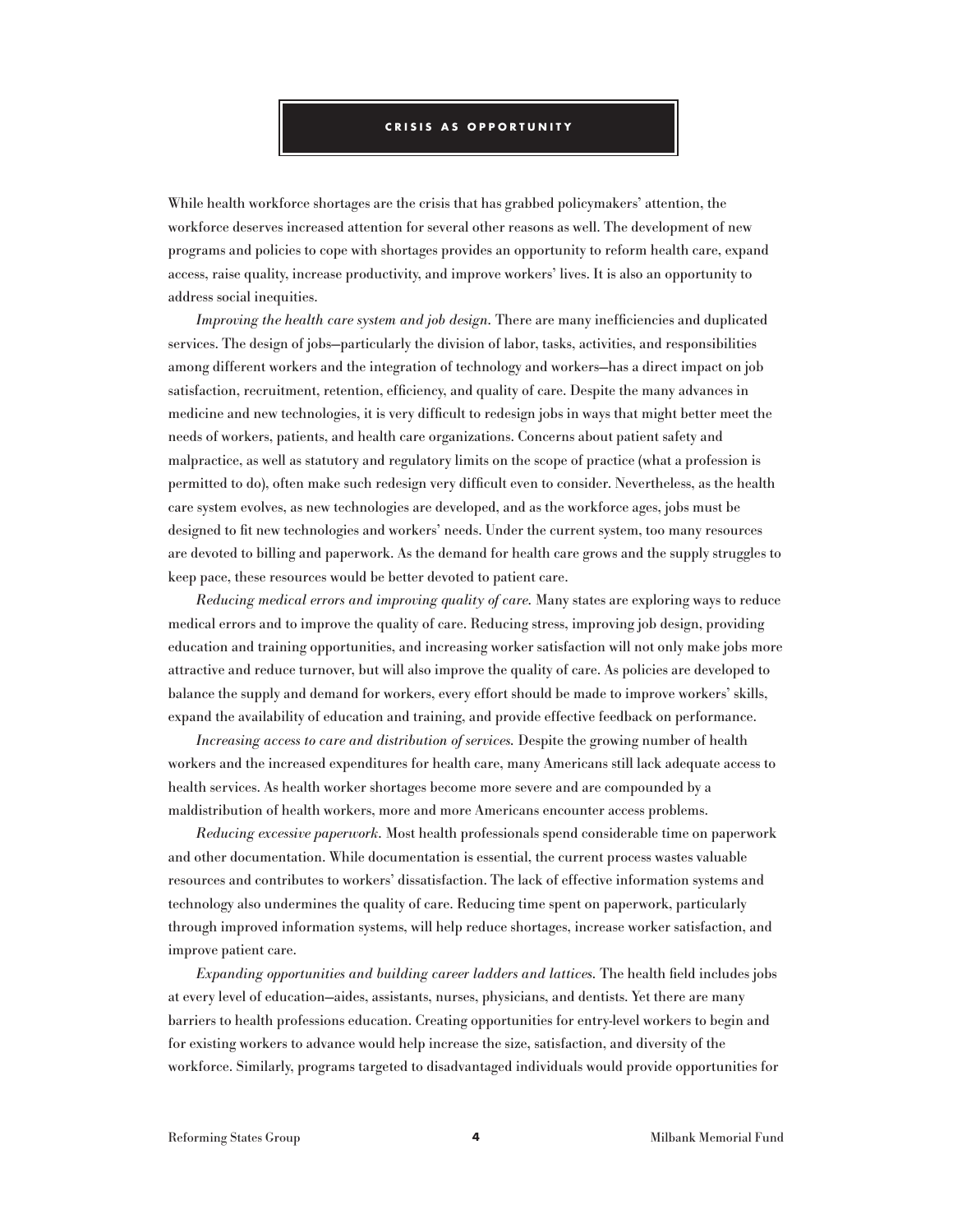new groups to join the workforce. More opportunities are also needed to allow existing workers to move laterally into other health professions for which they may be better suited.

*Promoting educational reform and flexibility.* Professional standards and educational requirements that contribute to the quality of care can also serve as a barrier to career mobility. While on-the-job training and apprenticeships do not traditionally fit into health care, far more can be done with these models. Flexible educational programming and computer-assisted learning can facilitate career mobility within the field. The Internet can also bring education to rural communities and to many other Americans who may lack access to professional education.

*Promoting cultural and ethnic diversity.* Many health professions, especially those requiring at least a bachelor's or master's degree or higher, lack cultural diversity. Many professions are dominated by members of one sex: Physicians and dentists are chiefly white men, whereas nurses are chiefly white women, and low-paid home health aides are chiefly women, and often women of color. This lack of diversity not only contributes to shortages but may also contribute to poorer care if health professionals are not familiar with cultural differences among patients. Strategies to address shortages can also help lessen these imbalances.

*Making a commitment to lifelong learning.* Given the pace of change and innovation, continuous learning for professionals is essential to high-quality health care. A commitment to lifelong learning will improve care and increase the supply of health professionals by increasing competence and opportunities. A societal commitment to lifelong learning implies a financial investment in education and training as part of the cost of providing health services.

*Promoting systemic reform.* Education and training should be coupled with a vision for improving the health care system. For example, the benefits of interdisciplinary care are well documented. Interdisciplinary education of health professionals will foster the needed reforms.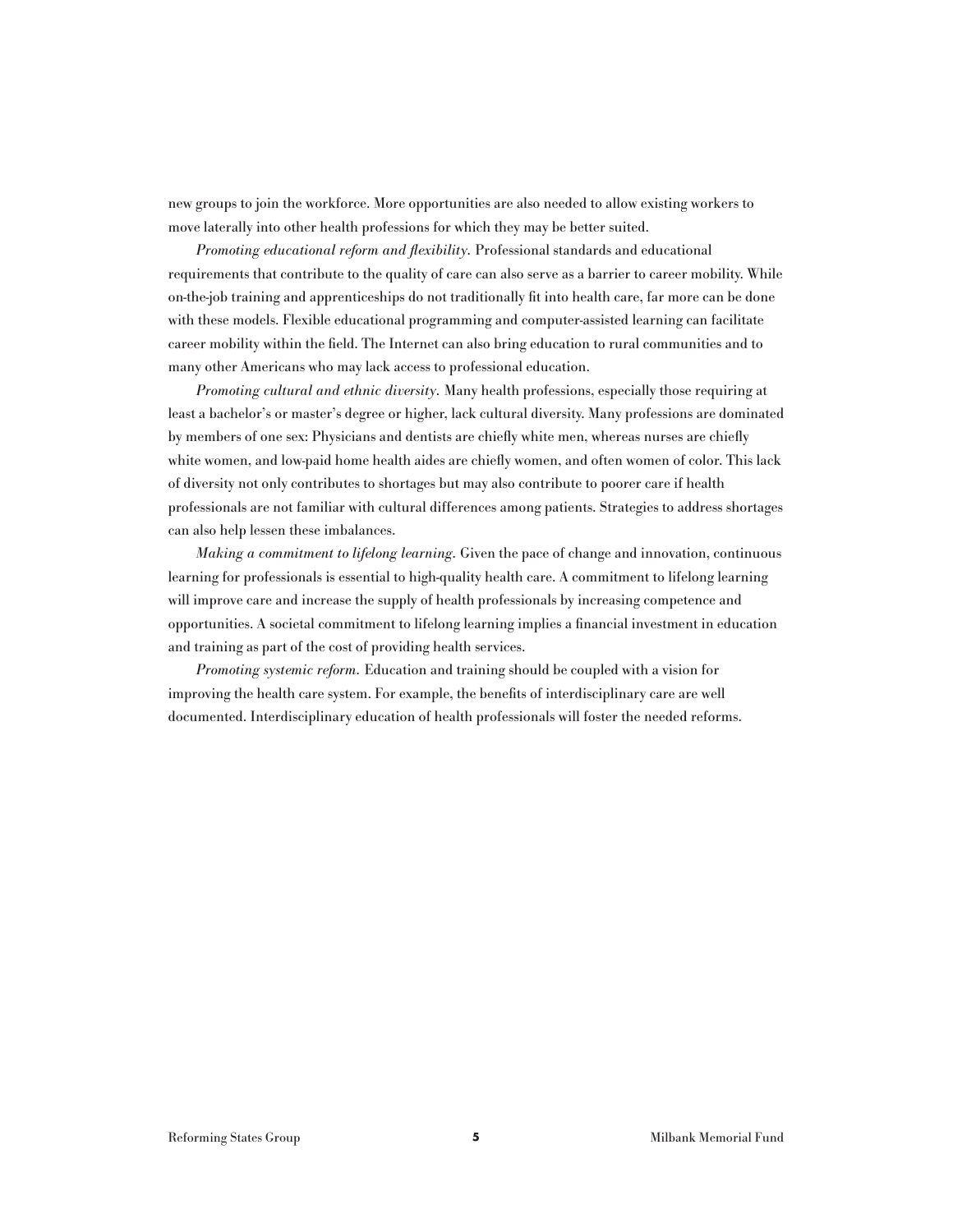#### **THE HEALTH WORKFORCE**

There are two basic ways to look at health workers—by what they do and where they do it.\* In 2000, according to the Bureau of Labor Statistics, approximately 10.8 million Americans were employed as health professionals, including nurses, physicians, therapists, and health aides and assistants. About 8.6 million of them worked in health facilities, such as hospitals, nursing homes, and doctors' offices. The other 2.2 million worked outside of health facilities; they included professionals who worked as independent contractors, nurses who worked in schools, and physicians who worked for insurance companies.

In addition to the 8.6 million health professionals that worked in health settings, another 4.1 million people performed other kinds of jobs in health settings, like accountants working in hospitals, maintenance workers at nursing homes, and receptionists in doctors' offices. Figure 1 summarizes the overlap of the professions and the settings. All together, it is estimated that nearly 15 million workers (10.5 percent of all nonmilitary workers in the United States) are health professionals or perform other work in a health facility.



#### **DISTRIBUTION BY OCCUPATION**

As Figure 2 shows, registered nurses (RNs) are the largest group of health professionals in the health sector. In 2000, they comprised 16 percent of the health workforce. The second largest health group reported by the BLS is nurses' aides, orderlies, and attendants, who represent 10 percent of the health

<sup>\*</sup> The data in this section are from the Bureau of Labor Statistics (BLS). The BLS bases its count of the titles of the positions on paychecks that employers report. Thus, a nurse with a management title is counted as a manager. Full-time and part-time employees are counted the same, that is, as one worker. Since some workers may hold more than one job, the BLS count of jobs may exceed the number of workers. Despite these shortcomings, the BLS data are the only data consistently collected across professions, across the country, and over time.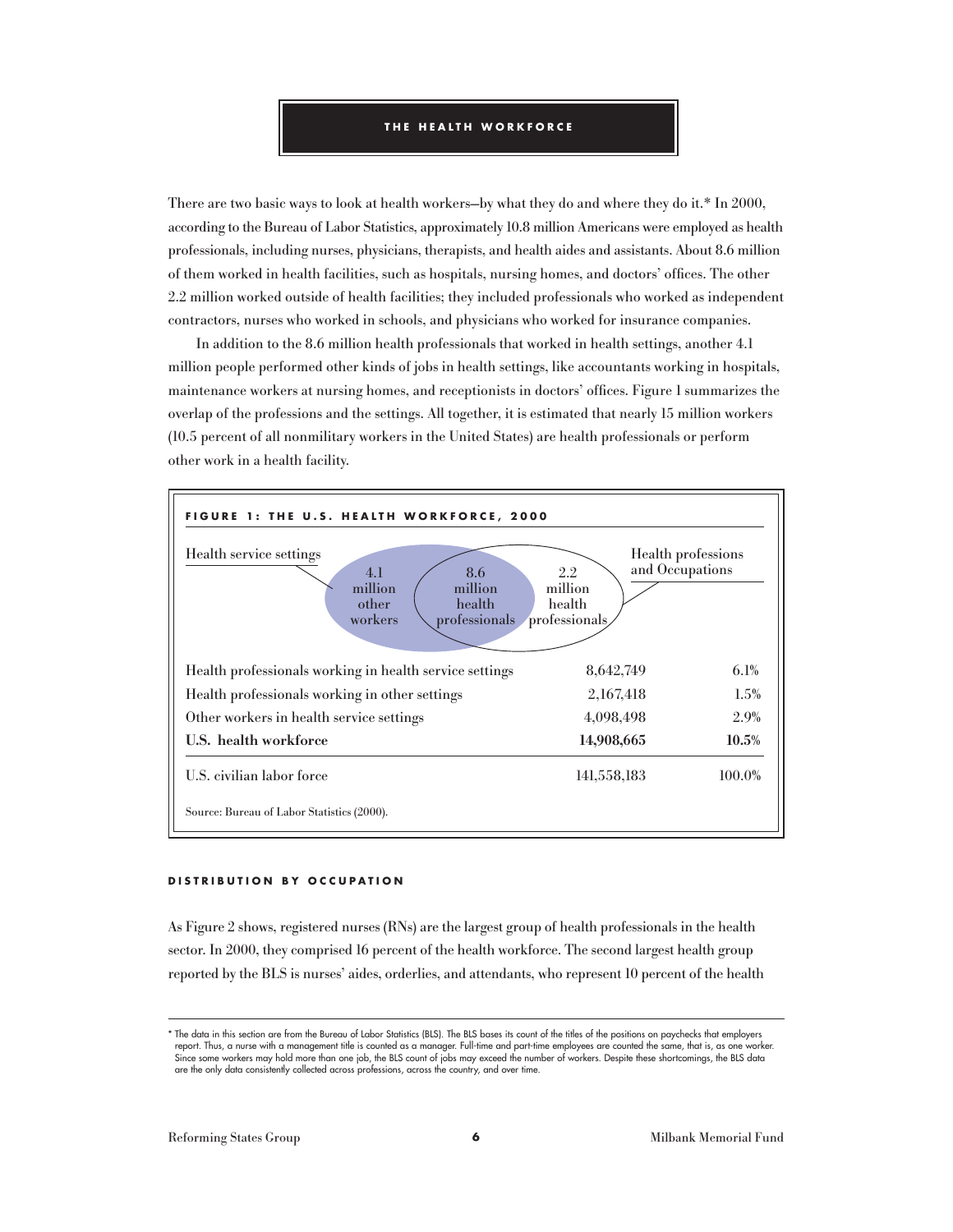



#### **DISTRIBUTION BY SETTING**

As indicated in Figure 3, hospitals are the major setting for health care employment. Within the health sector, 45 percent of all workers are employed in hospitals. Although hospital employment has been relatively stable in absolute numbers, the percent of the health workforce employed in hospitals has dropped during the past two decades and risen in other settings, like offices, clinics, and home health agencies.

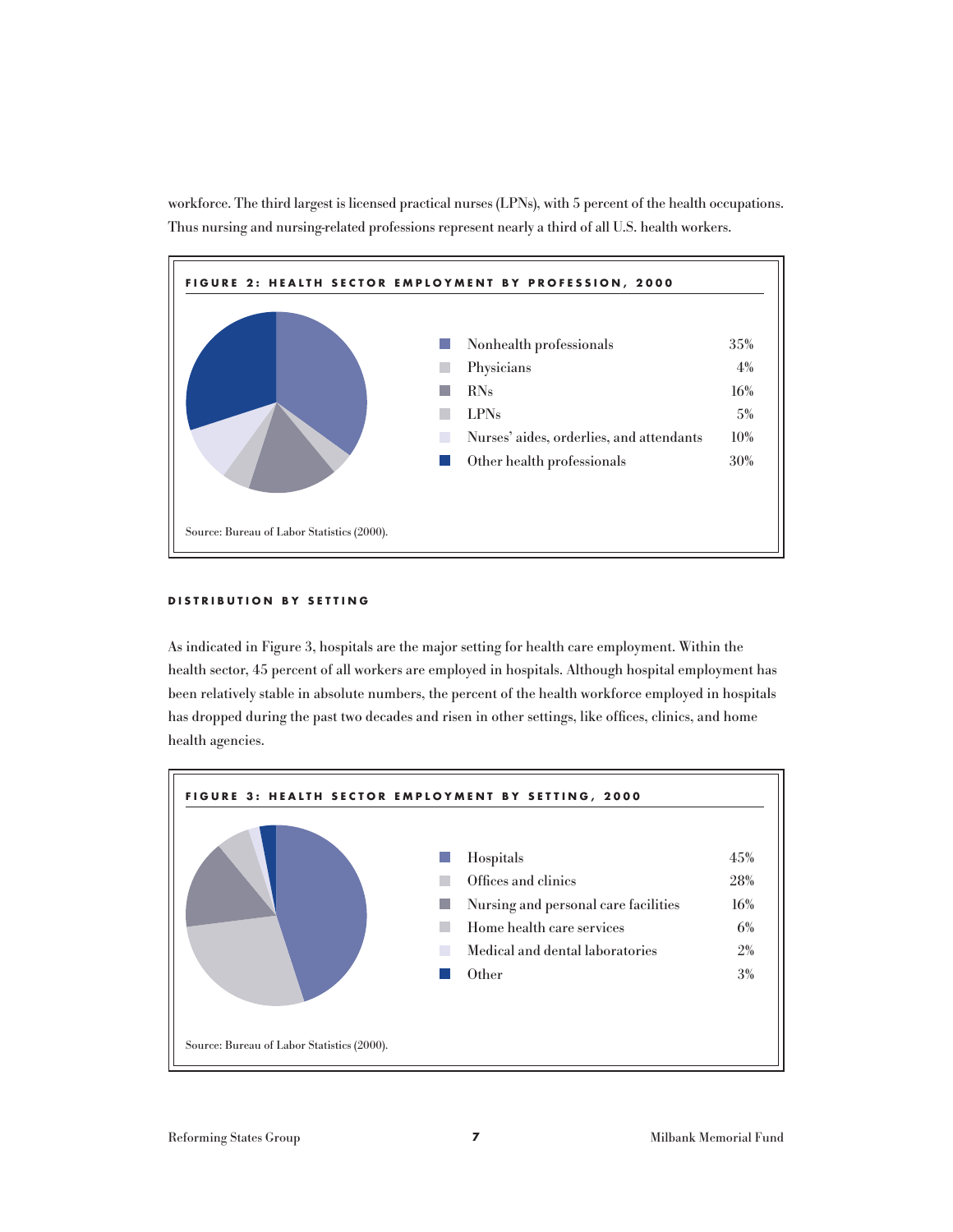Employment by profession varies significantly by setting. Within hospitals, nursing homes, and home health agencies, Figure 4 shows that, when combined, registered nurses, nurses' aides, home health aides, and LPNs comprise the largest category of health professionals in each setting. In nursing homes and home health agencies they comprise well above half the percentage of health professionals.

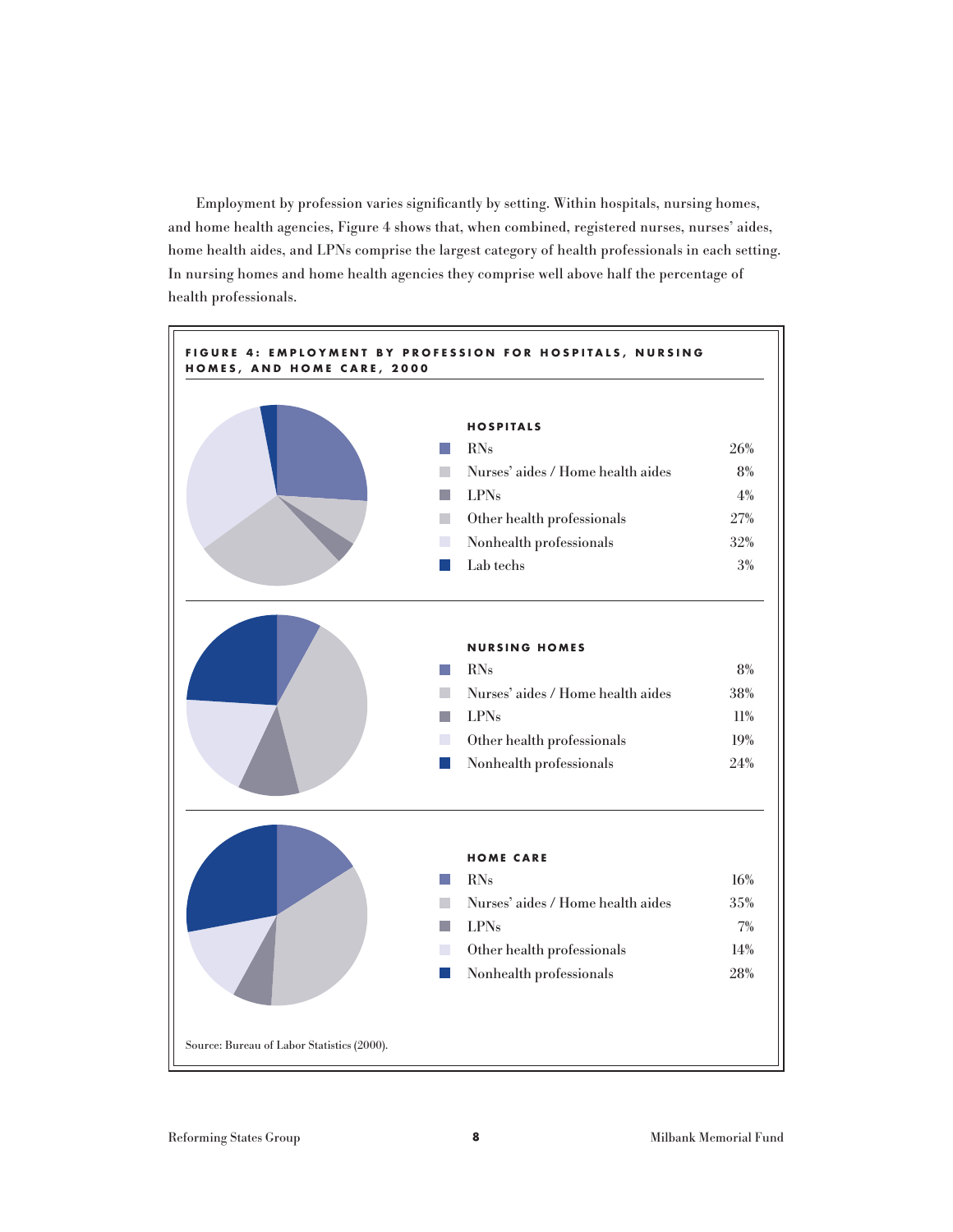The vital role of nurses in health care facilities makes the importance of nursing shortages obvious. On the other hand, shortages in a wide range of professions, even those with relatively few workers, can create major problems for facilities and patients. For example, a shortage of lab technicians with specific skills can lead to costly, dangerous delays in treatment.

#### **THE DEMOGRAPHIC CHARACTERISTICS OF THE HEALTH WORKFORCE**

Although the health workforce in general is very diverse in the types of professions and their demographic composition, many professions are predominantly female and white, such as nursing and several allied health professions (see Tables 1 and 2). Most dentists are white men. Other professions, such as nurses' aides and home health aides, have a high percentage of minorities. In the long run, overlooking much of the population will make it harder to recruit enough health professionals. On the other hand, the absence of men and minorities suggests that there may be a major potential pool of workers to help meet future needs if they can be encouraged to enter these professions in which they are now underrepresented.

| DISTRIBUTION OF SELECTED HEALTH PROFESSIONS BY SEX, 2000 |        |      |
|----------------------------------------------------------|--------|------|
|                                                          | Female | Male |
| Clinical laboratory technologists & technicians          | 67%    | 33%  |
| Dentists                                                 | 19%    | 81%  |
| Dental hygienists                                        | 96%    | 4%   |
| Dietitians                                               | 71%    | 29%  |
| Health records technologists & technicians               | 73%    | 27%  |
| Occupational therapists                                  | 88%    | 12%  |
| Radiology technicians                                    | 80%    | 20%  |
| Registered nurses                                        | 87%    | 13%  |
| Respiratory therapists                                   | 80%    | 20%  |
| Social workers                                           | 66%    | 34%  |
| Speech therapists                                        | 94%    | 6%   |
| Pharmacists                                              | 47%    | 53%  |

Source: Bureau of Labor Statistics (2001a). Raw data files analyzed by the Center for Health Workforce Studies. Figures represent 12-month averages for the civilian labor force.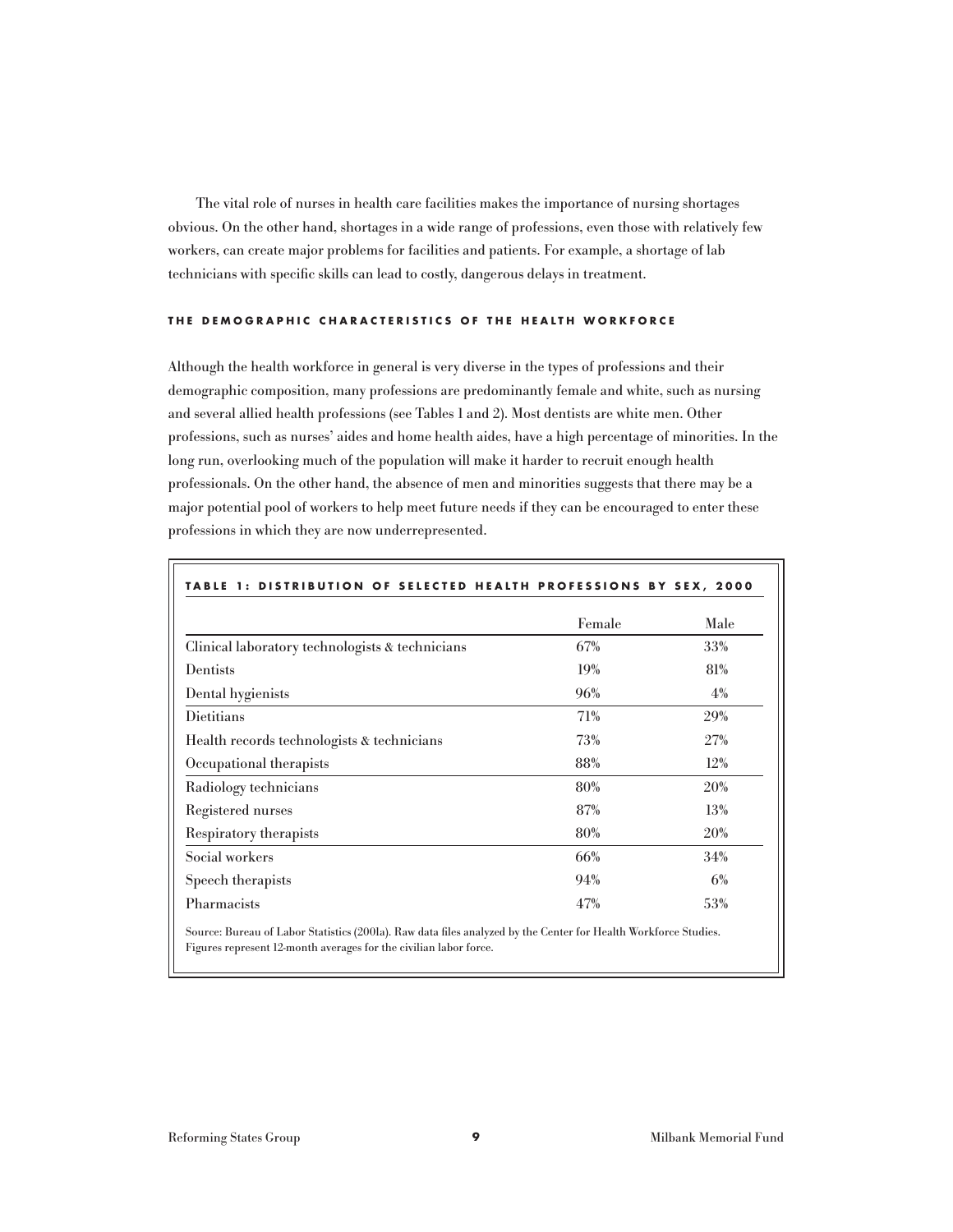| TABLE 2: DISTRIBUTION OF SELECTED HEALTH PROFESSIONS BY RACE AND |  |  |  |  |
|------------------------------------------------------------------|--|--|--|--|
| ETHNICITY, 2000                                                  |  |  |  |  |

|                                                 | Non-     | Non-     |          | Asian &  |          |
|-------------------------------------------------|----------|----------|----------|----------|----------|
|                                                 | Hispanic | Hispanic | American | Pacific  |          |
|                                                 | White    | Black    | Indian   | Islander | Hispanic |
| Clinical laboratory technologists & technicians | 67%      | 18%      | $1\%$    | 7%       | 8%       |
| Dentists                                        | 86%      | 3%       | $0\%$    | 9%       | $2\%$    |
| Dental hygienists                               | 96%      | $2\%$    | $0\%$    | $0\%$    | $2\%$    |
| Dietitians                                      | 71%      | 19%      | $0\%$    | 5%       | 5%       |
| Health records technologists & technicians      | 73%      | 18%      | $0\%$    | 7%       | $1\%$    |
| Occupational therapists                         | 88%      | 3%       | $0\%$    | $3\%$    | 6%       |
| Radiology technicians                           | 80%      | 11%      | $0\%$    | $1\%$    | 8%       |
| Registered nurses                               | 87%      | 5%       | $1\%$    | 4%       | $2\%$    |
| Respiratory therapists                          | 80%      | 12%      | $0\%$    | $3\%$    | 5%       |
| Social workers                                  | 66%      | 23%      | $1\%$    | 2%       | $9\%$    |
| Speech therapists                               | 94%      | 4%       | $0\%$    | $0\%$    | $2\%$    |
| Pharmacists                                     | 79%      | $3\%$    | $0\%$    | 14%      | 4%       |
| Total resident U.S. population                  | 71%      | 12%      | $1\%$    | 4%       | 12%      |

Note: Some rows do not add up to 100% due to rounding.

Source: Bureau of Labor Statistics (2001c). Raw data sources analyzed by the Center for Health Workforce Studies.

#### **THE AGING OF THE HEALTH WORKFORCE**

The aging of the American workforce is particularly significant in the health professions. They are being affected by the aging of the baby boom generation and the decrease in new entrants into the health workforce over the past few years. As indicated in Table 3, the median age in several health professions increased by five years or more between 1989 and 1999, compared to the national increase of three years. Furthermore, the median age is above 40 in a number of health professions; the median age of registered nurses rose to nearly 43 by 1999. The consequences of aging are of particular concern in health professions that are physically and emotionally stressful, such as bedside nursing. Aging also raises serious concerns about the likely impact of seasoned professionals' retirements over the next 20 years.

In many professions, such as nursing, the median age appears to be rising because new workers are entering the profession at older ages than current workers entered at, and the number of new workers is decreasing. In addition, many faculty members in several professions' educational programs are approaching retirement age.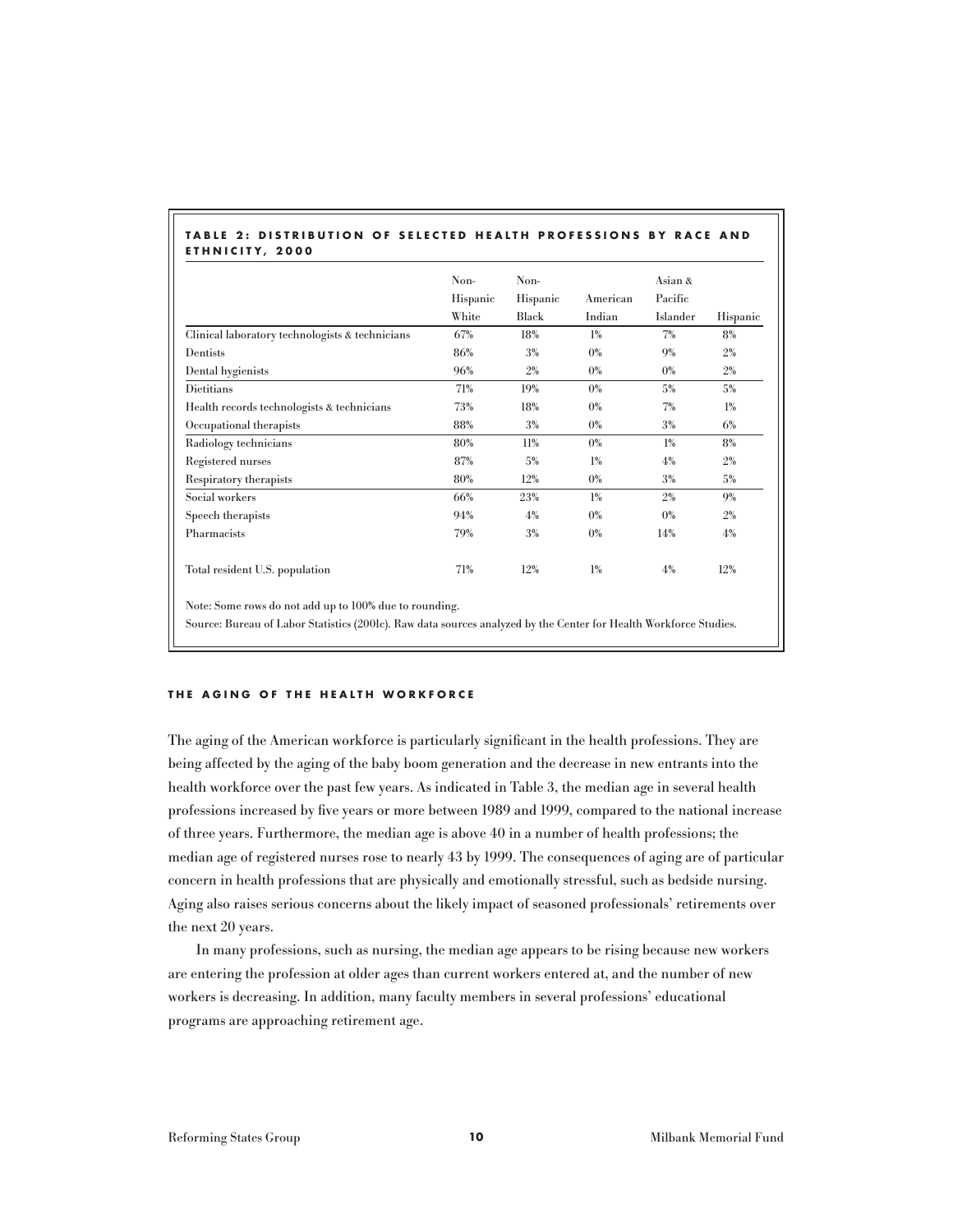|                                                 | 1989 | 1999 | Change |
|-------------------------------------------------|------|------|--------|
| Clinical laboratory technologists & technicians | 34.3 | 38.0 | $+3.7$ |
| Dentists                                        | 40.7 | 44.0 | $+3.3$ |
| Dental hygienists                               | 32.7 | 37.7 | $+5.0$ |
| Dietitians                                      | 38.3 | 40.0 | $+1.7$ |
| Health records technologists & technicians      | 35.3 | 40.3 | $+5.0$ |
| Occupational therapists                         | 33.3 | 37.0 | $+3.7$ |
| Radiology technicians                           | 34.3 | 38.0 | $+3.7$ |
| Registered nurses                               | 37.3 | 42.7 | $+5.4$ |
| Respiratory therapists                          | 32.3 | 38.0 | $+5.7$ |
| Social workers                                  | 38.7 | 40.3 | $+1.6$ |
| Speech therapists                               | 35.7 | 40.7 | $+5.0$ |
| Pharmacists                                     | 36.7 | 41.3 | $+4.6$ |
| Total U.S. population                           | 35.7 | 38.7 | $+3.0$ |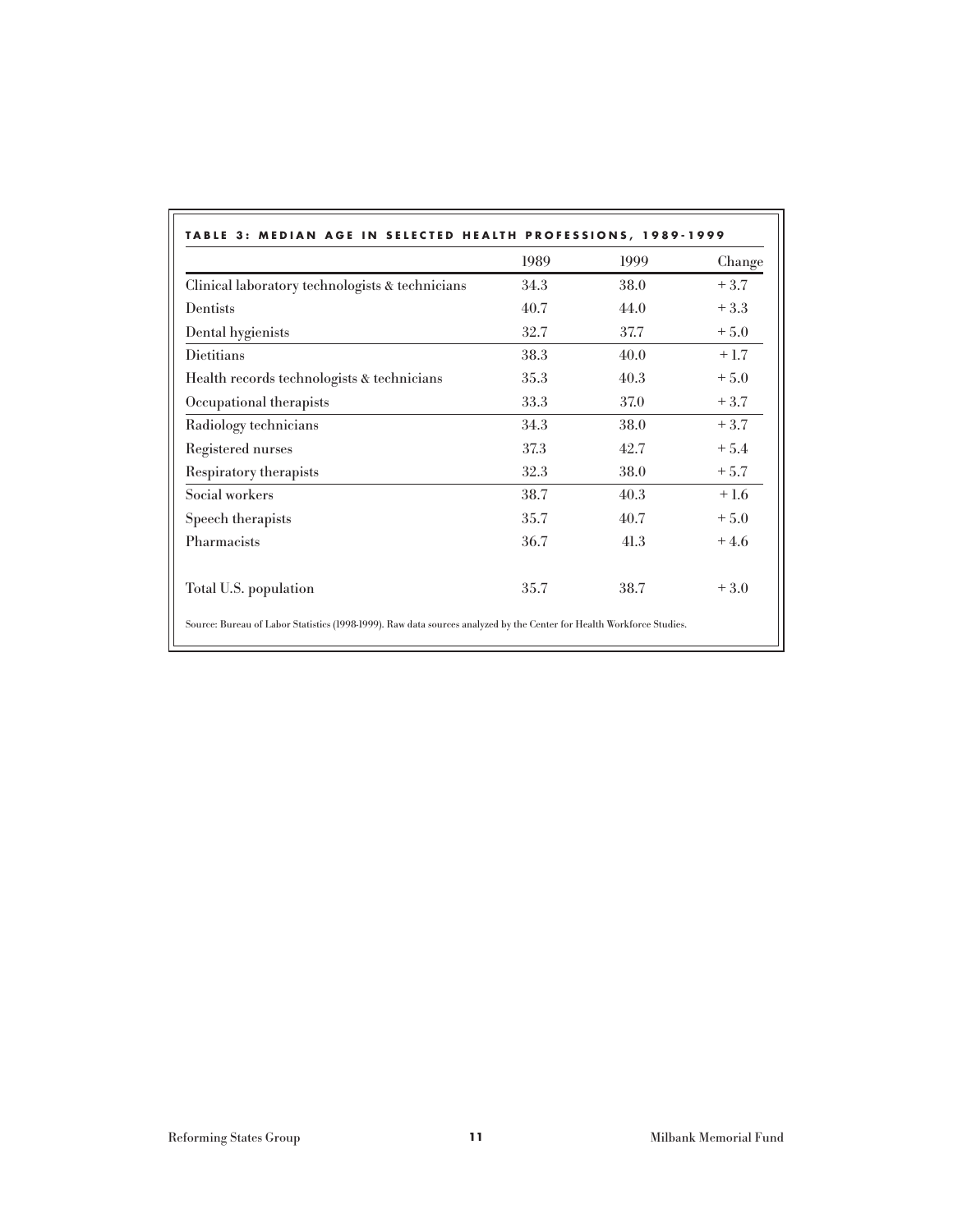Health workforce shortages are widespread across the nation, across settings, and across professions. A growing number of health facilities report that they are denying or delaying services due to shortages (American Hospital Association 2002). Another problem, which is harder to measure, is the potential decline in the quality of care by workers who are spread too thin, caring for too many patients, or trying to do too many procedures due to staff shortages.

A recent survey, conducted by the Center for Health Workforce Studies at the University at Albany, State University of New York, found that nearly all states were concerned about shortages in a wide range of professions (U.S. Dept. of Health and Human Services 2002). Figure 5 shows which professions the states are concerned about.



Figure 6 presents the results of a 2001 survey of hospitals conducted for the American Hospital Association. Differences between the professions with shortages identified by hospitals and those cited by states probably reflect the differences between hospitals' staffing patterns and the distribution of health professions in the community as a whole.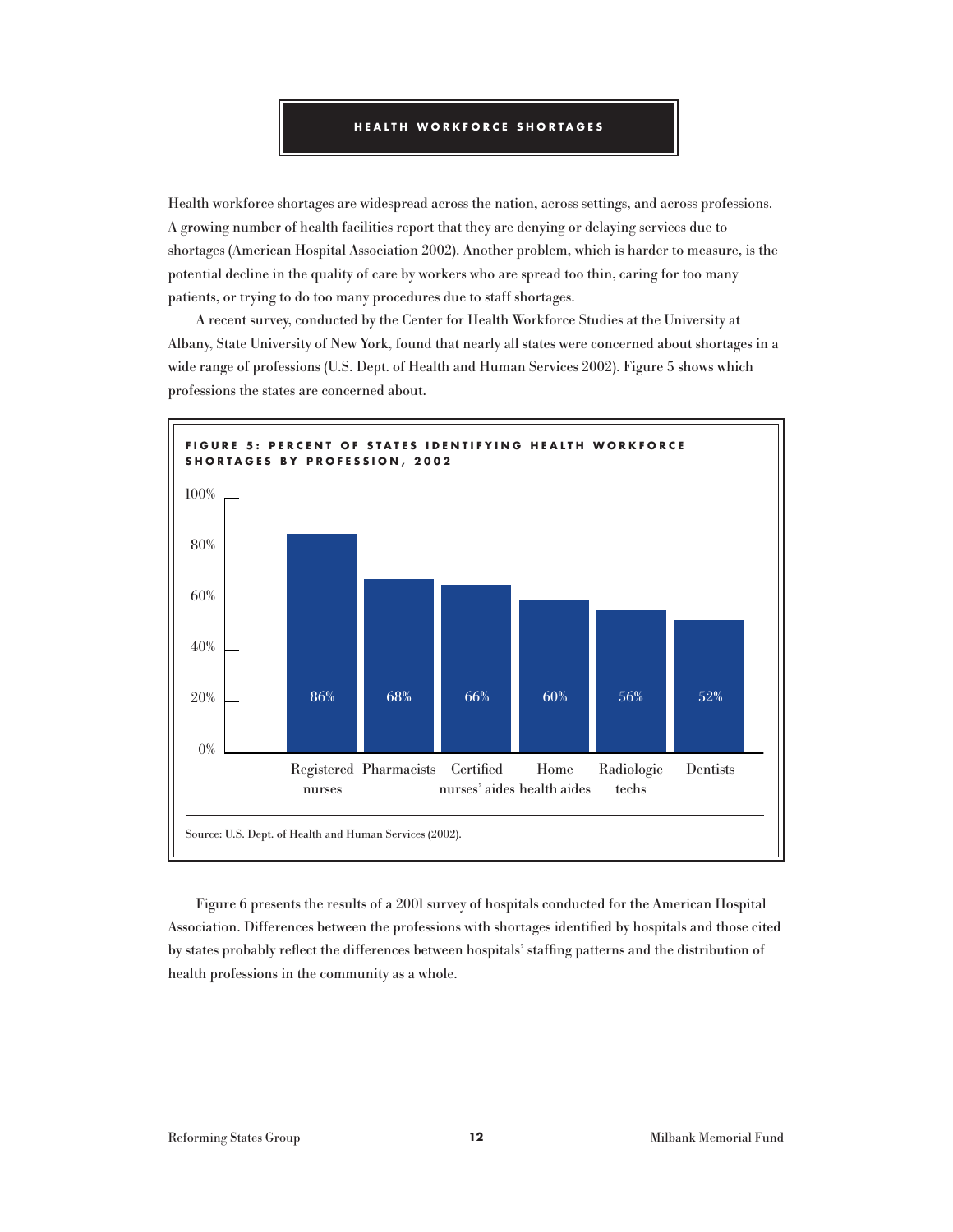

The shortages occur among professionals required to have advanced education, such as dentists and pharmacists, and among those who receive very little formal training, such as nurses' aides and home health aides. The shortages affect both "hands-on" clinical jobs involving extensive contact with patients, such as nursing, and more technical jobs that do not involve contact with patients, such as laboratory technology. The shortages are found in hospitals, nursing homes, home health agencies, and almost every other setting where health care is provided.

#### **THE CAUSES OF HEALTH WORKER SHORTAGES**

In order to develop new programs and policies to address shortages, it is critical to understand their nature and causes. For most health professions, the current shortages have been due to a growing demand that outpaces the supply. In some cases, the supply has been flat. In some professions, education and training enrollments are down, a sign of potential future decreases in supply. Despite the central role of demand in creating shortages, most public and private responses have been designed to stimulate the supply, not to lessen demand.

Current shortages result from short-term, long-term, and workplace factors. The key factors can cause shortages in many professions or affect certain professions more than others. Most of the factors play at least some role in most states.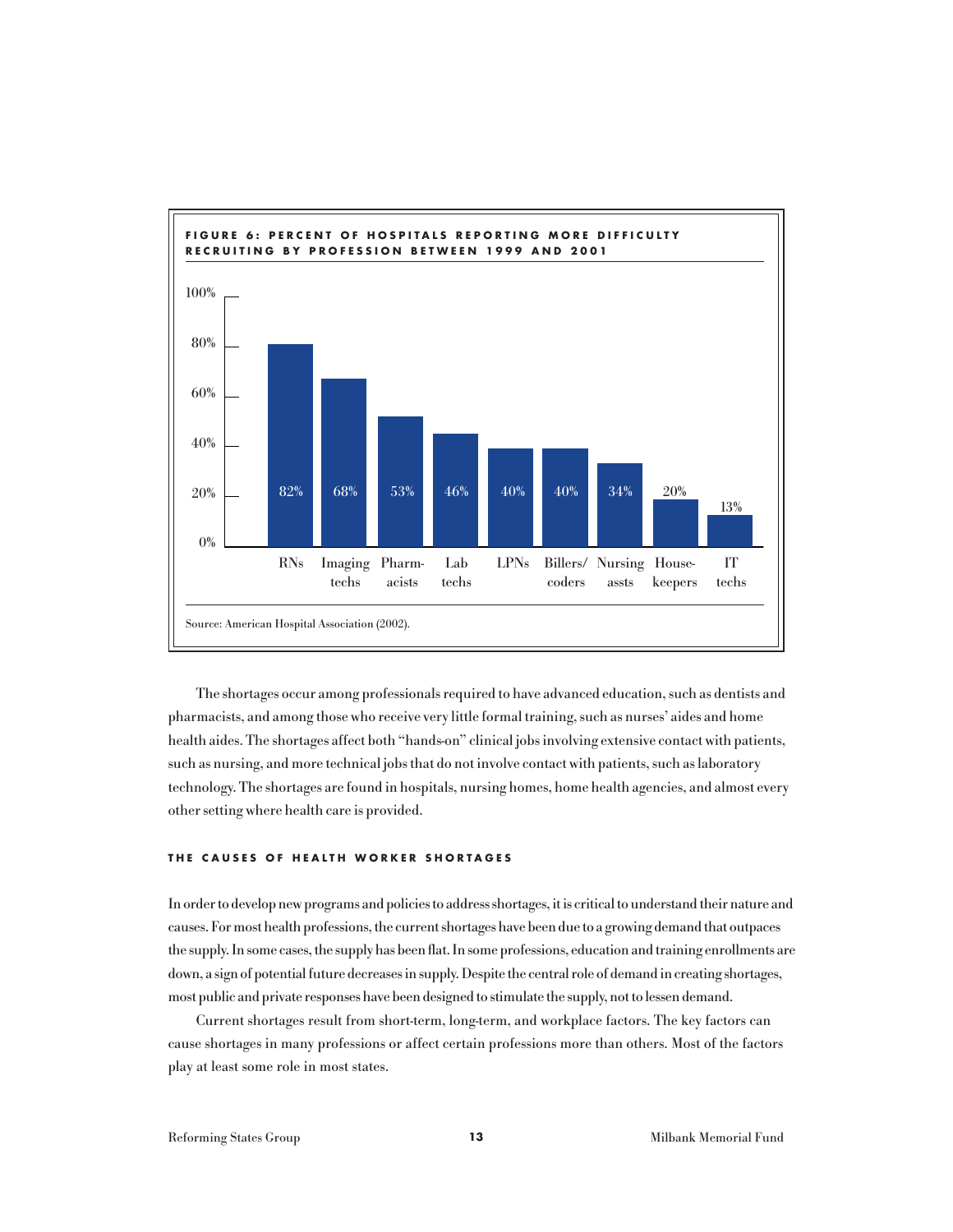#### Short-Term Factors

*Competition for workers, a full economy, and other macroeconomic factors.* As the number of health workers continues growing more rapidly than employment in the rest of the economy, the percent of U.S. workers in health care continues to rise. This is particularly problematic in a full economy, like that of the late 1990s. During the current recession, enrollments in several health professions education programs began to increase, although program closures and decreases in educational capacity in the late 1990s are now limiting such increases.

*Educational system response lags.* It usually takes several years for schools to add capacity for professions that require higher education. First, academic programs must secure funding and approval from the college or university if they involve a new program or new faculty. Since public colleges and universities provide most of the education for the health professions, new programs often require action by state budget offices and legislatures as well. New faculty and students must be recruited. Then students must complete the program and graduate. Even then, new graduates have only a marginal impact on supply. It can take several more years before the new educational programs begin to have a real impact on the supply of professionals. During this period of development, health facilities take steps to continue operating despite the continued shortages. Ironically, demand therefore often levels off after a few years of shortages.

The lack of good data and good forecasts of supply and demand contribute to slow responses by the education and training sector. Figure 7 shows the number of nursing program graduates over two decades. There were major shortages of RNs in the late 1980s and in 2000 through the present. Yet the mid-1990s saw a surplus, when new nurses had a very difficult time finding jobs.

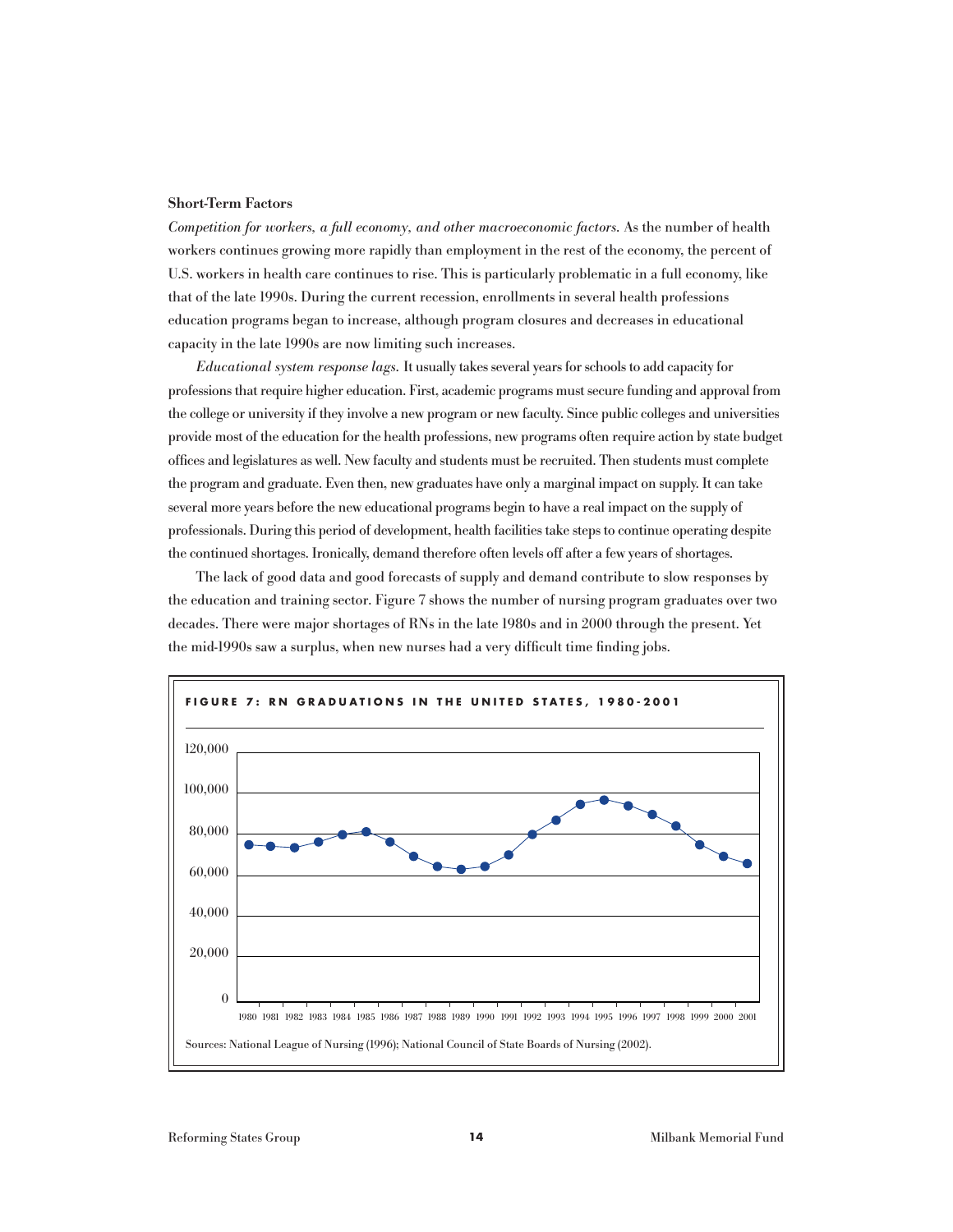*Rising demand.* Over the decade of the 1990s, employment of health professionals grew by more than 2 million workers. This demand was driven by a variety of factors, including the success of the health care system in helping prolong the lives of people with chronic and disabling conditions. More complex and sophisticated health care technologies have also increased the demand for more skilled professionals.

*Decreased interest in health professions.* During the 1990s, interest in health careers fell. Applications to nursing schools and most allied health professions schools dropped. While there is no clear explanation for this drop, many young people were drawn into more lucrative technology and business careers. More recently, with the economic recession, and perhaps public reports of health workforce shortages, enrollment in many health professions education programs is rising, although for the most part, enrollment is still lower than it was during the early 1990s.

#### Long-Term Factors

*The aging of America and increased demand for health services*. It is well documented that the elderly use more health services and that this use increases with age. People over 65 use more services than those under that age, and people 75 and over use more than those aged 65 to 74. As indicated in Figure 8, the number of older individuals will grow rapidly as the baby boom generation begins to reach 65, starting in 2010. Figure 9 shows the significant impact of age on the use of long-term care services. The aging of America will also affect the demand for almost every other kind of health care, including that provided by physicians, nurses, aides, therapists, and technicians.

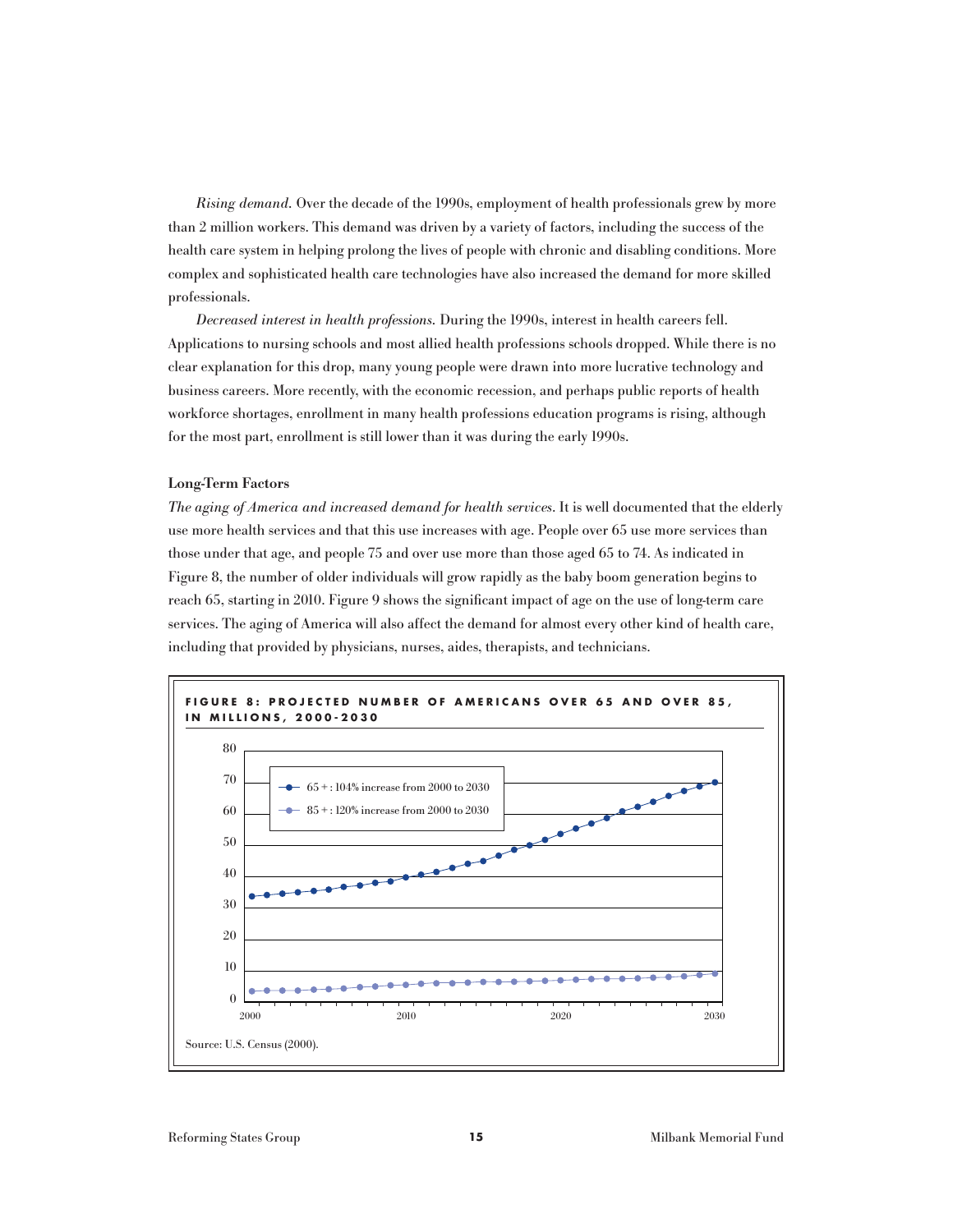

*The aging health workforce.* While the impact of aging upon the demand for health workers is generally recognized, its impact on the workforce itself is less well known. A large number of baby boomers in many health professions are nearing retirement. Yet the decrease in new entrants in the 1990s has made many professions more dependent on older workers.

*Changing race and ethnicity.* Some racial and ethnic groups, such as African Americans and Hispanics/Latinos, are underrepresented in many health professions. These groups will become the majority of the population in several states over the coming decades. As their number and percent of the population increase, so does the potential for shortages, unless successful efforts to recruit these groups are made, especially in states where "minorities" will become majorities.

*Competition for female workers.* Expanded career choices for women have significantly increased their percentage in medicine and dentistry. As Table 1 showed, women represent 80 percent or more of the workforce in other health professions. Clearly, unless these traditionally "female" professions become competitive with other careers, the professions may face serious shortages. Some professions have not only relied on women but on a subset of them. Historically, nurses have mainly been white women. Nursing is unlikely to grow to meet the future demand unless the profession draws from a broader population. Similarly, the growing percent of minority women attending college may contribute to shortages of direct care paraprofessionals, like nurses' aides and home aides, jobs that have often been filled by minority women who have not attended college.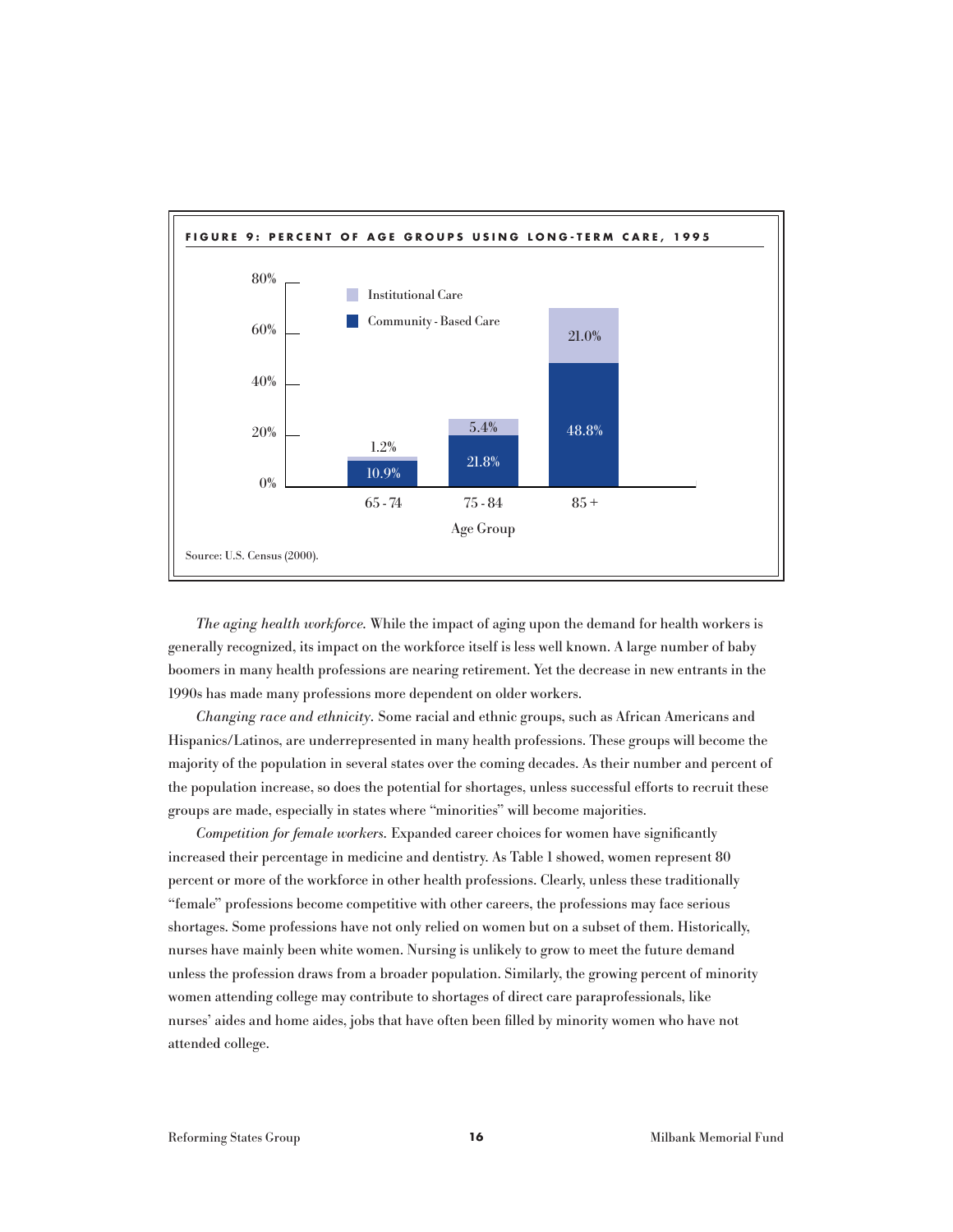*The economy, new medical interventions, and public expectations.* As a nation or community becomes wealthier, its citizens demand increased access to health services. As the wealth of the nation continues to grow, the demand for services and for health workers will grow, too. A related factor is the continual development of new medical interventions and therapies, in which the United States has invested very heavily. While some developments may decrease the need for services, many will increase longevity and keep people with chronic or life-threatening conditions alive longer, thereby increasing the demand for services and workers. Over the next 30 years, many of the aging baby boomers who expect much from the health care system will be able to pay for the services. All of these factors are likely to stimulate the demand for health workers.

*Increased credential requirements.* During the past 20 years, the educational requirements to enter many health professions have increased. For example, a pharmacist must have a doctorate, and a physical therapist must have a master's degree. Many increased educational requirements are warranted by the expansion of knowledge and information in the field. However, some requirements may reflect a profession's desire for more prestige and higher income while contributing only marginally to improved health outcomes. Further, increased educational requirements increase the money and time it takes to enter a field, putting the profession out of reach for some potential students. Such controls on supply can lead to better wages for a profession but also to higher costs for society. It is very difficult for elected officials to assess counterclaims about educational requirements and disagreements over scope of practice, especially because research on these issues lags far, far behind assertion and advocacy.

#### Workplace Factors

Beyond the short- and long-term factors, some aspects of the health care system itself present challenges for recruiting and retaining health workers.

*Physically and emotionally demanding work.* Many health care jobs are physically and emotionally demanding. Despite the rewards of caring for people in need, many jobs are fast-paced, high-pressure work. For example, bedside nursing requires hours of standing and walking. One error can have catastrophic consequences. Many jobs involve dealing with grave sickness, disability, death, and dying.

*Job design and working conditions.* Hospitals and nursing homes must operate 24 hours a day, seven days a week. While the nation has invested heavily in new medical technologies, little has been invested in designing jobs to reduce the physical and emotional demands on workers. Mandatory overtime in occupations predominantly held by women of child-bearing age, for example, can contribute to worker dissatisfaction.

*Paperwork and lack of information systems.* A common frustration among health workers is the time required for paperwork and other documentation. Paradoxically, one factor contributing to poor health outcomes is the difficulty of getting essential information rapidly to those who need it.

*Noncompetitive wages and benefits.* While many health workers are compensated well, others are not paid competitive wages and benefits, particularly aides and other paraprofessionals. It is ironic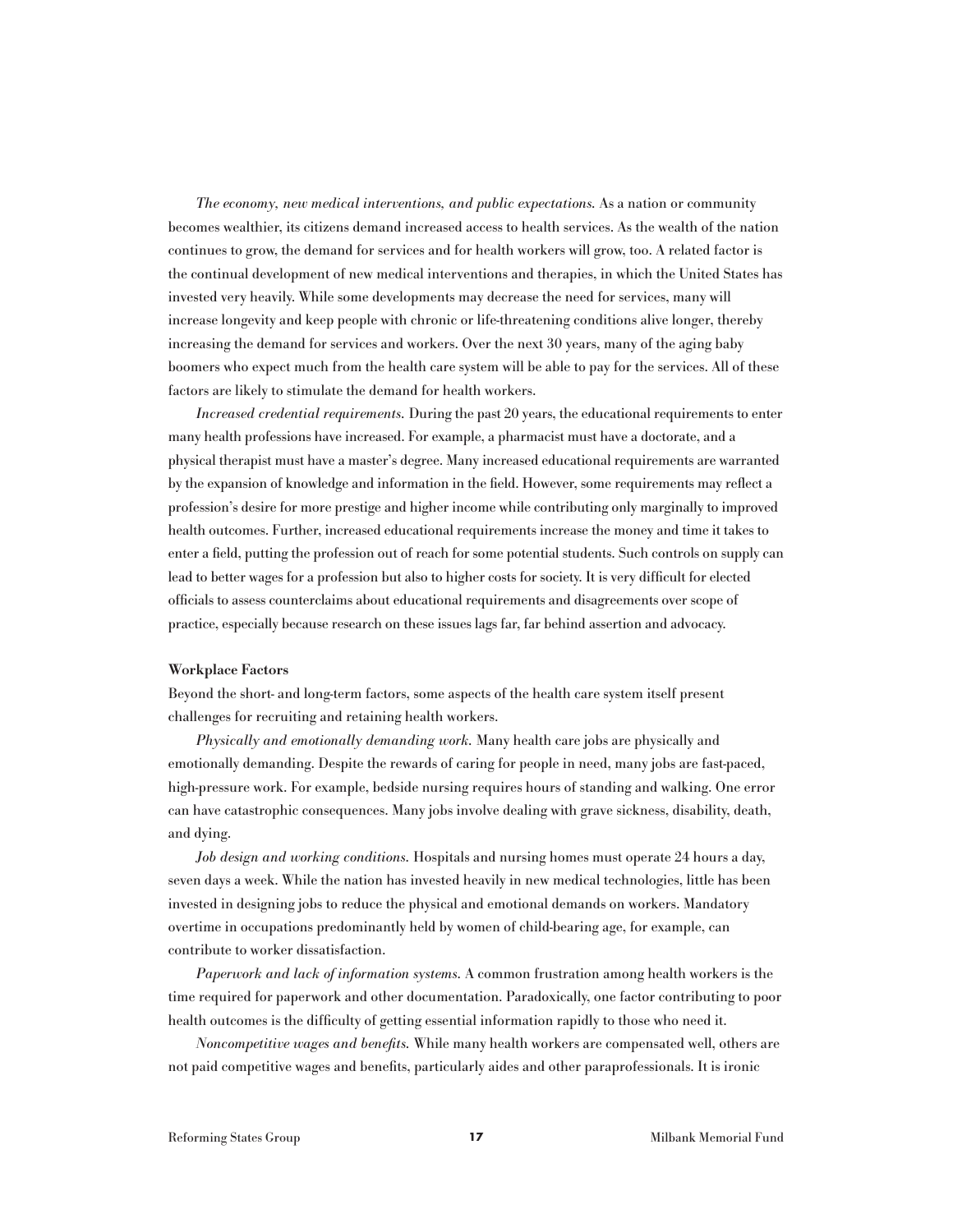that large numbers of home health aides and other direct-care health workers themselves lack health insurance. Since health facilities depend on public and private reimbursement policies and efforts to contain their costs, their ability to raise fees in order to pay higher wages and benefits is often limited.

*Poorly trained managers.* Most supervisors and many managers have come from the ranks of health professionals. Time pressures and limited resources rarely permit skilled health professionals to be trained as effective managers. A great deal of frustration and turnover result. In long-term care at nursing homes and individuals' homes, job satisfaction and retention are greatly affected by how well aides are treated.

#### **FUTURE GROWTH IN DEMAND**

It is very difficult to forecast the future demand for health services and health workers accurately. Every two years the Bureau of Labor Statistics, using the best available information, projects job growth for the next decade for health professions and other sectors of the economy. Whatever their limitations, the BLS projections are the most widely cited and recognized. As seen in Figure 10, the BLS projects that employment in health professions will grow nearly 29 percent between 2000 and 2010 twice the rate of job growth for nonhealth care occupations. This translates into more than 3 million new health care jobs. Replacements will also be needed for workers who retire or leave their profession for other reasons. All told, the nation will need more than 5 million new health workers by 2010.



Table 4 shows the ten health professions that are expected to need the most new and replacement workers by 2010. The BLS projects more than 1 million new job openings for nurses; nearly 500,000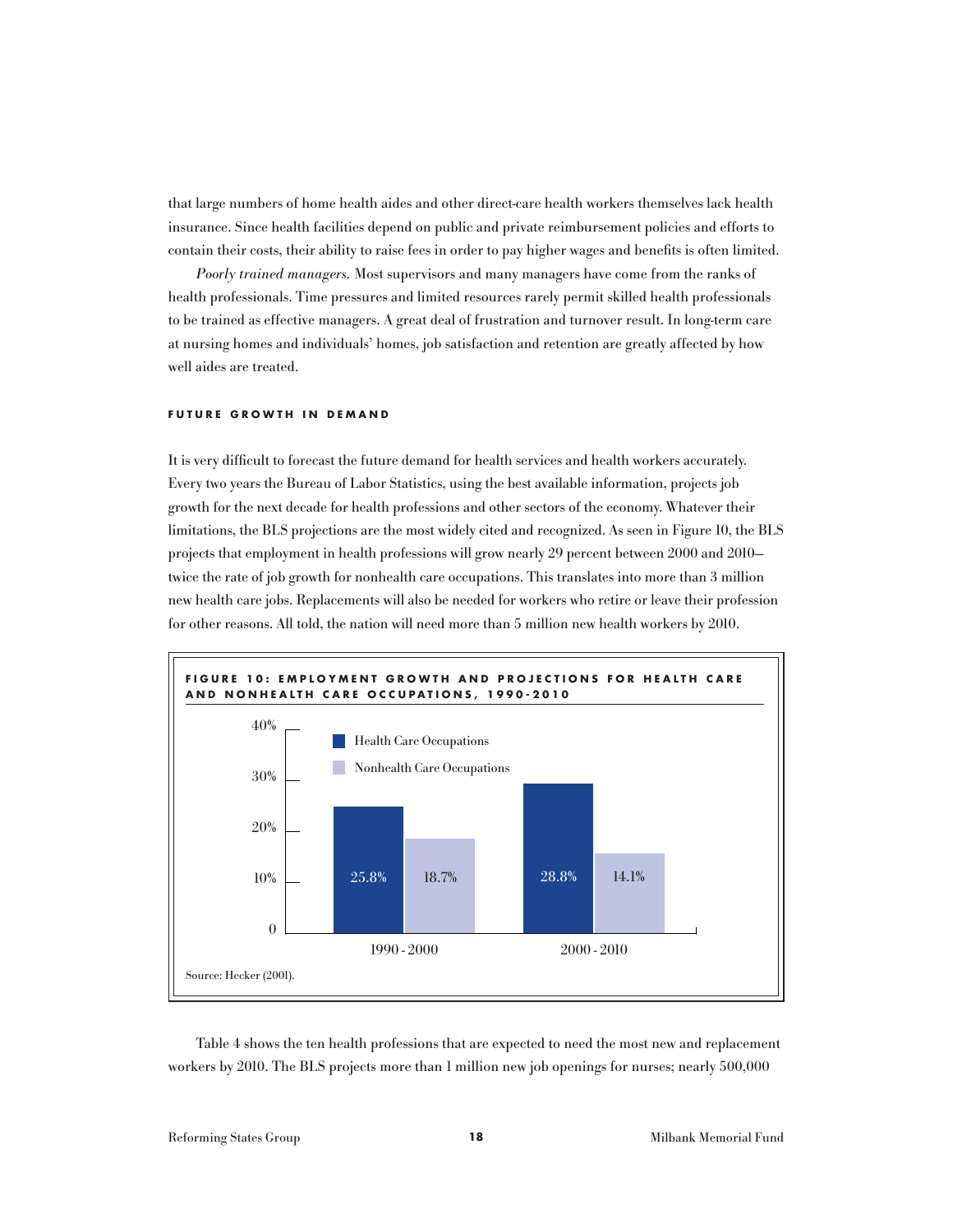|                                                   | Employment<br>(in thousands) |       | Projected % | Total job openings<br>due to growth and<br>net replacements<br>(in thousands) |  |
|---------------------------------------------------|------------------------------|-------|-------------|-------------------------------------------------------------------------------|--|
| Occupation                                        | 2000                         | 2010  | (increase)  |                                                                               |  |
| Registered nurses                                 | 2,194                        | 2,755 | 25.6        | 1.004                                                                         |  |
| Nurses' aides, orderlies, and attendants          | 1,373                        | 1,697 | 23.5        | 498                                                                           |  |
| Home health aides                                 | 615                          | 907   | 47.3        | 370                                                                           |  |
| Personal and home care aides                      | 414                          | 672   | 62.5        | 322                                                                           |  |
| Licensed practical and licensed vocational nurses | 700                          | 842   | 20.3        | 322                                                                           |  |
| Medical assistants                                | 329                          | 516   | 57.0        | 274                                                                           |  |
| Physicians and surgeons                           | 598                          | 705   | 17.9        | 196                                                                           |  |
| Dental assistants                                 | 247                          | 339   | 37.2        | 136                                                                           |  |
| Medical and health services managers              | 250                          | 330   | 32.3        | 123                                                                           |  |
| Pharmacy technicians                              | 190                          | 259   | 36.4        | 118                                                                           |  |

for nurses' aides, orderlies, and attendants; and 370,000 for home health aides. Filling these jobs will be a tremendous challenge for the nation.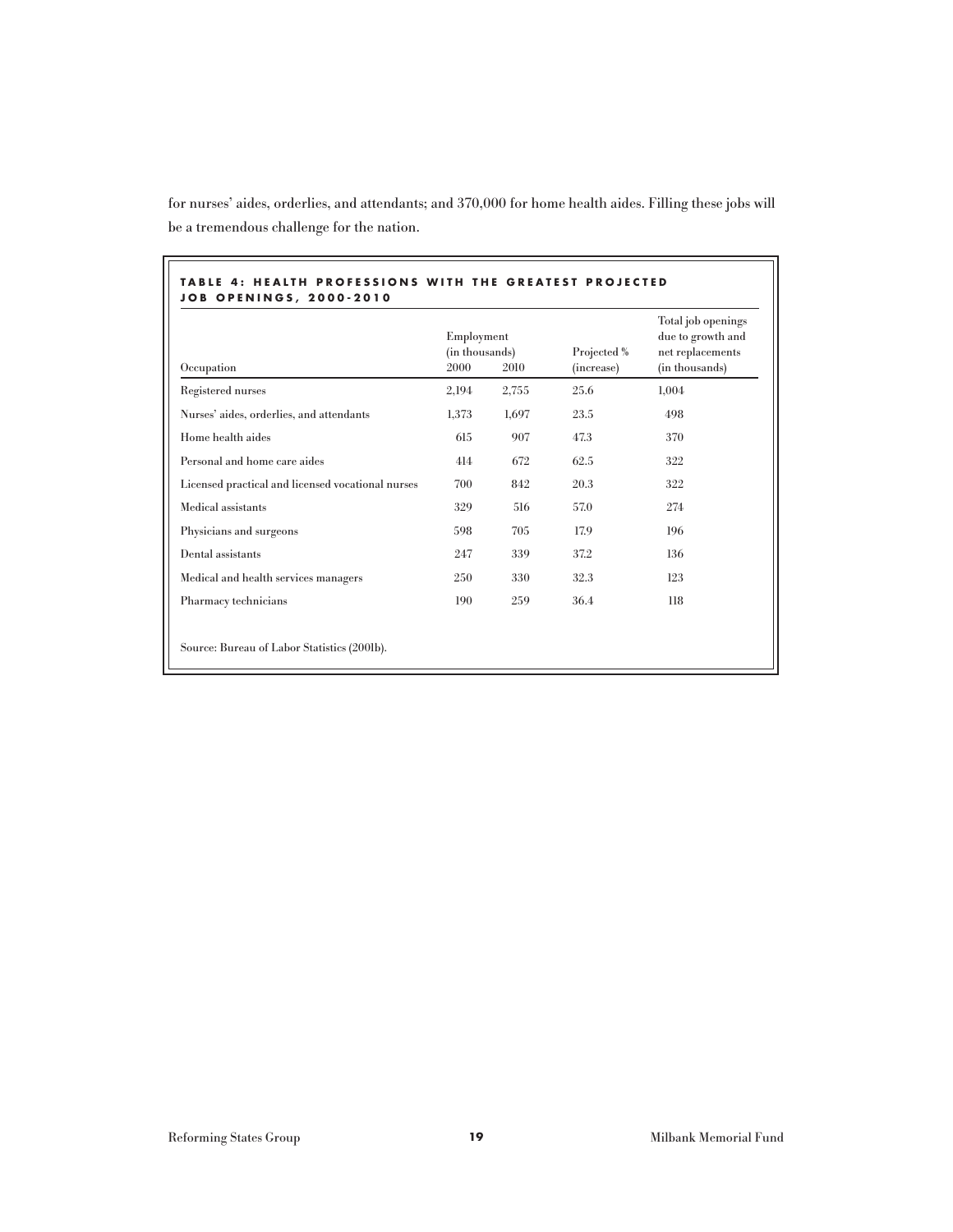#### **ROLES AND RESPONSIBILITIES FOR THE HEALTH WORKFORCE**

While government plays several important roles in educating and training health professionals, the United States does not do detailed workforce planning in health care or any other sector. Instead, the nation has generally relied on the marketplace to produce the number and types of workers the economy needs.

Under our pluralistic system, many groups influence the supply of health workers:

- **•** Government—federal, state, and local
- **•** Health facilities and their associations
- **•** Universities, colleges, and other educational institutions
- **•** Associations representing health professionals
- **•** Unions representing health workers
- **•** Consumer and advocacy groups and patients
- **•** The general public

While each group plays a role, no one group can assure an adequate supply of health workers. These groups clearly need to collaborate.

#### **FEDERAL RESPONSIBILITIES AND ACTIVITIES**

The federal role in the health workforce is limited and mainly indirect. Federal activities include the following responsibilities.

#### Medicare and Medicaid Reimbursement and Regulatory Policies

Medicare and Medicaid are major drivers of the nation's workforce policy. Decisions as to what services to cover, and how much to reimburse for them, have a major impact on the use and financial viability of a health care profession. Staffing and training regulations for nursing home and home care aides have a significant impact on the direct-care workforce. Policies regarding Medicare and Medicaid funds for training current workers can also have a great impact on providers' willingness to further educate them.

The largest source of federal funding for health professions education and training is Medicare reimbursement for hospital services, which includes funding for graduate medical education. This funding evolved from cost-based reimbursement policies that provided higher funding to teaching hospitals, due to their higher costs. Current policy annually provides teaching hospitals with approximately \$8 billion from Medicare and \$2 billion from Medicaid for costs associated with training physicians. (An estimated \$300 million of the higher reimbursement to the teaching hospitals is for costs associated with clinical training for nurses.)

#### Data Collection and Analysis and Workforce Projections

Bureau of Labor Statistics information, the major source of data on employment trends and projections, is extremely valuable for the marketplace. The BLS also maintains extensive information on jobs and the job market at a health careers Web site.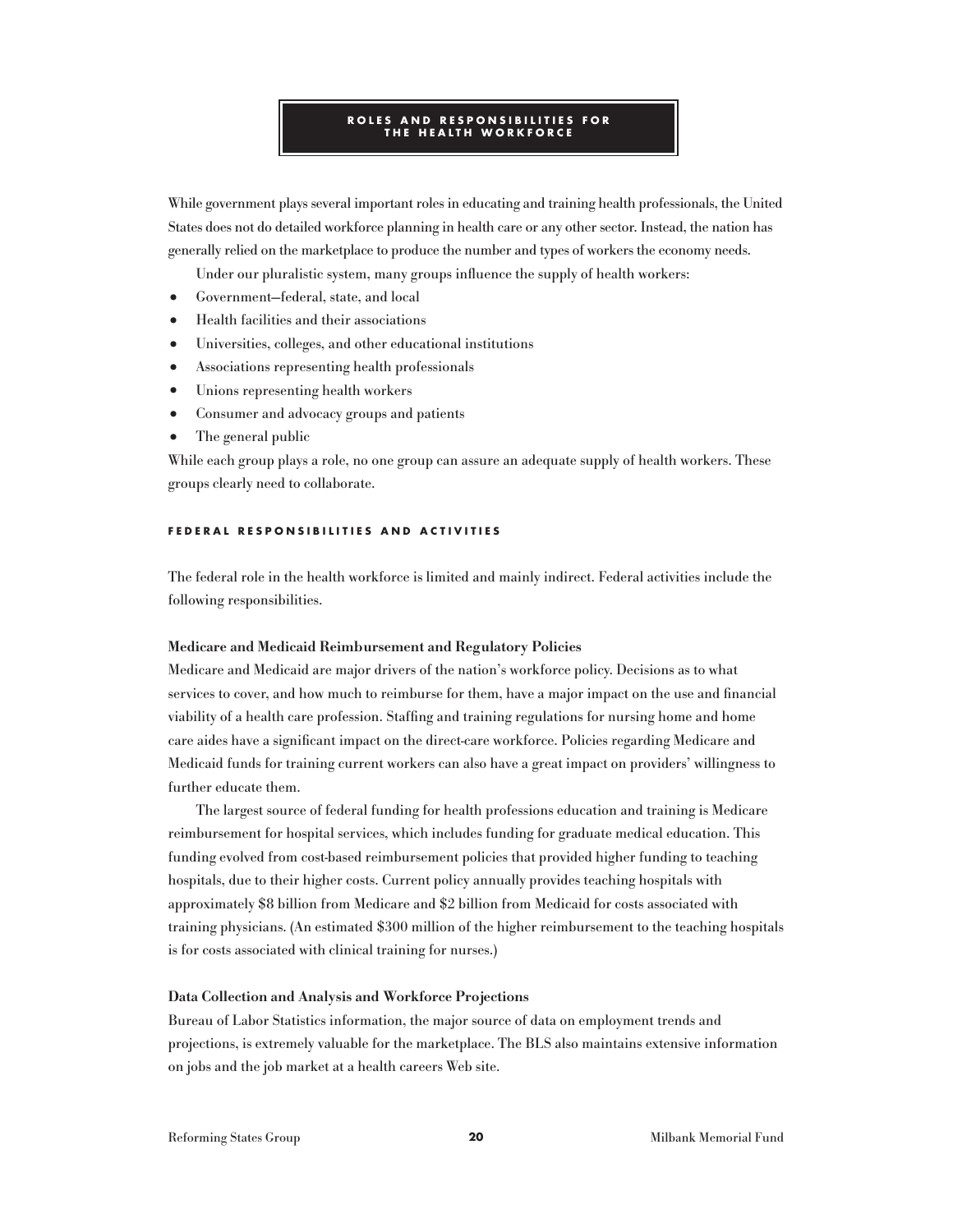But BLS data have limitations. Projections at the state level usually lag several years behind its national projections, and national projections may not apply to states or localities. In addition, the BLS forecasts jobs and job openings but does not assess the current or future *supply* in a profession. Thus it is not possible to compare job projection to the likely supply with BLS data alone.

Within the U.S. Department of Health and Human Services (DHHS), the National Center for Health Workforce Analysis in the Bureau of Health Professions is responsible for health workforce data analysis. The center also supports a variety of studies and one major survey, the National Sample Survey of Registered Nurses, conducted every four years. Reports produced by the center include health workforce profiles and forecasts of nursing supply and demand on a state-by-state basis. The center is also preparing a report for the DHHS, to be released in 2004, on the status of 30 health professions that will include information on supply and demand.

#### Grants to Stimulate the Supply of Workers with Specific Skills

The Bureau of Health Professions in the DHHS provides grants to encourage training in professions and subject areas where gaps in education or in the supply of workers have been identified. The bureau makes grants to expand education and training and to improve the curriculum in fields like geriatrics, primary care, and interdisciplinary care. The bureau's grants also promote greater diversity in the health professions. While the grants are very important, they are designed to support new and model programs, rather than to educate large numbers of individuals. For example, the Nurse Reinvestment Act, signed by President George W. Bush in 2002, provides grants for faculty development, scholarships, and loan repayment and establishes a National Nurse Service Corps. Congress authorized approximately \$21 million for these programs in fiscal year 2003.

#### Support for Training

The federal government provides extensive funding for training, particularly for unemployed or displaced workers in various sectors. Most of these funds go from the U.S. Department of Labor to states, and a substantial amount then goes on to agencies within state and local government. The Work Incentive Act (WIA) provides funds to states and localities that support training and supports local boards that direct the use of the money at the local level. Another important source of federal training funds is the Temporary Assistance for Needy Families (TANF) program.

Within federal guidelines, local and state agencies have some flexibility to direct these funds to occupations that the local community needs filled. However, it is difficult to use most of the training dollars for professions requiring several years of education. States and local agencies are under pressure to have the maximum number of individuals complete training programs. This discourages investments in health professions that require several years of education. However, some states, notably California, are using part of their WIA funds for nursing education (U.S. Dept. of Health and Human Services 2002).

Another problem is that some health occupations that are eligible for federal funds and do not require several years' education, such as nurses' aides and home health aides, often pay poorly and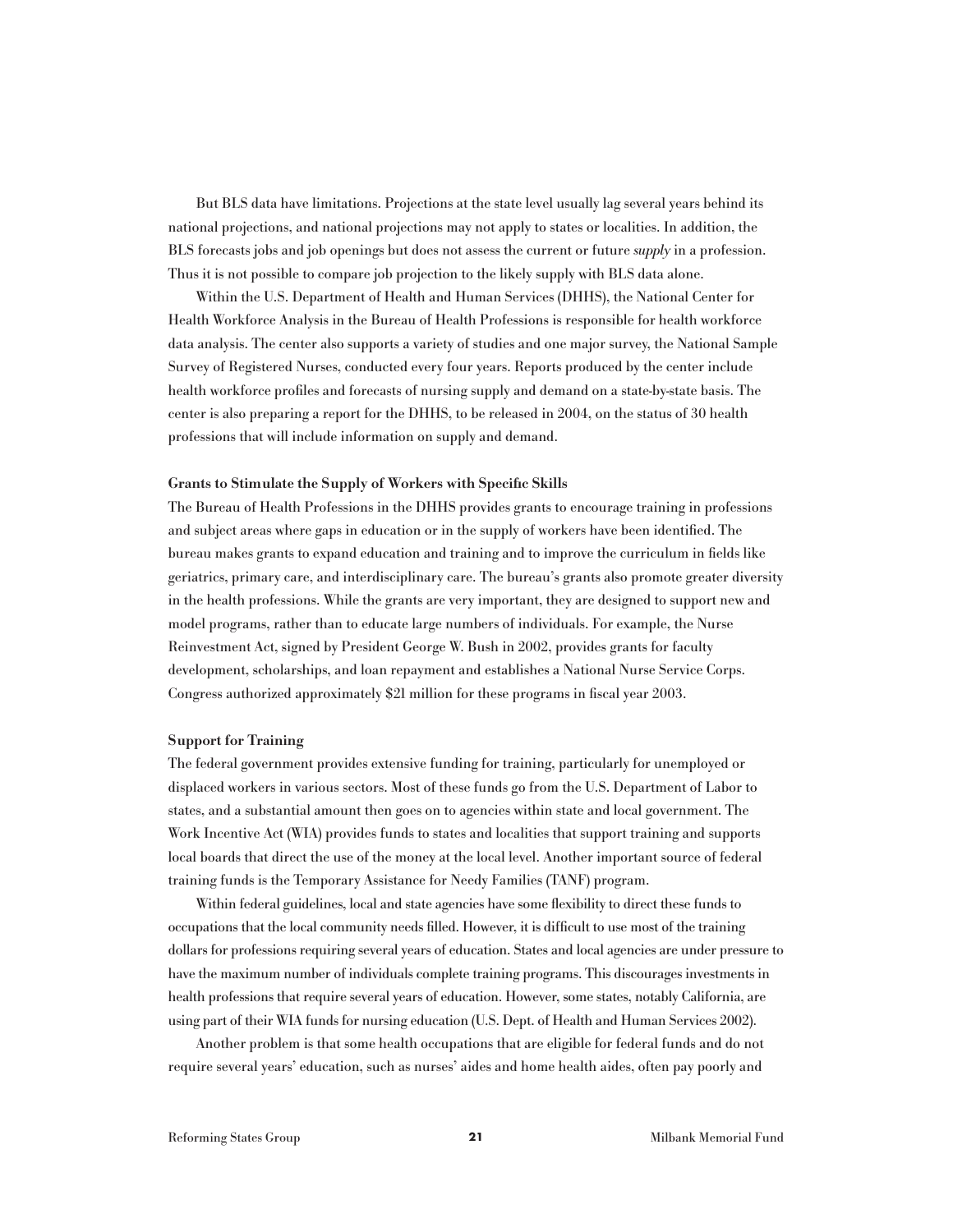provide limited benefits to workers. Many local agencies therefore hesitate to invest their limited training funds in these occupations.

#### Studies and Evaluations

The DHHS supports a wide range of studies through such entities as the Agency for Healthcare Research and Quality (AHRQ) and the Centers for Medicare & Medicaid Services (CMS). These agencies have not focused on workforce issues, although the AHRQ, as part of its interest in patient safety and the quality of care, has recently funded several studies of the relationship between the number of nurses and the outcomes of care (Aiken et al. 2002; Needleman et al. 2001).

#### **STATE RESPONSIBILITIES AND ACTIVITIES**

The health workforce is primarily a state responsibility. States have vast responsibilities related to the health professions.

*Licensing and regulating health professionals.* While workers in some other sectors of the economy, like teachers and real estate agents, are licensed, state licensing is far more pervasive in the health care sector. State boards often defer to the various professional associations in establishing minimum educational requirements and examinations for entry into a profession as well as in defining its scope of practice. Nevertheless, states do have the authority to determine licensing and practice requirements and to resolve controversies over the scope of practice. Many state boards are also responsible for professional discipline. State licensing boards have become somewhat less captive to the professions they oversee.

*Regulating health facilities.* Most health workers are employed in hospitals, nursing homes, home health agencies, and other settings that states regulate. State policies on staffing directly influence the demand for workers in general and for workers with specific skills or credentials. While a state can mandate minimum staffing levels or credentials, mandates are usually resisted by facilities that prefer flexible hiring and staffing.

*Regulating educational programs.* In many states, private academic institutions as well as state colleges and universities must obtain state approval in order to offer degree-granting programs. States may use varied criteria for deciding whether to approve a proposed new program, but they rarely use this authority to promote programs in specific professions.

*State colleges and universities.* States make a large investment in higher education systems, which educate individuals in most health professions. However, states do not routinely assess health workforce needs in order to direct or encourage these systems to increase educational opportunities for health professions facing shortages.

*Medicaid reimbursement policies and regulation of private insurance.* State policies on Medicaid reimbursement and private insurance greatly affect the finances of health facilities and individual professions. For example, expanded coverage for mental health services increases the demand for mental health professionals.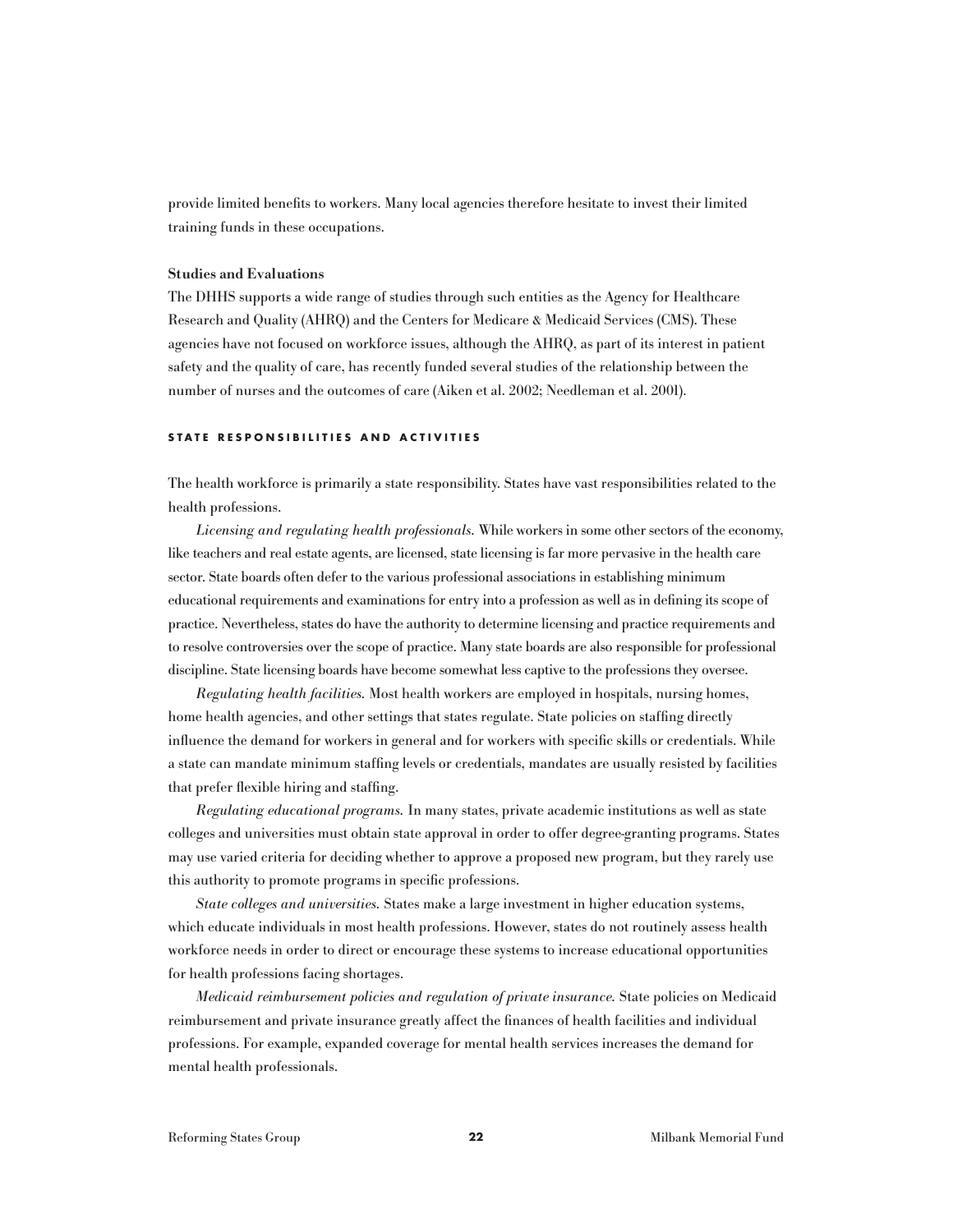*Employment and labor department training programs.* In cooperation with federal agencies, all states provide some support for training workers for a wide range of jobs. Many states have invested part of their U.S. Labor Department funds in training for health occupations.

*State employment of health professionals.* Many states are major employers of health professionals in state-sponsored institutions and programs. These can include state and local medical care facilities, like hospitals and nursing homes, public health agencies, and programs for the mentally ill and the developmentally disabled.

*Data collection and analysis*. A small number of states collect and analyze health workforce data to help guide their state policies and programs. In response to current shortages, many states are expanding such efforts, recognizing that the lack of data makes it hard for policymakers to help meet health workforce needs.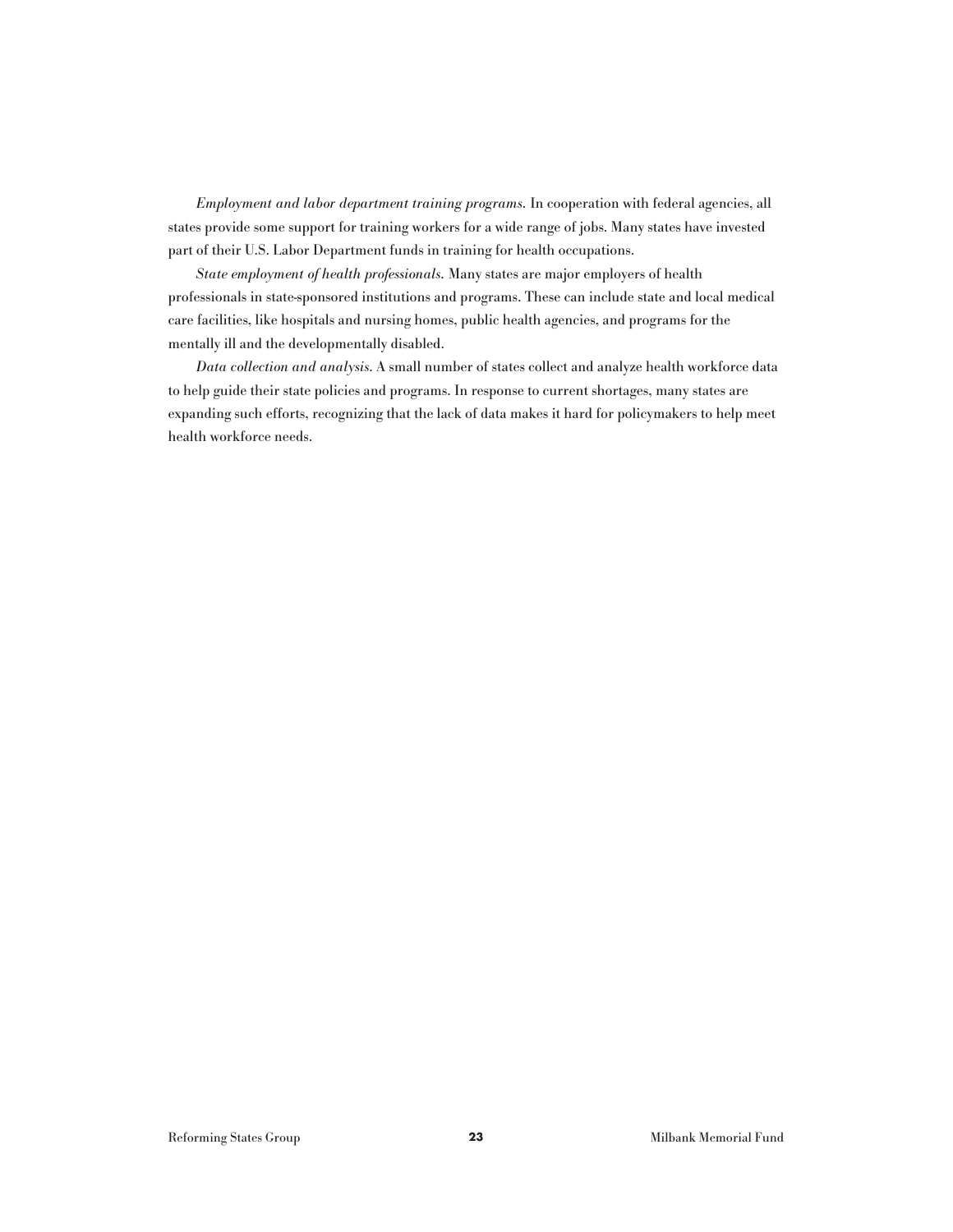#### **STATE POLICY OPTIONS**

There are a wide range of possible state responses to health worker shortages. But assuring an adequate supply of health professionals also requires the involvement of other groups already noted, especially the health and education sectors. State government is best suited to adopt and implement certain strategies. For others, state government can be helpful while other parties take the lead. Options include increasing the supply through education and training, increasing supply by improving retention, moderating demand for health professionals, and other strategies.

#### **INCREASING THE SUPPLY THROUGH EDUCATION AND TRAINING**

States commonly seek to increase workforce supply through education and training. If designed well, these education and training policies can let states vary the amount of funds committed, depending on the size and nature of the shortages, and reduce funding as shortages lessen. The first six strategies listed below are the most commonly used.

#### Scholarships and Loan Repayments

Scholarships and loan repayment programs for students in a specific profession or group of professions often stimulate interest in them and help academic programs increase enrollment. While scholarships provide funds for education expenses when a student enrolls in a program, loan repayment programs provide support to pay off educational debt after a student has completed his or her education. These measures signal prospective students that the state values these professions.

Scholarships are more effective than loan repayments in increasing educational access for the financially disadvantaged. Low-income individuals may not have the money for tuition or may be reluctant to assume the burdens of tuition, even if there is an opportunity to obtain support to repay loans after graduation. Loan repayment is least helpful for the economically disadvantaged when tuition is high, when the educational program takes several years, or when loan repayment is highly competitive or limited and uncertain. Scholarships may be particularly important if a state wants to assist underrepresented minorities who are also in financial need.

On the other hand, loan repayment can more easily be linked to a service obligation, like practice in an underserved area or a state facility. While scholarships can also be made contingent upon service obligations, they can be cumbersome to administer.

States may be tempted to focus on a single profession whose shortages are much publicized. But it is more effective in the long run to provide scholarships or loan repayment to several health professions and to let the administering agency move funds between professions annually, as the state's needs change.

# Grants for Faculty, Capacity Expansion, New Programs, or Curriculum Reform If a lack of educational capacity is contributing to shortages, direct appropriations or grants can provide an incentive for program development or expansion. Many faculty members in the health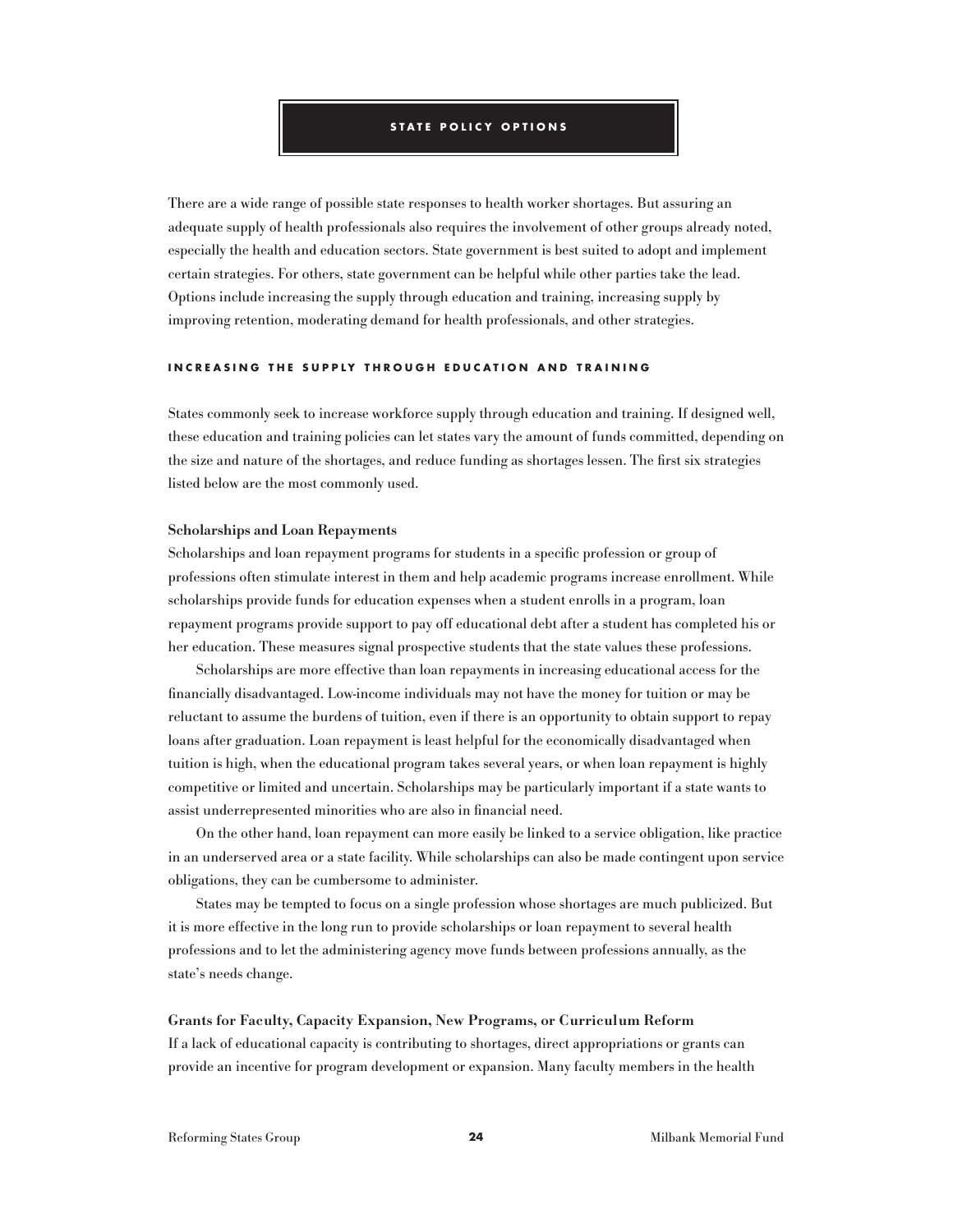professions, such as nursing, are approaching retirement age, and enrollment may be limited by the lack of faculty. However, if enrollment in a given profession is already dropping, creating unused capacity, grants for faculty will be less effective in increasing supply. In nursing and many allied health professions, for example, decreased enrollments from the mid-1990s until recently led to unused capacity. In some cases, faculty retired or were let go. Now that enrollment in those professions has begun to rise, the educational capacity, including the number of faculty members, in many communities is insufficient to meet the growing demand. Faculty support can be limited to expansion and start up, making it relatively easy to limit a state's obligation to a short time period.

Another area of concern is the relevance of educational curricula to actual practice. Grants could support assessments of, and modifications to, curricula in order to improve the competence of newly trained health professionals. There is much national debate on whether the 75-hour certified nurses' aide (CNA) curriculum adequately prepares CNAs for their jobs. Evaluating the CNA curriculum may lead to more relevant training and improve the recruitment and retention of CNAs.

#### High School and Middle School Health Careers Programs

Programs for high school and middle school students have several benefits, including keeping teenagers in school and improving the learning experience. Some states focus these programs on inner-city schools and include support for summer and after-school jobs. Often a school or school system becomes a partner of a health facility or a consortium of health facilities. While there are many secondary benefits to these programs, they may require continuing state financial support. Moreover, school guidance counselors often offer erroneous advice regarding health careers. These programs can educate them.

#### Marketing and Public Service Announcements

Marketing can stimulate interest among people who are not aware of opportunities for careers in health care. This strategy can be relatively low cost, particularly if a state produces its own public service announcements or uses advertisements prepared by other states or by corporations or professional associations. The recent campaign to promote nursing careers that was sponsored by Johnson and Johnson is a good example of effective marketing. (See, for example, http://www.DiscoverNursing.com and http://www.jnj.com/news/jnj\_news/20020418\_1532.htm [accessed Aug. 18, 2003].) Such campaigns can also enhance the recognition and status of individuals already working in a field, increasing their job satisfaction and reducing turnover. Yet if basic problems in a profession make it unattractive, such as low wages for home health aides or poor working conditions for registered nurses, marketing alone is unlikely to draw significant numbers of people to it.

#### Promoting Partnerships between Health Providers and Educational Institutions

In the long run, encouraging partnerships between the health and education sectors will have many benefits. Schools and colleges need clinical training sites, internship opportunities, faculty, and access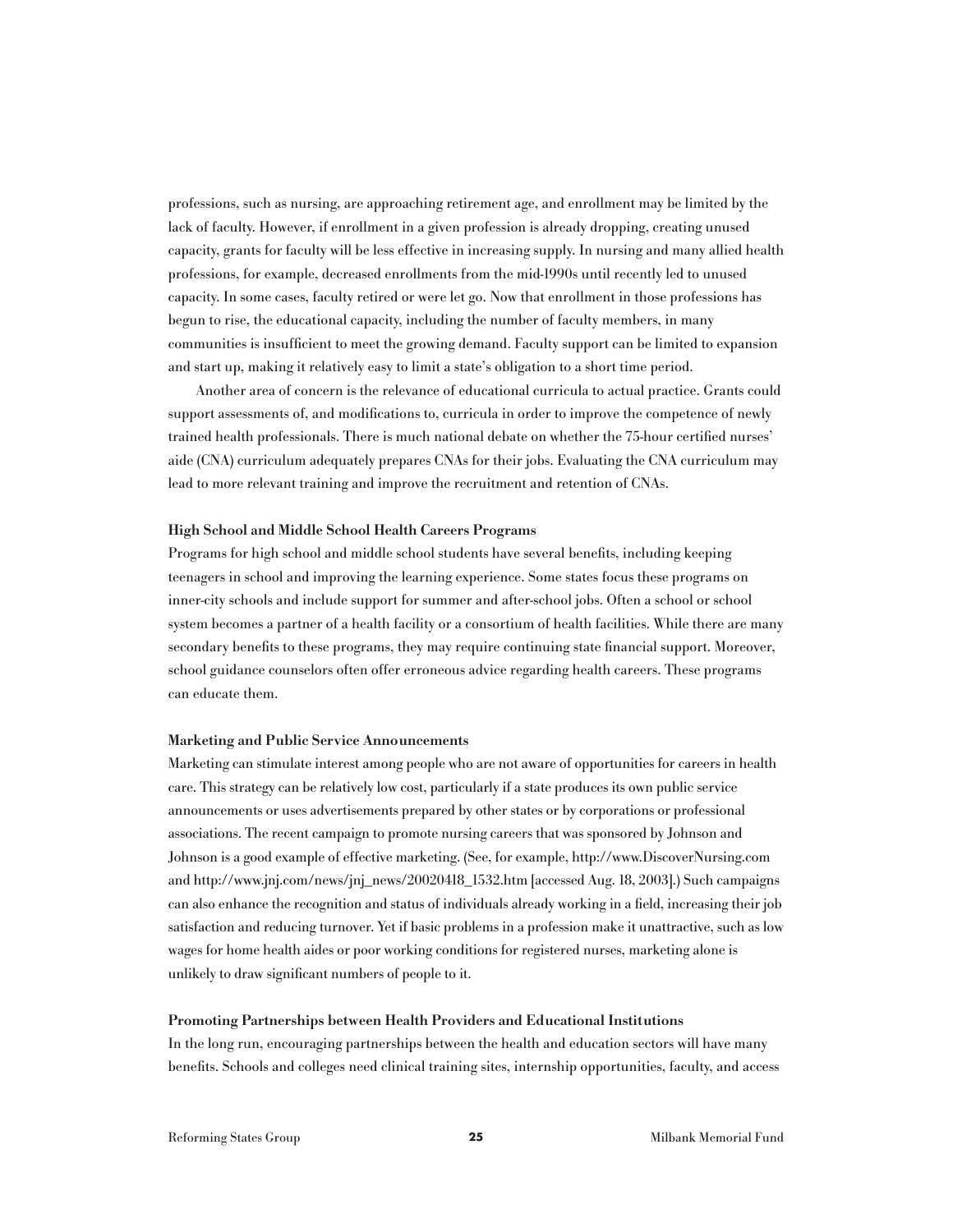to the latest technology and equipment. Health facilities can often provide these in return for access to prospective staff members and well-prepared health professionals. In addition, health facility employees need continuing professional education or want career advancement, and facilities can often pay their tuition. While it is not easy to foster collaboration between sectors, states can conduct best practices conferences and provide grants as incentives for collaborative programs.

#### Use of U.S. Department of Labor and Other Funds for Training

States can tap a variety of funds for training health professionals. Sources include the Work Incentive Act (WIA) and Temporary Assistance for Needy Families (TANF) program. Medicaid funding can be used by providing higher levels of reimbursement to health facilities that train their employees. As noted above, however, it is difficult to use these sources of funding for professions that require several years of education. Among the more creative states are California, which uses WIA funding for its nursing initiative, and New York, which uses TANF funds for health worker education. Several other states have allocated part of their training funds for health professions.

# Support for Educational Innovations, Such as Distance Learning, Computer-Assisted Learning, and the Internet

One barrier to entering a profession may be the lack of convenient educational opportunities in many parts of a state, particularly in rural communities. Educational institutions may also have high entry requirements and not recognize potential applicants' life experience. While it is difficult and perhaps inappropriate for a state to determine educational requirements and methods, many schools and colleges would welcome support for innovations. Certainly, the Internet and personal computers offer tremendous opportunities for innovative education.

State grants and best practices conferences could provide funds and stimulate expanded access and new teaching methods. In some states, like Iowa, fiber optic networks that include colleges can greatly expand educational opportunities.

#### Support for Increased Minority Recruitment and Retention and Increased Bilingualism

In addition to the underrepresentation of African Americans and Hispanics/Latinos in many health professions, there are substantial shortages of bilingual health care workers. Recruiting new entrants from underserved communities, where shortages may be especially acute, could increase the number of bilingual and minority workers. In some instances, health workers can be recruited to work in their own communities to improve access to care for the underserved. These efforts will open up potential new sources of workers, create a workforce more reflective of the community, and enhance the cultural competence of the health workforce, thereby contributing to more effective care. Such efforts often include creating health career-oriented high schools and middle schools in inner city communities; building career ladders for current entry-level workers; and developing mentors, educational support, and remedial services for educationally and financially disadvantaged students.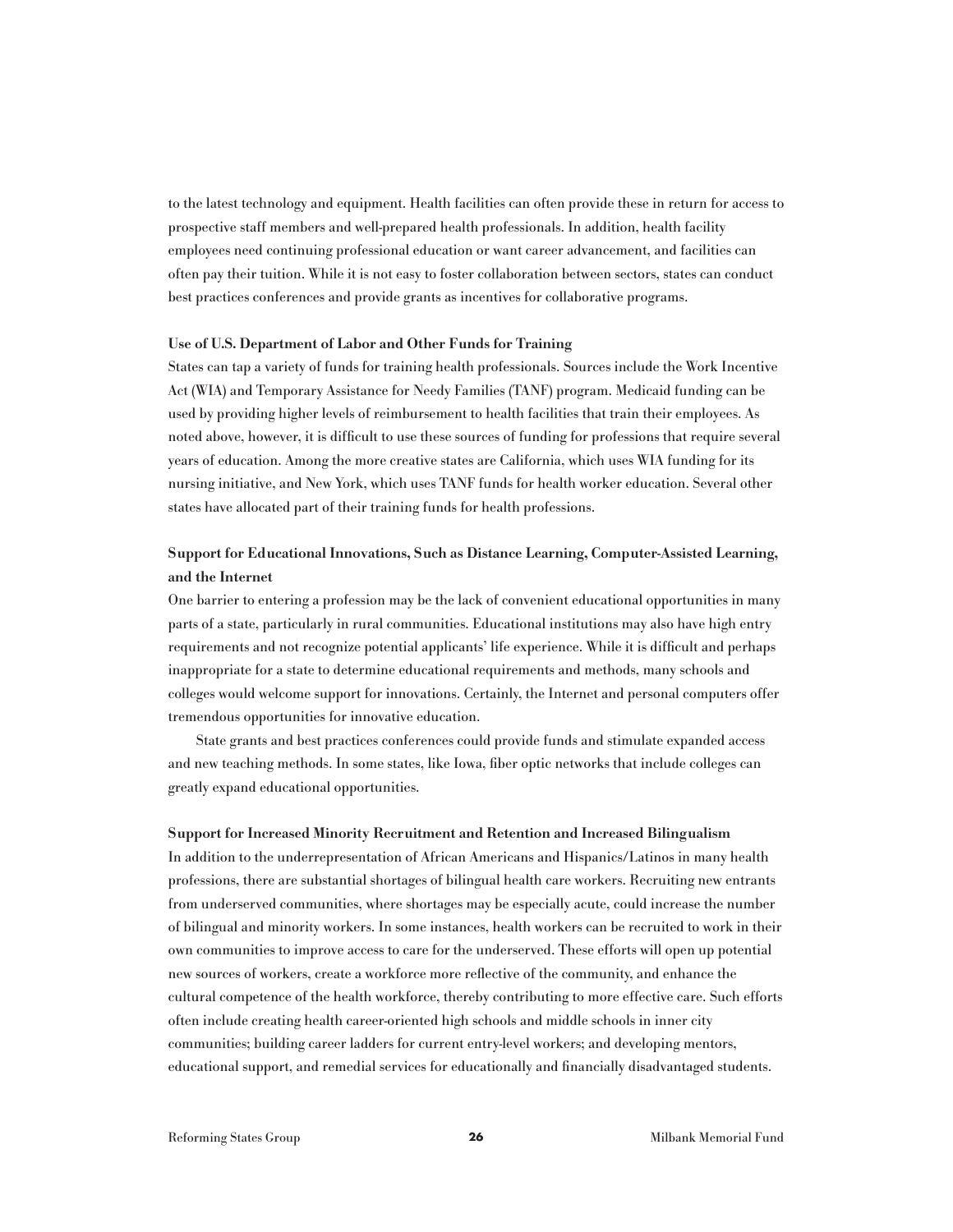#### Mandates or Incentives for Educational Programs

A state can require local colleges and universities, especially state institutions, to increase their capacity in occupations that have shortages. In that case, the higher education system is likely to require and seek long-term support from the states for expanded capacity. Schools often resist being told how to allocate their resources and will usually fight against unfunded mandates. A more effective alternative may be providing funding as an incentive, rather than mandates. Community colleges are usually very responsive if funding is available.

#### Support for Foreign Health Professionals Already Living in the United States

Many immigrants to the United States were trained as health professionals in their native countries. The immigrants may need help to become licensed health professionals here. In nursing, professionals trained abroad can obtain U.S. licenses if they can pass the licensing exam. For many, the greatest barriers are limited English language skills and unfamiliarity with American health care. English language classes, refresher courses, and examination preparation can increase the supply of health professionals and the cultural diversity of the workforce.

#### Support for Efforts to Bring Nontraditional Groups into the Health Professions

A number of population groups could be a source of more health professionals. They include more men in the professions that are still overwhelmingly filled by women and more minorities in many occupations. Members of still other groups could become health professionals if jobs can be modified and if educational opportunities can be expanded. This may take a series of grants from states to encourage innovation and demonstration projects. Among the groups to consider are:

- Early retirees and older Americans interested in part-time jobs, if the jobs are less physically demanding and retirement benefits are continued
- **•** High school and college students seeking part-time jobs
- People who are physically disabled or mentally retarded, if jobs can be appropriately designed
- **•** Parents who may be available part-time when their children are in school
- **•** Children of undocumented immigrants, if delays in processing papers can be cut
- Selected former convicts, if education can be made available and licensing restrictions waived

#### **IMPROVING RETENTION**

Improved retention is extremely important. Addressing workers' concerns about their working conditions will not only increase supply by retaining workers, but will facilitate recruitment of new workers by making health professions more attractive. Today's workforce may be the most important sales force for tomorrow. Conversely, marketing efforts will be ineffectual if current professionals are unhappy and discourage people from entering the field. Interviews with nurses, nurses' aides, home health workers, laboratory technicians, and others indicated that many of them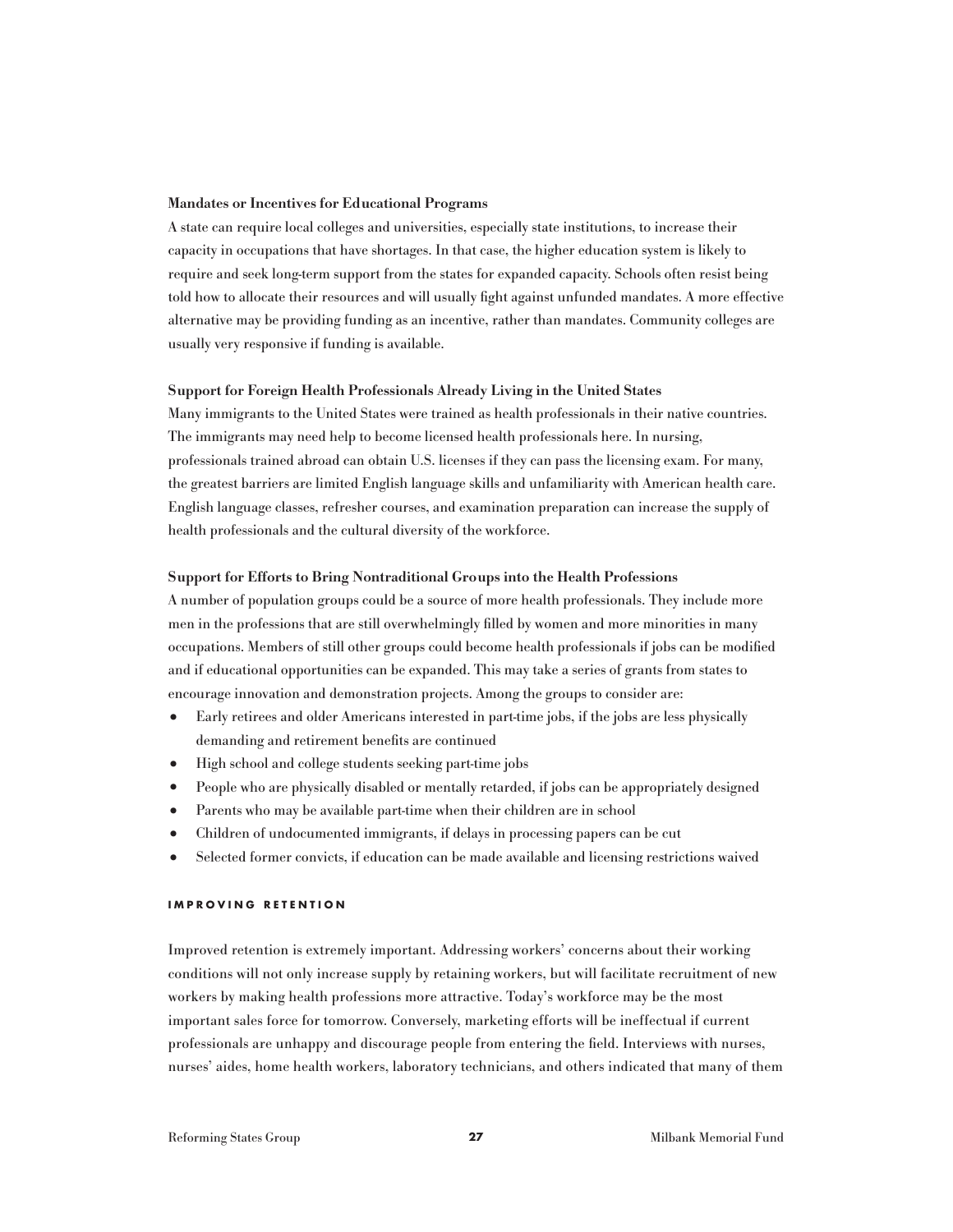are deeply dissatisfied. Although this can be a difficult area for state intervention, states can pursue a number of strategies.

*Increased reimbursement by public payers to support higher wages and benefits.* One reason for high turnover is the lack of wages and benefits commensurate with the educational level of the profession. States can support higher wages and benefits for health workers through increased reimbursement from Medicaid and the State Children's Health Insurance Program (SCHIP). While most people do not become health professionals primarily to make money, if wages and benefits are not competitive with other professions requiring similar education and training, the health field will remain at a serious disadvantage.

*Many states have increased reimbursement levels for home health aides and nursing home aides.* In some cases, higher reimbursement rates have been directly tied to higher wages; this is often called a "wage pass through" (Paraprofessional Healthcare Institute 2003). Several states have also fostered the development of public authorities for home health workers, to create a structure for providing benefits to these workers.

*Support for career ladders for existing workers.* Many current health workers would be interested in professional advancement if they could obtain the necessary education or training. However, they cannot afford to take time off to go to school for several years. Many workers have family responsibilities, and many need remedial education and financial assistance and guidance. In theory, career ladders can open up health professions to large numbers of existing workers, make entry-level jobs more attractive, and redress some of the current racial and ethnic imbalances. The challenge is to find the resources and vehicles to implement career ladders in practice. To develop such programs, states can provide grants to health facilities and educational programs and can use Medicaid funds and U.S. Labor Department training funds under some circumstances.

*Prohibit mandatory overtime.* Many facilities, faced with shortages on a shift, have the authority to mandate overtime. Workers often resent this, particularly when a high percent of them are women with children and other family responsibilities. While several states have passed legislation banning mandatory overtime, health provider groups have argued that it is a labor-management issue and not appropriate for state legislation. Furthermore, facilities argue that they do their best to avoid mandatory overtime but sometimes have no choice if they are to assure high-quality care to patients. It can also be difficult to write statutes or regulations that define the circumstances when mandatory overtime is permissible—perhaps due to an emergency—and when it is not.

*Mandate minimum staffing ratios.* In an effort to protect patients and workers, California has passed, and several other states are considering, mandatory minimum staffing ratios. There is concern, however, that these requirements could decrease services if workers are not available. For instance, a unit might have to close if a facility could not maintain the minimum. There is also concern that the "floor" for staffing would become the "ceiling"—that is, that facilities would staff only to the level required by law, even if a higher level was preferable for a particular group of patients. The determination of appropriate staffing levels can be quite complicated and should be based on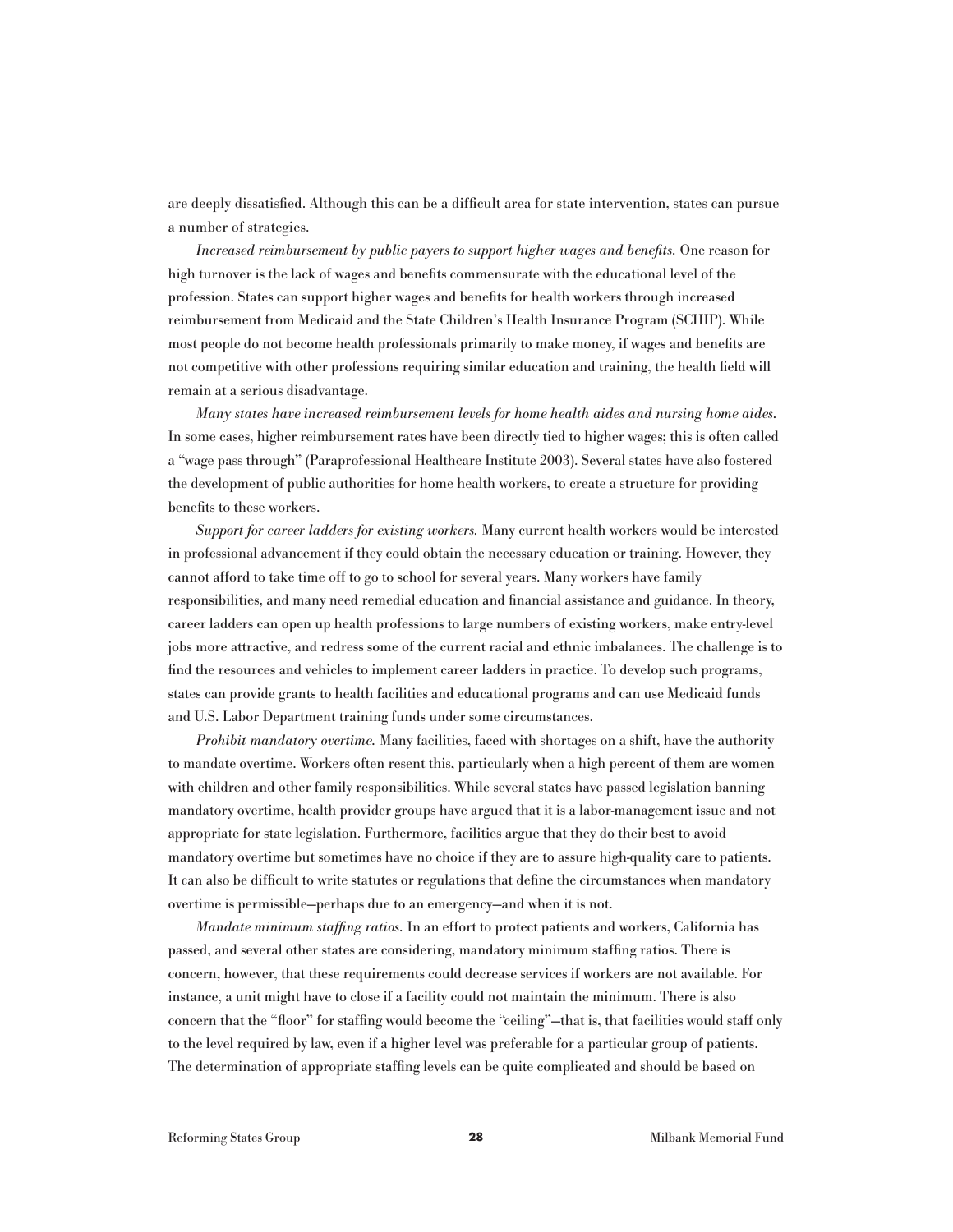patients' needs. It can be extremely difficult to write a statute or regulation that takes all of the appropriate variables into account. Moreover, improved working conditions in one setting (like hospitals) could have adverse impacts on other settings by drawing workers away from nursing homes, where minimum ratios are not required.

*Funding for demonstration projects and evaluations of initiatives to improve working conditions and redesign jobs.* A state could provide grants to health facilities to improve working conditions and redesign jobs in order to increase workers' satisfaction. The design of registered nursing jobs, where attrition is highest, could be studied. Ways to encourage registered nurses who have left clinical nursing to return to patient care could be developed. This process might include funding to evaluate innovations in health care delivery. New York recently authorized a major increase in nursing-home reimbursement rates for the Medicaid program tied directly to commitments by nursing homes to improve job design and worker retention.

*Encourage and support management and supervisor training.* Although states have not been involved in management training, they could encourage it through grants to health facilities. It may be possible to use Medicaid funds to cover some of the costs.

*Reimbursements and grants to encourage improved benefits for workers.* Some health workers lack adequate benefits, particularly health insurance and pensions. Even workers with good benefits have little portability if they change jobs within the field. The lack of benefits may be greatest for home health aides, many of whom work part-time or are considered independent contractors. Some states, like California where home care workers are independent contractors, have begun to develop public authorities to employ some health workers in order to create a structure for offering benefits.

*Support the development of labor-saving technology*. Grants could stimulate the development of technologies that assist workers. These might include improved information systems, voice entry of data, or technology to help lift patients. It may be possible to foster partnerships between technology companies and other businesses with health facilities in the state. Successful products would not only help health facilities and workers but promote the state's business development.

*States might also use their bonding authority to raise funds for the development and purchase of expensive new technologies.* This could foster collaboration between the health sector and business and reduce the cost of new technology to the health field through economies of scale and allowing health facilities to leverage reduced prices. It would also promote collaboration among health facilities.

#### **MODERATING THE DEMAND**

The nation may not be able to meet all of its future workforce needs solely by increasing supply. Demographic pressures and other developments will limit the ability of government and industry to decrease the demand for health services and health professionals. But steps can be taken to improve efficiency so as to slow down the *growth* in demand for workers. Furthermore, cost pressures on health facilities may force the health sector to improve efficiency.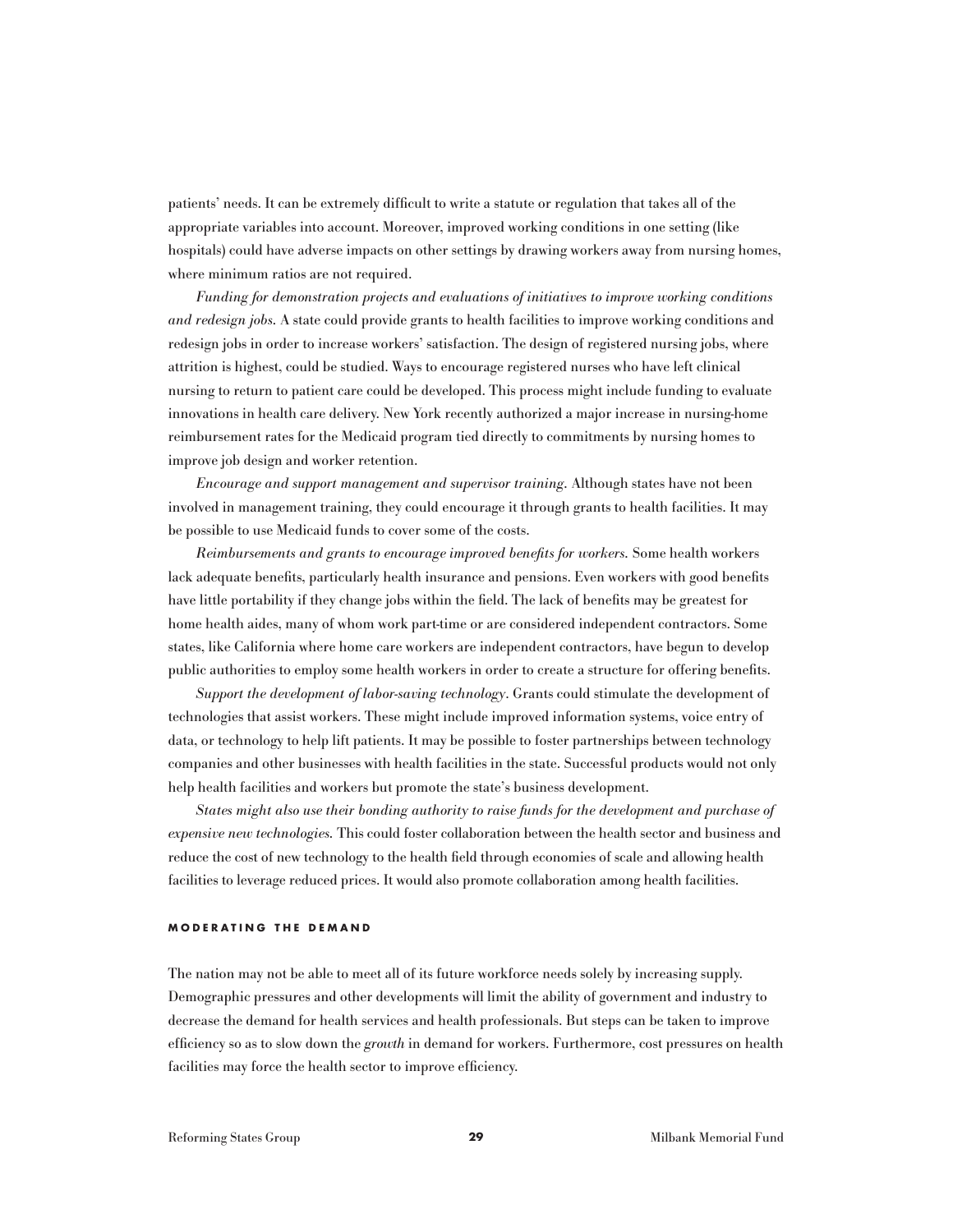*Demonstrations and evaluations of alternative job designs and use of workers.* A state could provide grants to health facilities that test new ways to use health professionals. These demonstrations might test different staff configurations as well as new technologies and job designs. A state could seek authority to waive existing facility requirements if a facility establishes an appropriate mechanism to monitor quality and outcomes of care. Similarly, a state could expand its data collection on health facilities' staffing and services to assess productivity and to compare facilities.

*Modify health facility requirements and regulations.* Health facilities frequently complain that they are overregulated and that government requirements limit their flexibility. While this is likely to be less controversial than flexibility on scope of practice, it can be difficult to obtain a consensus on ending an individual regulation. For example, eliminating a requirement that the director of social work or discharge planning in a hospital have a master's degree in social work can increase a facility's flexibility but can also draw opposition from professional associations.

*Regulatory changes on scope of practice and use of workers.* To explore new approaches to delivering services, a state could allow health facilities greater flexibility in how they use health workers and whom they use. This can be a very controversial strategy. Professional associations are likely to oppose letting other professions or groups carry out activities now reserved for them. Nevertheless, the scope of practice for many professions is a major obstacle to finding new workers and new ways to use existing workers.

*Aggressively promote technology to increase efficiency and effectiveness.* Promoting new technologies, such as information systems that can reduce time spent on paperwork, could free valuable professionals' time and reduce the number of workers that are needed. As noted earlier, states could use their bonding authority to encourage new labor-saving technologies. States could also convene meetings of the health industry and the technology sector to identify promising new technologies and to foster collaboration.

*Dissemination of information and best practices conferences on efficient, productive care.* Many health facilities are eager to learn how to make better use of their limited supply of health professionals. States could partner with health facility associations and others to sponsor best practices conferences at a very low cost. Some health facilities have been more successful than others in retaining workers. A state could sponsor best practices conferences on retention, as well.

#### **OTHER STRATEGIES**

Several additional strategies can prove valuable.

*Better data collection and needs assessments.* With more than one in ten American civilians either working in the health sector or employed as a health professional, it is surprising how few data are available on the supply and demand for health workers. Expanded, prompt data collection is essential for the public and private sector. Otherwise, educational institutions and the public cannot respond to workforce shortages. Although forecasting future supply and demand is still very difficult, without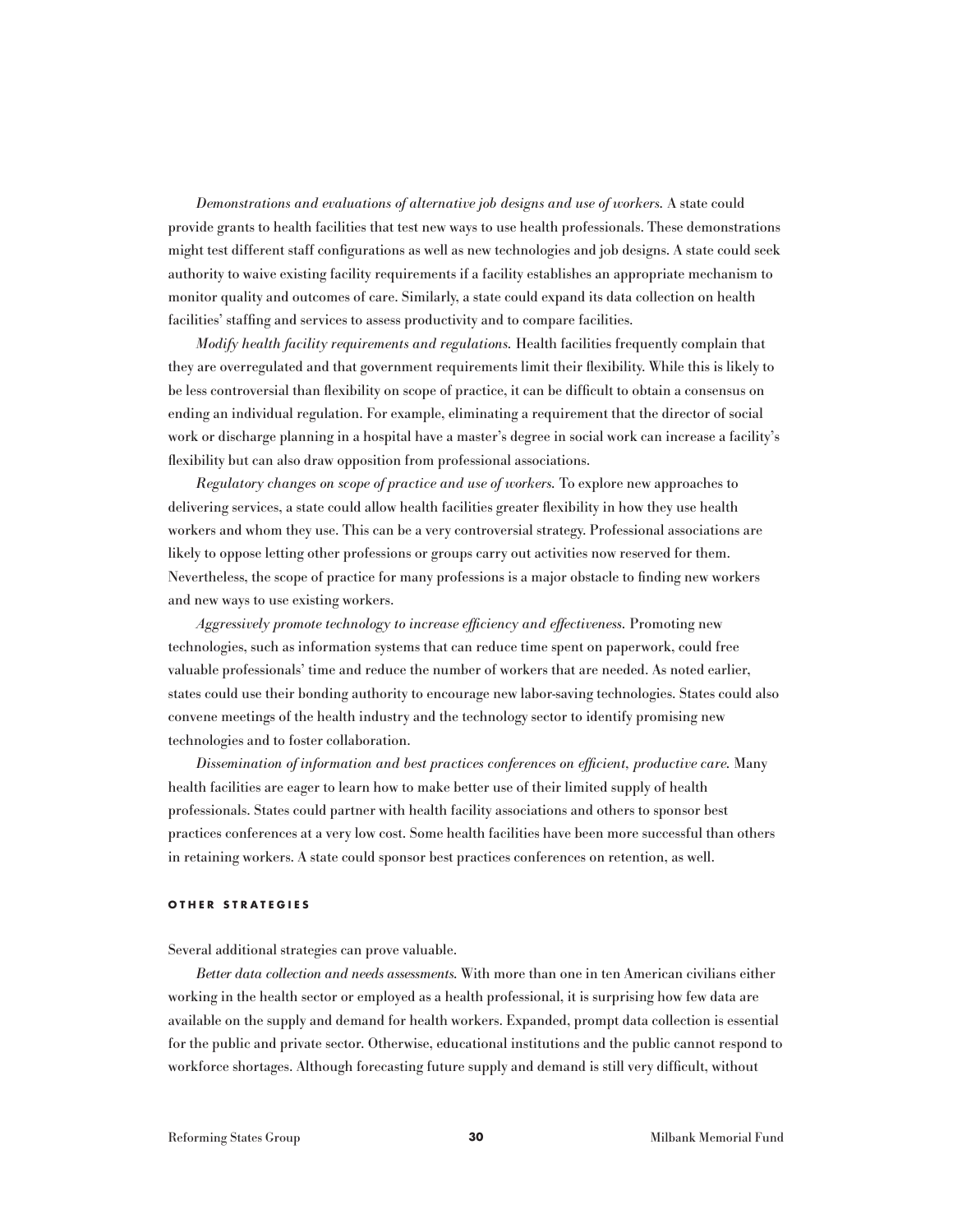better data collection and analysis it is impossible to understand current needs or predict future needs and costs.

*Establishment of temporary task forces, commissions, and committees.* While committees can be time consuming and can sometimes be used to avoid action, solutions for workforce shortages require collaboration among the health, education, and training sectors and between government and the private sector. Task forces can be an effective way to develop policy and to form the alliances needed to implement recommendations.

*Establishment of a permanent structure in state government to monitor health workforce supply and demand.* While temporary structures can focus attention, develop important initiatives, and build consensus, in the long run state governments need a permanent framework for monitoring the health workforce.

*The use of immigration policy.* States can take a position on the immigration policies set by the federal government. In the past, America has relied on foreign-trained health workers to fill gaps in the workforce, from physicians to home health aides to laboratory technicians. However, the use of immigrants raises complex questions, about whether immigrant workers let health facilities and others avoid fundamental issues of what makes a profession unattractive; about whether less developed countries are being drained of their educated and skilled professionals; and about whether relying on immigrants discourages investments in people who are already in the United States and who would like to become health professionals.

*Support for unpaid family caregivers.* The majority of elderly and disabled Americans are cared for by family members and other unpaid caregivers, primarily women. Our society provides these caregivers with little support. The patient and the society are far better served by home care with family and friends when that is possible instead of institutional care. Current political priorities make it highly unlikely that the nation will replace these caregivers with formally trained health professionals in the foreseeable future. A number of states have begun to implement programs of support, including education and training, technical assistance, and respite care for unpaid caregivers (Family Caregiver Alliance 2002).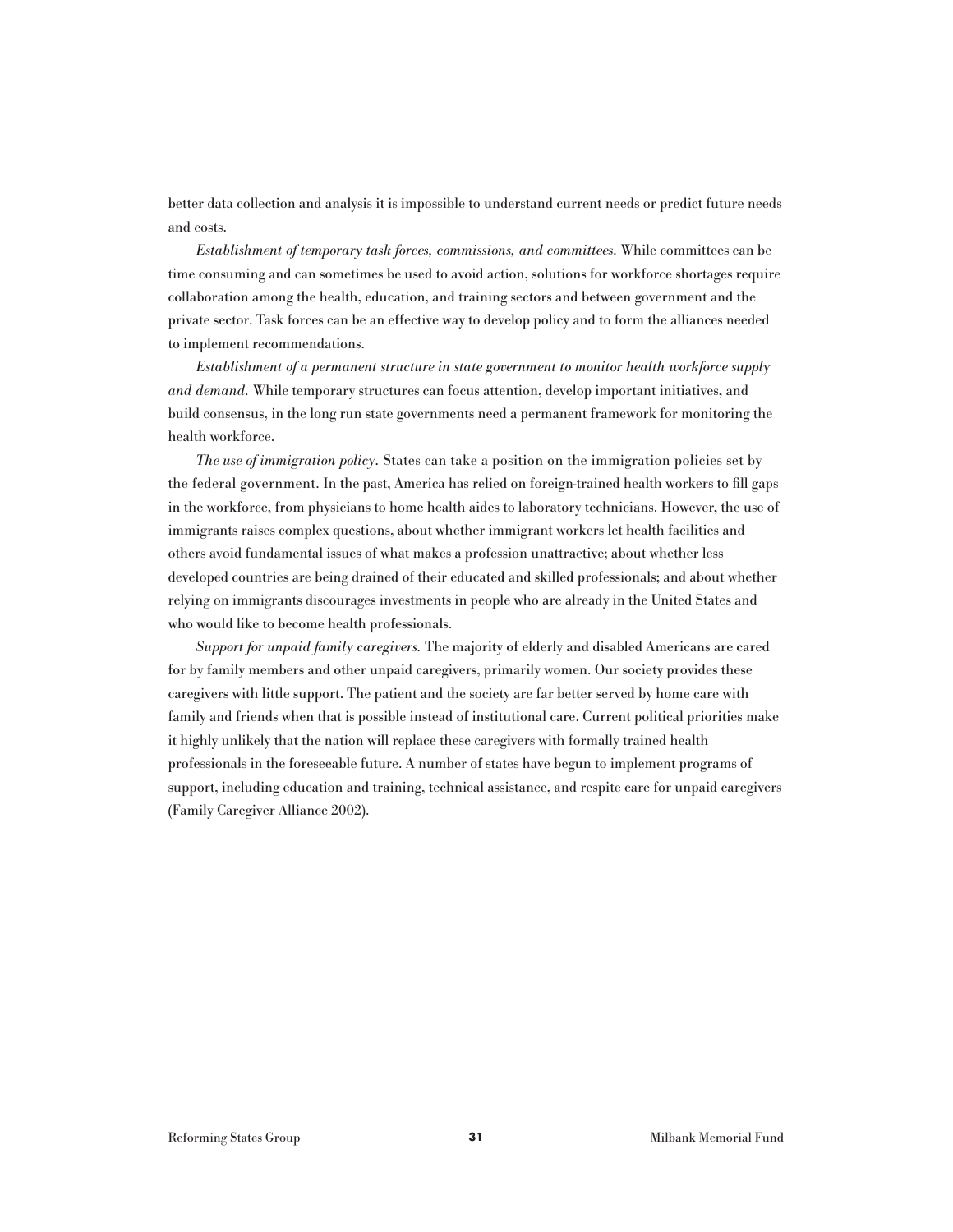#### **THE OPPORTUNITY**

The health workforce presents a tremendous challenge for state governments. But challenges are also opportunities to address a range of issues that concern the public. Effective health workforce policies can:

- **•** Increase the supply of health workers and facilitate access to care
- **•** Improve the quality of care and reduce medical errors
- Promote a more effective delivery system
- **•** Limit increasing health care costs
- **•** Create opportunities for nontraditional workers without lowering standards
- **•** Increase worker satisfaction and the quality of life of health workers
- **•** Create a more culturally diverse workforce
- **•** Provide employment opportunities for economically disadvantaged people

In considering the range of possible state responses and the opportunity to improve and reform health systems through workforce initiatives, members of the Reforming States Group identified the measures it found most promising:

- 1. *Career ladders.* Opportunities should be built all along the career continuum, from steps for entry-level workers to steps for advanced professionals. Ladders also include opportunity for advancement and recognition within an occupation, so that a nurses' aide who enjoys being a nurses' aide can advance within that occupation.
- 2. *High school and middle school programs.* These programs, which often match a high school, middle school, or school district with a health facility or several facilities, can meet health and education goals and increase the diversity in many health professions.
- 3. *Innovative and flexible educational programming.* There are many opportunities to expand educational opportunities for those interested in health careers.
- 4. *New technologies*. Workers and patients can benefit greatly from new labor-saving technologies, particularly improved information systems. In collaboration with industry and health professionals, states could identify promising technologies and explore using state bonding authority for technologies with high capital costs.
- 5. *Increased use of training programs.* WIA, TANF, and other training programs have great potential to increase the workforce in many health professions. Strategies to permit the use of these funds in professions requiring several years of education should be explored.
- 6. *Increased worker education and training.* To be well-qualified, health professionals need a commitment to lifelong learning. This can be best assured by committing funds from existing reimbursement sources—like Medicare or Medicaid—to worker education and training.
- 7. *Scope of practice regulations should be evidence-based.* States should insist that limitations on the scope of practice be based on evidence. Federal support for research into how changes in the scope of practice affect quality of care and outcomes would be very helpful.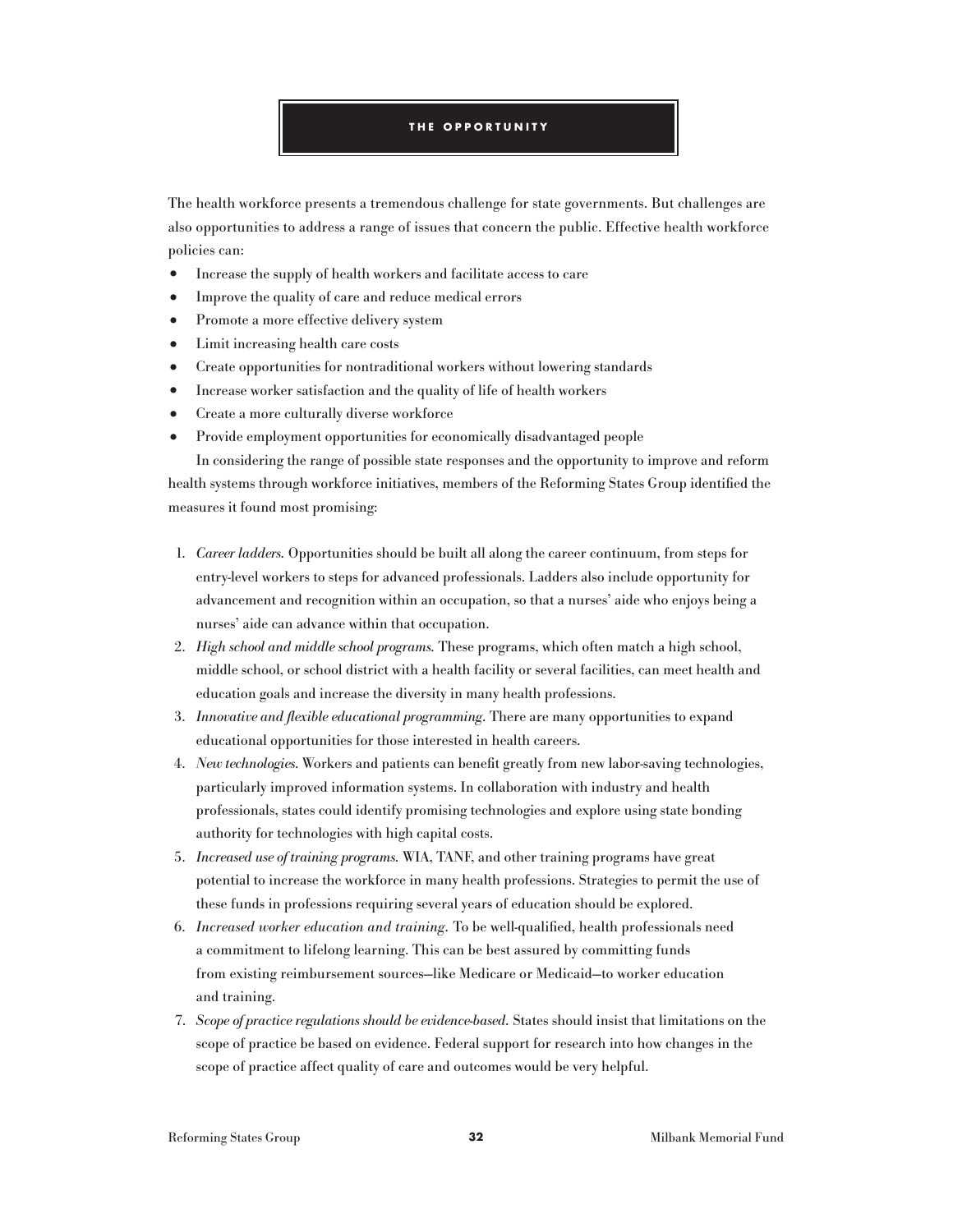- 8. *Train recent immigrants living in the United States who were educated as health professionals.* With limited assistance, these immigrants can become health professionals and add to the cultural diversity of the workforce. The increased diversity of the patient population requires that bilingual nurses and other health workers be recruited.
- 9. *Supervisor and manager training.* Competent health professionals do not automatically make competent supervisors. The lack of effective management is a major contributor to worker dissatisfaction, high turnover, and ineffective care. Improving management skills will increase retention of workers, improve quality of care, and control costs.
- 10. *Expanded data collection on workforce supply and demand.* For the marketplace to work and to target programs that support education and training, additional information on the supply and demand for workers must be available regularly and quickly.

The most pressing health worker shortages may moderate in the next few years in response to public and private sector initiatives and marketplace responses. While this is good news, the demographics of America will make it very difficult to avoid shortages over the next several decades, when demand will rise rapidly as the baby boom generation ages. It is critical, therefore, that health workforce needs be assessed. The development of systems to address the issue must be viewed as a long-range commitment that will require continuing attention and policymaking to assure an adequate supply of health workers.

It is also important for states to benefit from each other's experience in dealing with health workforce shortages. A clearinghouse of the states' most successful policies would be an extremely valuable resource. Health workforce issues are likely to be important for decades to come. Responsibility for dealing with them must be shared by the health, education, and labor sectors of the economy and the government.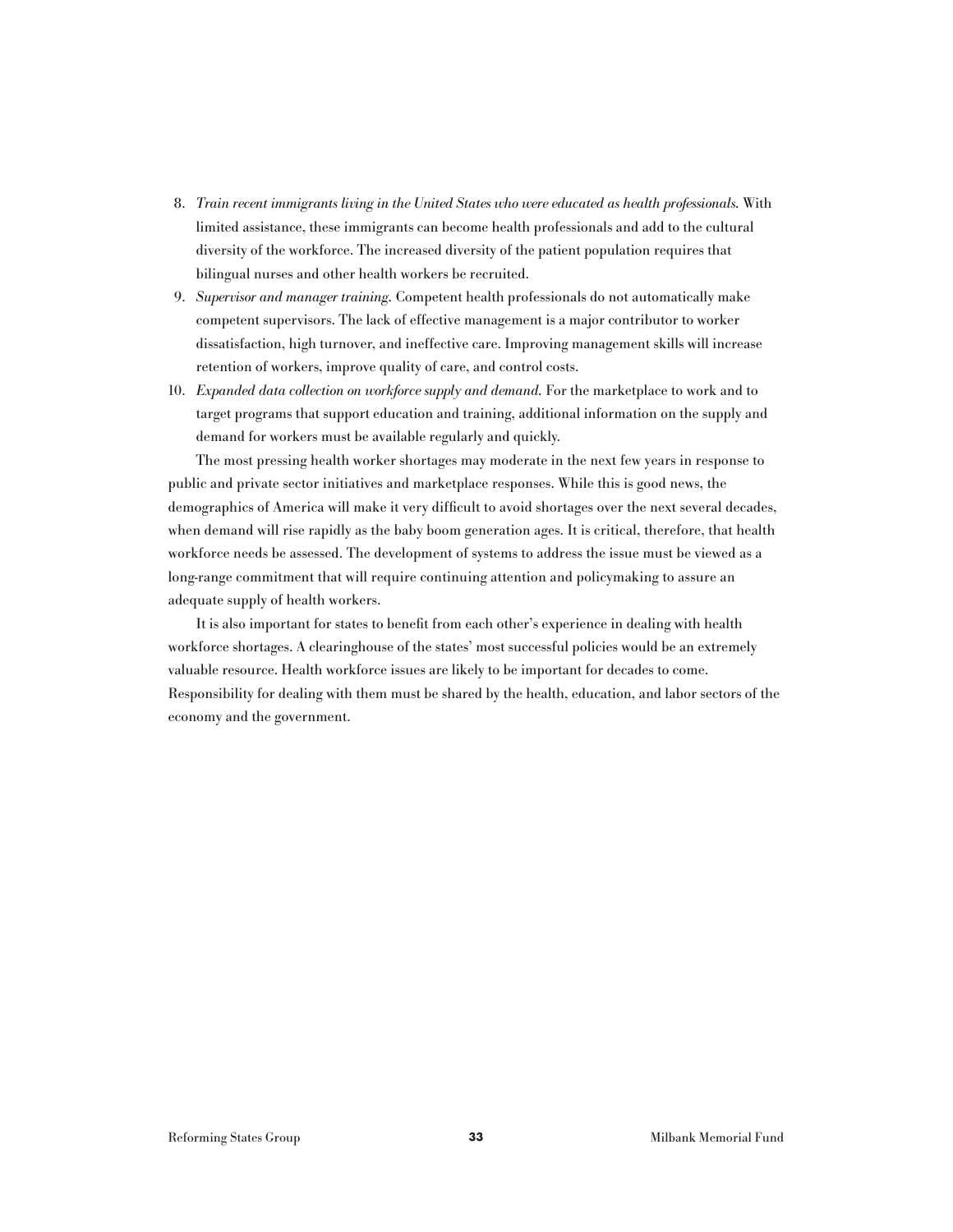#### **REFERENCES**

Aiken, L., S. Clarke, D. Sloane, J. Sochalski, and J. Silber. 2002. Hospital Nurse Staffing and Patient Mortality, Nurse Burnout, and Job Dissatisfaction. *Journal of the American Medical Association* 288:1987–93.

American Hospital Association. 2002 (April). *In Our Hands: How Hospital Leaders Can Build a Thriving Workforce.* Chicago.

Bureau of Labor Statistics, Bureau of the Census. 1988–1999. *Current Population Survey. Annual Demographic Supplement, 1988–1999.* Machine-readable data files collection conducted by the Bureau of the Census for the Bureau of Labor Statistics. Washington: Bureau of the Census (producer and distributor). Santa Monica, Cal.: Unicon Research Corporation (producer and distributor of CPS Utilities), 1999.

Bureau of Labor Statistics. 2000. *2000 National Industry-Specific Occupational Employment and Wage Estimates.* Available at http://www.bls.gov/oes/2000/oessrci.htm (accessed May 23, 2002).

Bureau of Labor Statistics, Bureau of the Census. 2001a. *Current Population Survey, Basic Monthly CPS.* Available at http://www.bls.census.gov/ferretftp.htm (accessed January 26, 2001).

Bureau of Labor Statistics. 2001b. *Employment by Occupation, 2000 and Projected 2010.* Available at http://www.bls.gov/emp/emptab21.htm (accessed December 10, 2001).

Bureau of Labor Statistics, Bureau of the Census. 2001c. *Current Population Survey. Annual Demographic Supplement, 2000.* Available at http://www.bls.census.gov/ferretftp.htm (accessed: December 19, 2001).

Family Caregiver Alliance. 2002. *Family Caregiver Support: Policies, Perceptions and Practices in 10 States Since Passage of the National Family Caregiver Support Program.* San Francisco.

Hecker, D. 2001. Occupational Employment Projections to 2010. *Monthly Labor Review* 124:57–84.

National Council of State Boards of Nursing. 2002. *Examination Pass Rate and Licensure Statistics, 1996–2001.* Available at http://www.ncsbn.org/public/regulation/licensure\_stats.htm (accessed February 25, 2002).

National League for Nursing. 1996. Graduations from Basic RN Programs and Percentage Change from Previous Year, by Type of Program: 1975–76 to 1994–95. *Nursing Data Review.* New York.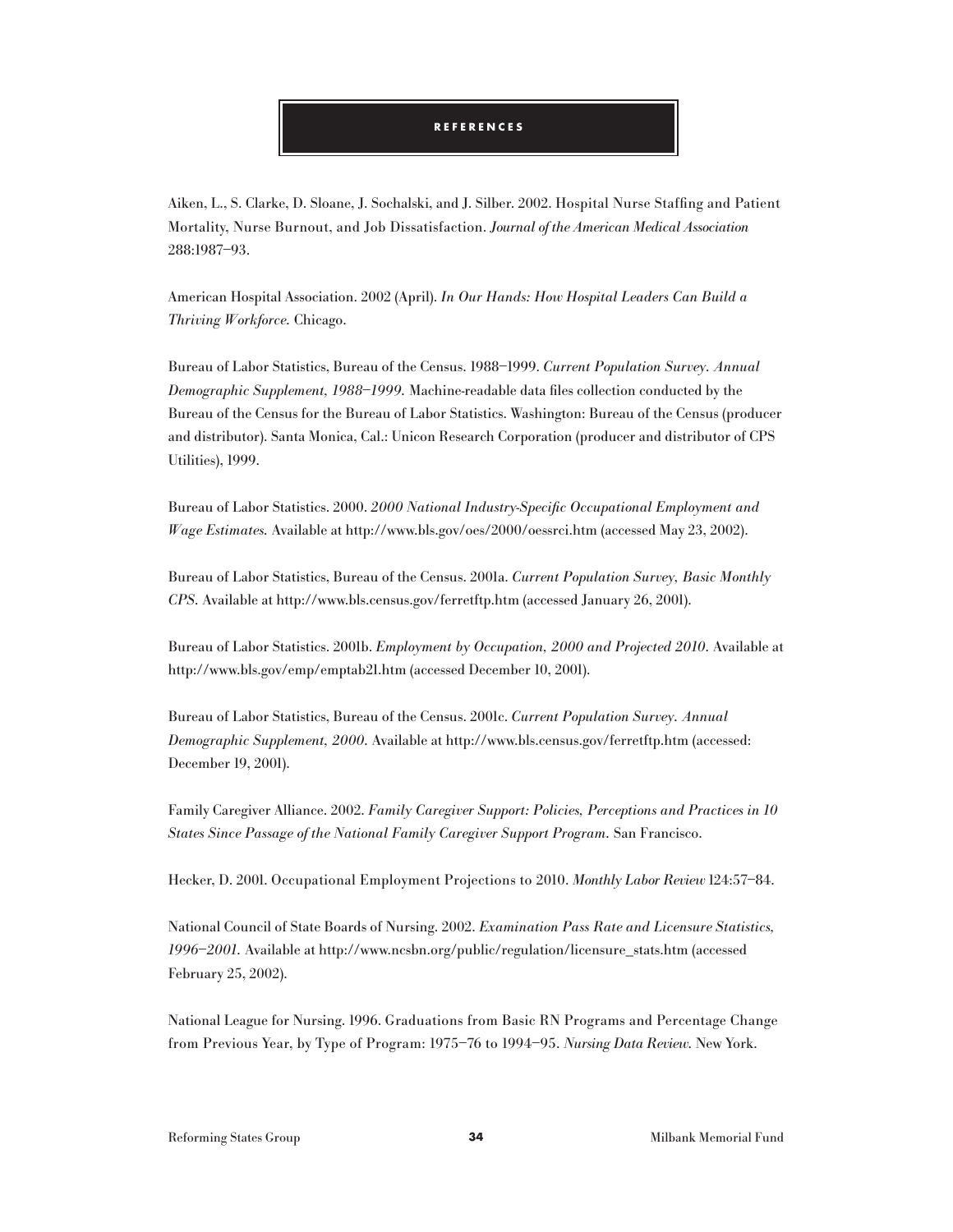Needleman, J., P. Buerhaus, S. Mattke, M. Stewart, and K. Zelevinsk. 2001. *Nurse Staffing and Patient Outcomes in Hospitals.* Available at http://bhpr.hrsa.gov/nursing/staffstudy.htm (accessed August 18, 2003).

Paraprofessional Healthcare Institute and the Institute for the Future of Aging Services. 2003 (April). *State Wage Pass-Through Legislation: An Analysis. Workforce Strategies 1*. Available at http://www.paraprofessional.org/publications/WorkforceStrategies1.pdf (accessed Sept. 3, 2003).

Salsberg, E., and R. Martiniano. 2002 (January). *Health Care Employment Projections: An Analysis of Bureau of Labor Statistics Occupational Projections, 2000-2010.* Rensselaer, N.Y.: Center for Health Workforce Studies, School of Public Health, State University of New York, Albany.

Stone, R. 2000. *Long-Term Care for the Elderly with Disabilities: Current Policy, Emerging Trends, and the Implications for the Twenty-First Century.* New York: Milbank Memorial Fund.

U.S. Census. Population Projections Program, Population Division. 2000. *Population Projections of the United States by Age, Sex, Race, Hispanic Origin, and Nativity: 1999 to 2100.* Available at http://www.census.gov/population/www/projections/natdet-D1A.html (accessed Jan. 13, 2000).

U.S. Department of Health and Human Services, Health Resources and Services Administration, Bureau of Health Professions, National Center for Health Workforce Analysis. 2002 (November). *State Responses to Health Worker Shortages: Results of 2002 Survey of States.* Available at http://bhpr.hrsa.gov/healthworkforce/reports/stateresponse/default.htm (accessed Aug. 15, 2003).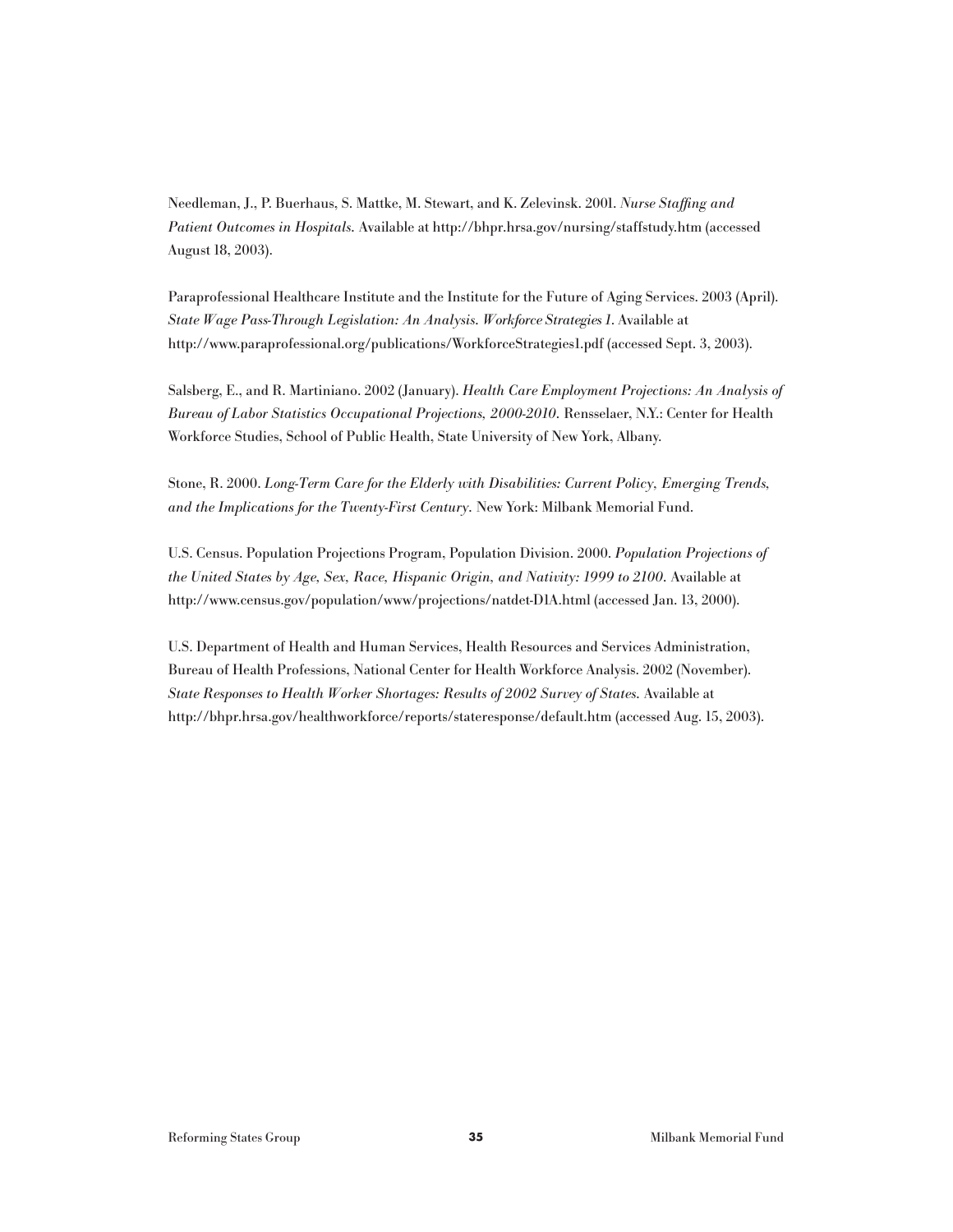#### **SELECTED PUBLICATIONS OF THE MILBANK MEMORIAL FUND**

A complete list of the Fund's reports may be viewed online at www.milbank.org. Single or multiple copies of print editions of each report are available without charge while supplies last. Most reports are also available electronically on the Fund's Web site.

*Food Safety Updated: Developing Tools for a More Science- and Risk-Based Approach* by Michael R. Taylor, Margaret O'K. Glavin, J. Glenn Morris, Jr., and Catherine E. Woteki co-published with Resources for the Future 2003 56 pages Available electronically at http://www.milbank.org/reports/2003foodsafety/030731foodsafety.html

*Implementing the Resident Assessment Instrument: Case Studies of Policymaking for Long-Term Care in Eight Countries* 2003 Available electronically only at http://www.milbank.org/reports/interRAI/030222interRAI.html

*September 11 and the Shifting Priorities of Public and Population Health in New York* by David Rosner and Gerald Markowitz 2003 68 pages

*Rebalancing Long-Term Care in New Jersey: From Institutional toward Home and Community Care* by Susan C. Reinhard and Charles J. Fahey 2003 Available electronically only at http://www.milbank.org/reports/030314newjersey/030314newjersey.html

*2000-2001 State Health Care Expenditure Report* co-published with the National Association of State Budget Officers and the Reforming States Group 2003 92 pages

*Proactive Hazard Analysis and Health Care Policy* by John E. McDonough co-published with ECRI 2002 36 pages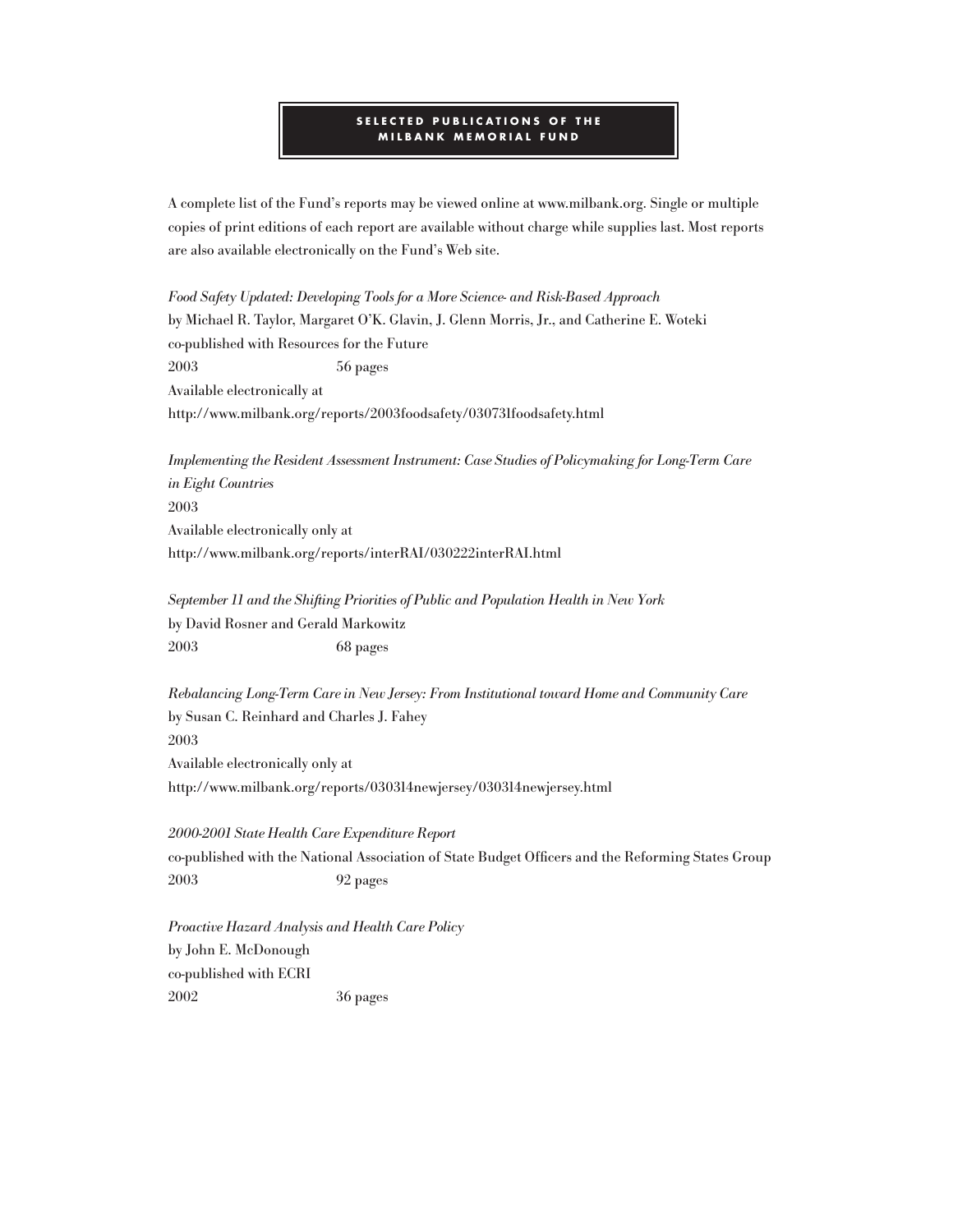*Achieving Better Health Outcomes: The Oregon Benchmark Experience* by Howard M. Leichter and Jeffrey Tryens 2002 60 pages

*2001 Robert H. Ebert Memorial Lecture: Health Care Quality and How to Achieve It* by Kenneth I. Shine 2002 24 pages

*Informing Judgment: Case Studies of Health Policy and Research in Six Countries* co-published with the Cochrane Collaboration 2001 212 pages

*1998-1999 State Health Care Expenditure Report*

co-published with the National Association of State Budget Officers and the Reforming States Group 2001 204 pages

*When Care Becomes a Burden: Diminishing Access to Adequate Nursing* by Claire M. Fagin 2001 48 pages

*Why Health Is Important to U.S. Foreign Policy* by Jordan S. Kassalow co-published with the Council on Foreign Relations 2001 32 pages

*The Origins and Implementation of BadgerCare: Wisconsin's Experience with the State Children's Health Insurance Program (SCHIP)* by Coimbra Sirica 2001 44 pages

*Accountability through Information: What the Health Care Industry Can Learn from Securities Regulation* by William M. Sage 2000 76 pages

*Pioneer Programs in Palliative Care: Nine Case Studies* co-published with the Robert Wood Johnson Foundation 2000 240 pages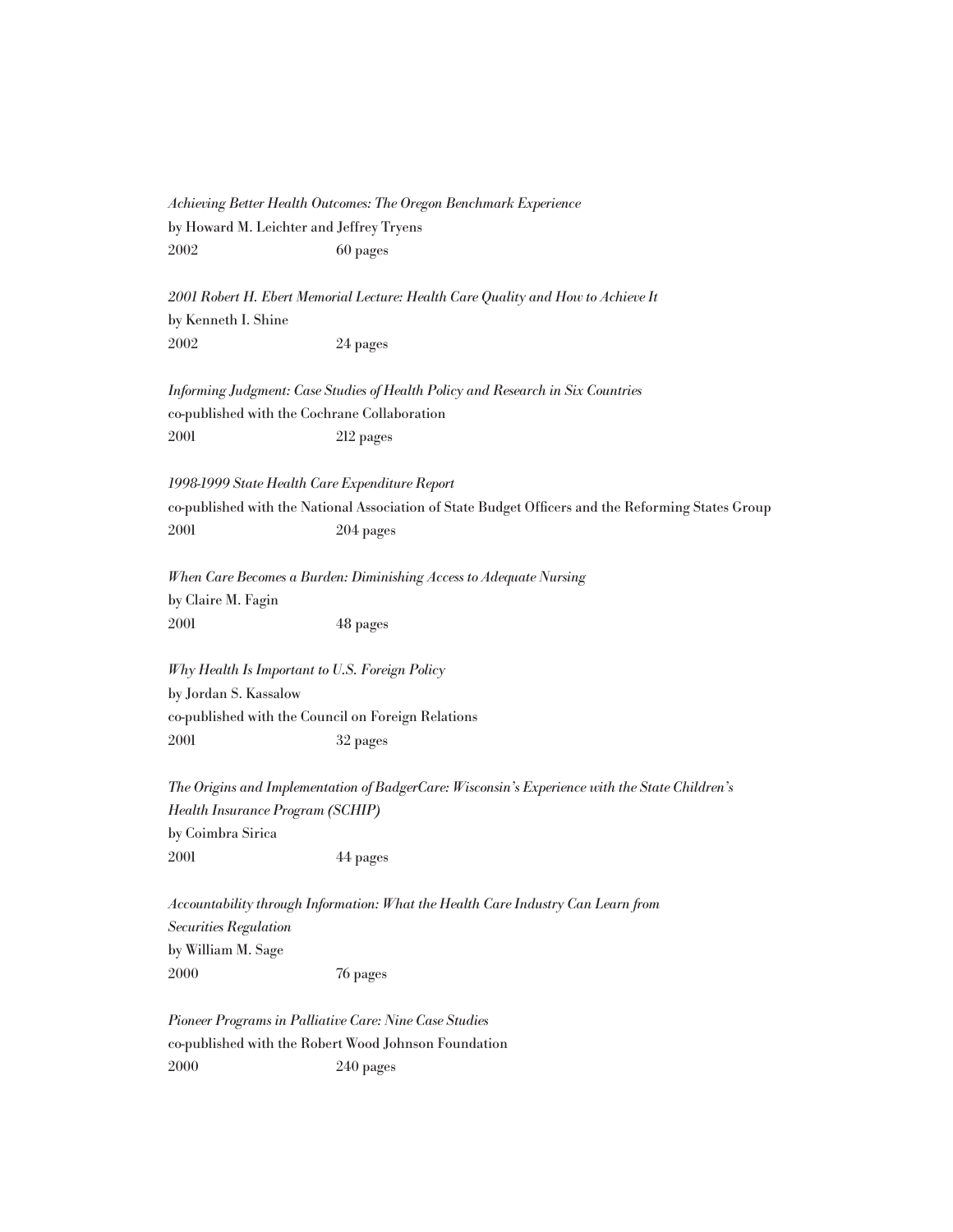*The Education of Medical Students: Ten Stories of Curriculum Change* co-published with the Association of American Medical Colleges 2000 248 pages

*Effective Public Management of Mental Health Care: Views from States on Medicaid Reforms That Enhance Service Integration and Accountability* co-published with the Bazelon Center for Mental Health Law 2000 56 pages